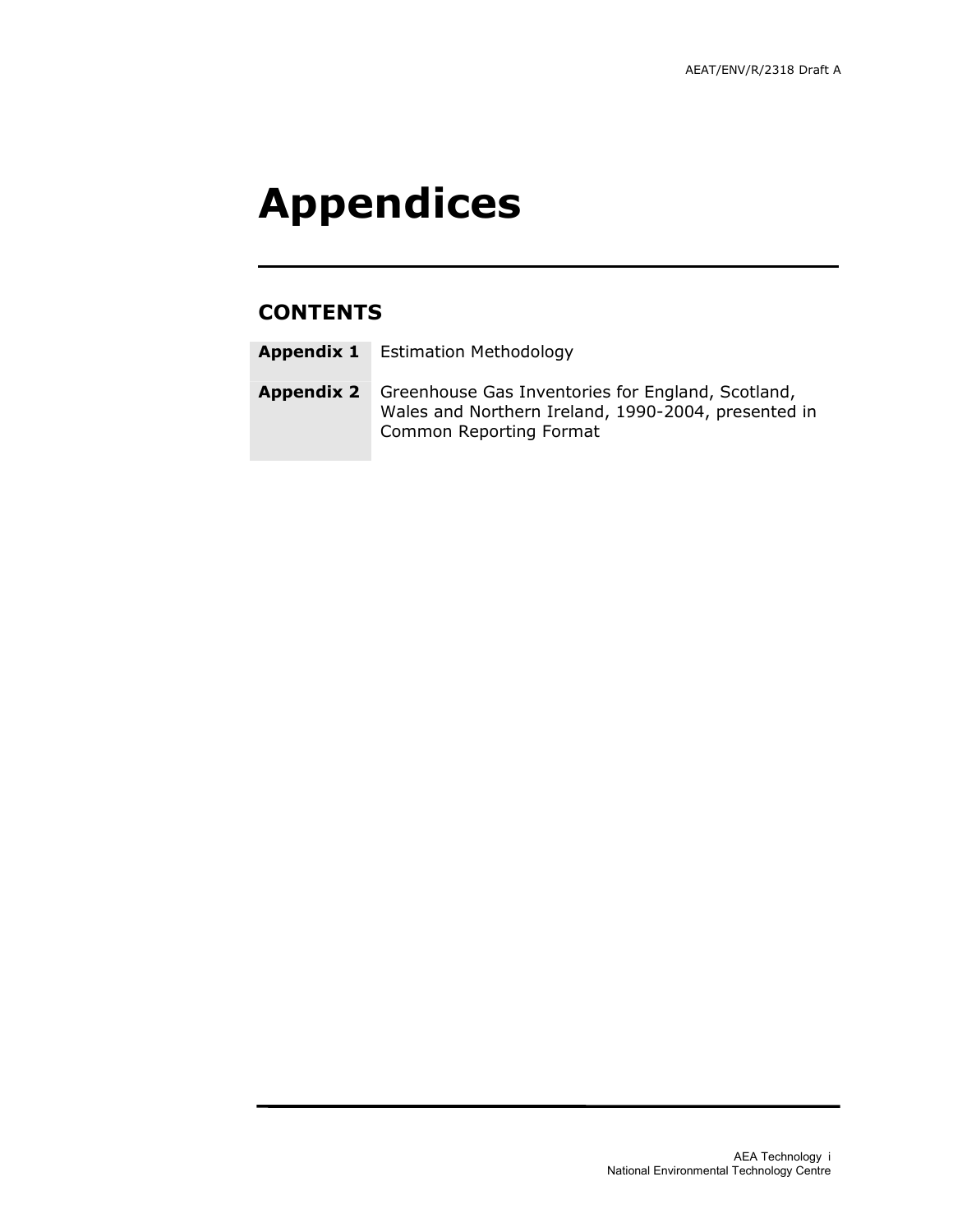# Appendix 1 Estimation Methodology

# **CONTENTS**

| 1.1                          | <b>Introduction</b>                                     | $\overline{\mathbf{4}}$ |  |  |
|------------------------------|---------------------------------------------------------|-------------------------|--|--|
|                              | 1.1.1 Reporting Format                                  | $\overline{4}$          |  |  |
| 1.1.2                        | General Approach                                        | $\overline{4}$          |  |  |
| 1.2                          | <b>Energy Industries</b>                                | 8                       |  |  |
|                              | 1.2.1 Electricity Production                            | 8                       |  |  |
|                              | 1.2.2 Petroleum Refining                                | 8                       |  |  |
|                              | 1.2.3 Manufacture of Solid Fuels                        | 11                      |  |  |
|                              | 1.2.4 Other Energy Industries                           | 11                      |  |  |
| 1.3                          | <b>Manufacturing Industries and Construction</b>        | 12                      |  |  |
|                              | 1.3.1 Iron and Steel                                    | 12                      |  |  |
|                              | 1.3.2 Other Industry                                    | 12                      |  |  |
| 1.4                          | <b>Transport</b>                                        | 16                      |  |  |
|                              | 1.4.1 Aviation and Navigation                           | 17                      |  |  |
|                              | 1.4.2 Road Transportation                               | 17                      |  |  |
|                              | 1.4.3 Development of the Estimation Methodology of Road |                         |  |  |
|                              | Transport $CO2$ Emissions in the UK                     | 27                      |  |  |
|                              | 1.4.4 Railways                                          | 34                      |  |  |
|                              | 1.5 Other Sectors                                       | 34                      |  |  |
| 1.5.1                        | Commercial & Institutional                              | 34                      |  |  |
|                              | 1.5.2 Residential                                       | 38                      |  |  |
| 1.5.3                        | Agriculture, Forestry & Fisheries                       | 39                      |  |  |
| 1.6<br><b>Military</b><br>39 |                                                         |                         |  |  |
| 1.7                          | <b>Fugitive Emissions from Fuels</b>                    | 40                      |  |  |
|                              | 1.7.1 Coal Mining                                       | 40                      |  |  |
|                              | 1.7.2 Solid Fuels Transformation                        | 40                      |  |  |
|                              | 1.7.3 Oil and Natural Gas                               | 40                      |  |  |
|                              | 1.8 Industrial Processes                                | 44                      |  |  |
|                              | 1.8.1 Minerals Industries                               | 44                      |  |  |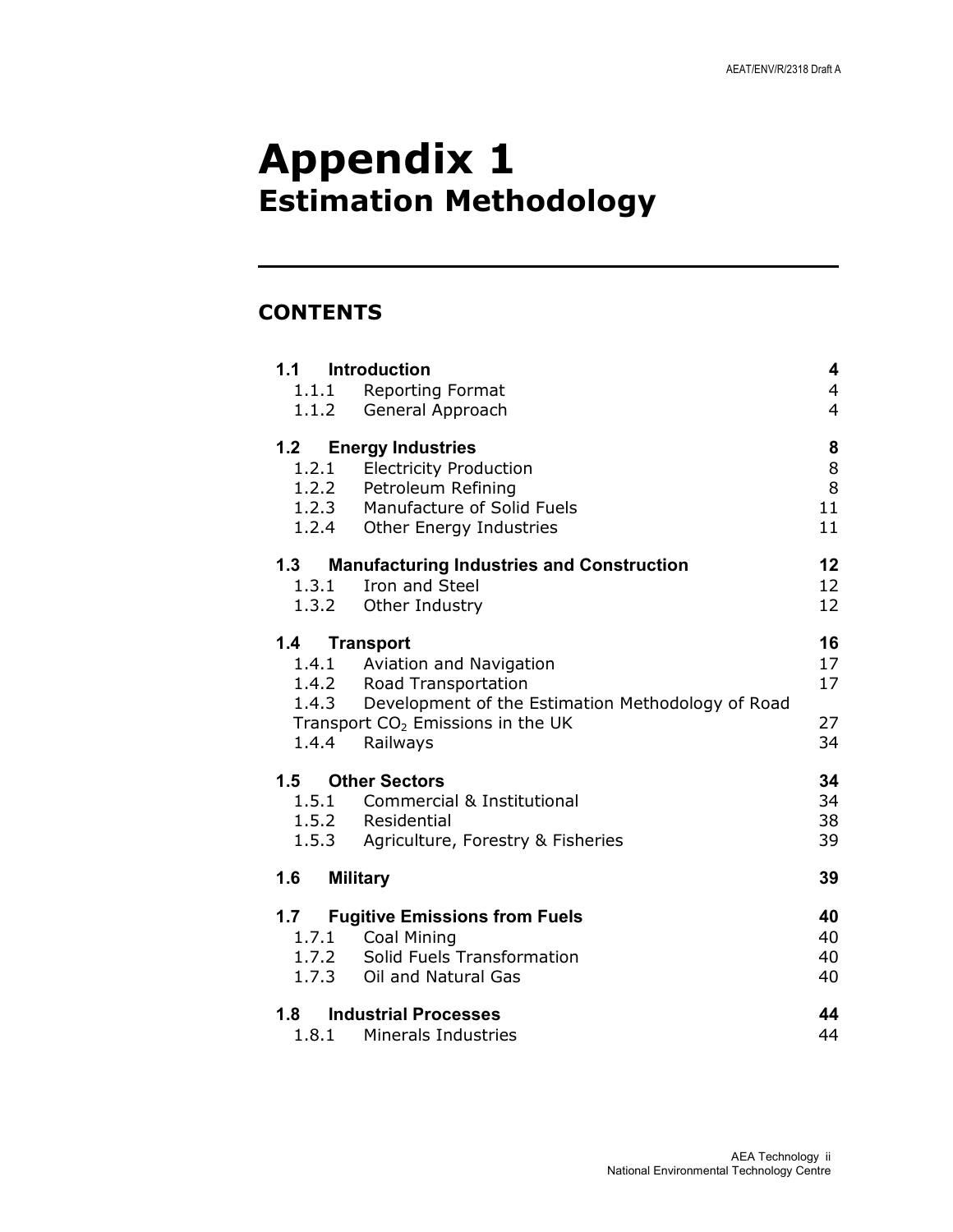| 1.8.2<br>1.8.3<br>1.8.4   | <b>Chemical Production</b><br><b>Metal Production</b><br>Use of Halocarbons and SF6                                                                                                                                                                                  |                                                    |  |
|---------------------------|----------------------------------------------------------------------------------------------------------------------------------------------------------------------------------------------------------------------------------------------------------------------|----------------------------------------------------|--|
| 1.9                       | <b>Agriculture</b>                                                                                                                                                                                                                                                   | 52                                                 |  |
|                           | 1.10 Land Use, Land Use Change And Forestry<br>1.10.1 Summary of LUCF revisions<br>1.10.2 5A Forest Land<br>1.10.3 5B Cropland<br>1.10.4 5C Grassland<br>1.10.5 Wetlands (5D)<br>1.10.6 Settlements (5E)<br>1.10.7 Other Land $(5F)$<br>1.10.8 Other Activities (5G) | 53<br>54<br>55<br>55<br>56<br>56<br>57<br>57<br>57 |  |
| 1.11 Waste<br>1.11.1      | Solid Waste Disposal on Land<br>1.11.2 Waste Water Handling<br>1.11.3 Waste Incineration                                                                                                                                                                             | 57<br>57<br>59<br>59                               |  |
| <b>1.12 Uncertainties</b> | 1.12.1 Introduction<br>1.12.2 Regional Uncertainty Estimation                                                                                                                                                                                                        | 60<br>60<br>61                                     |  |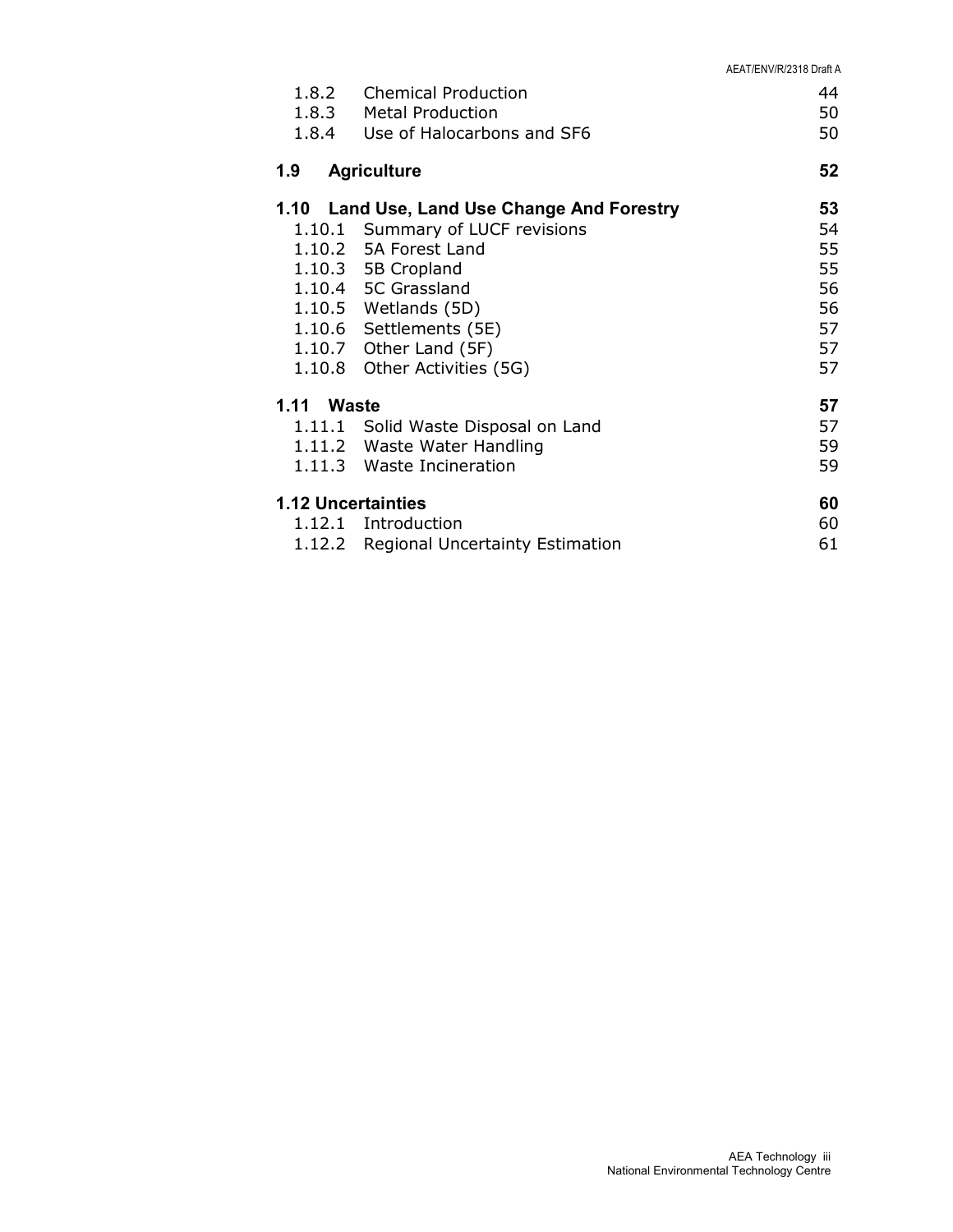### 1.1 INTRODUCTION

The UK Greenhouse Gas Inventory compiles national estimates of greenhouse gas emissions for submission to the UN Framework Convention on Climate Change under the requirements of the Kyoto Protocol. The most recent version of the inventory, published in April 2006, presents UK greenhouse gas emission estimates for the period 1990 to 2004 (Baggott et al, 2006).

This report presents separate inventories of greenhouse gas emissions for England, Scotland, Wales and Northern Ireland for the years 1990, 1995 and 1998 to 2004 that are consistent with the 1990 to 2004 UK Greenhouse Gas Inventory.

The six direct greenhouse gases are considered:

- carbon dioxide  $(CO<sub>2</sub>)$
- methane  $(CH_4)$
- $\bullet$  nitrous oxide  $(N_2O)$
- hydrofluorocarbons (HFCs)
- perfluorocarbons (PFCs)
- sulphur hexafluoride  $(SF_6)$ .

#### 1.1.1 Reporting Format

Emissions are reported according to the Sectoral Tables in the IPCC Common Reporting Format with some modifications.

Where it is not possible to allocate emissions from certain sources to any one constituent country of the United Kingdom, such emissions are calculated and reported as "Unallocated". This only applies to emissions from the off-shore oil and gas industry. Emissions from domestic and military aviation and shipping, which were previously unallocated, have now been allocated to the country from which the aircraft or shipping movements originated.

The UK Inventory also reports emissions from international marine and aviation bunkers separately, as required by the Intergovernmental Panel on Climate Change (IPCC). These emissions have not been allocated within the inventories for the constituent countries of the UK.

#### 1.1.2 General Approach

The UK Inventory is based on UK statistics for activities producing greenhouse gas emissions. These include fuel consumption, industrial production, agriculture and land use change and forestry. In principle, it would be ideal to obtain a complete set of equivalent statistics for each constituent country to compile each inventory.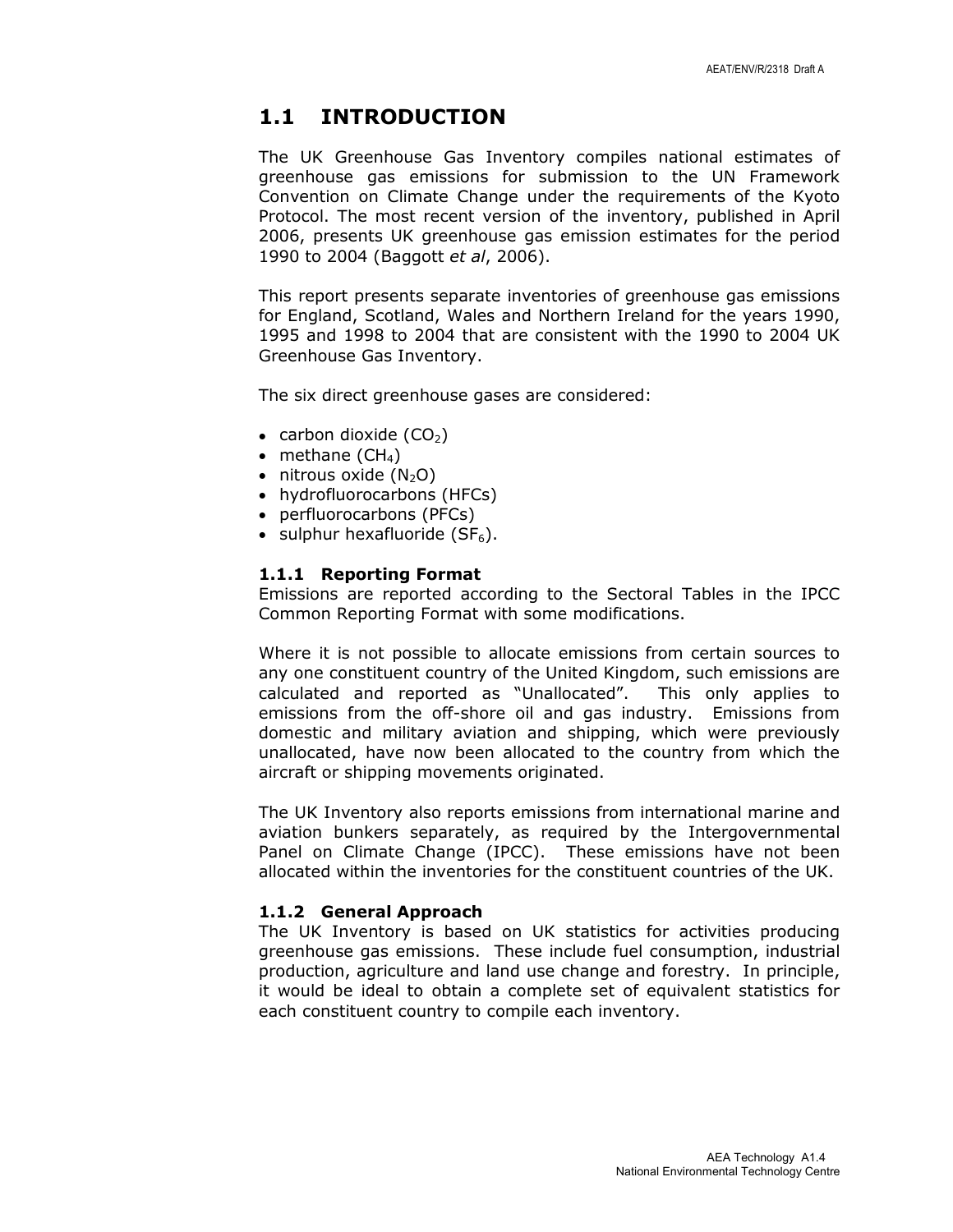Such a set of statistics is not available for all sources and for all constituent countries and hence it is necessary to disaggregate UK emissions into the four constituent countries by an estimation procedure. For most sources in the UK Inventory, the emission of a pollutant from a source is calculated from the general equation

$$
E = Ae
$$
 [Equation 1]

where

| $=$ | Emission of pollutant (tonnes)                   |
|-----|--------------------------------------------------|
|     | Activity (unit activity)                         |
| $=$ | Emission Factor (tonnes pollutant/unit activity) |

The activity unit may be fuel combustion (tonnes), or production of product (tonnes) or numbers of animals.

A modified equation is used for the regional inventories:

$$
E_{i} = \frac{d_{i} Ae}{\sum_{j=1}^{5} d_{j}}
$$
 [Equation 2]

where

- $E_i$  = Emission (in tonnes) from either England (1), Scotland (2), Wales (3), Northern Ireland (4) or "Unallocated" (5)
- $d_i$  = A driver representing the contribution of the region to UK emissions

$$
i = 1, 2, 3, 4, 5
$$

The driver,  $d_i$  can be any one of:

- 1. The value of the activity data for the region. [For example, consumption of specific fuels or industrial production figures for the region.]
- 2. The fraction of the UK activity in the region.
- 3. The value of a surrogate activity data statistic in the region. Where the required activity is unavailable on a regional basis, a surrogate value may be used. [For example, employment statistics or manufacturing output of a specific product, used as a surrogate for consumption data of a given fuel.]
- 4. In cases where the emissions are derived from a complex model, the driver will be the actual emission for the region calculated from the model.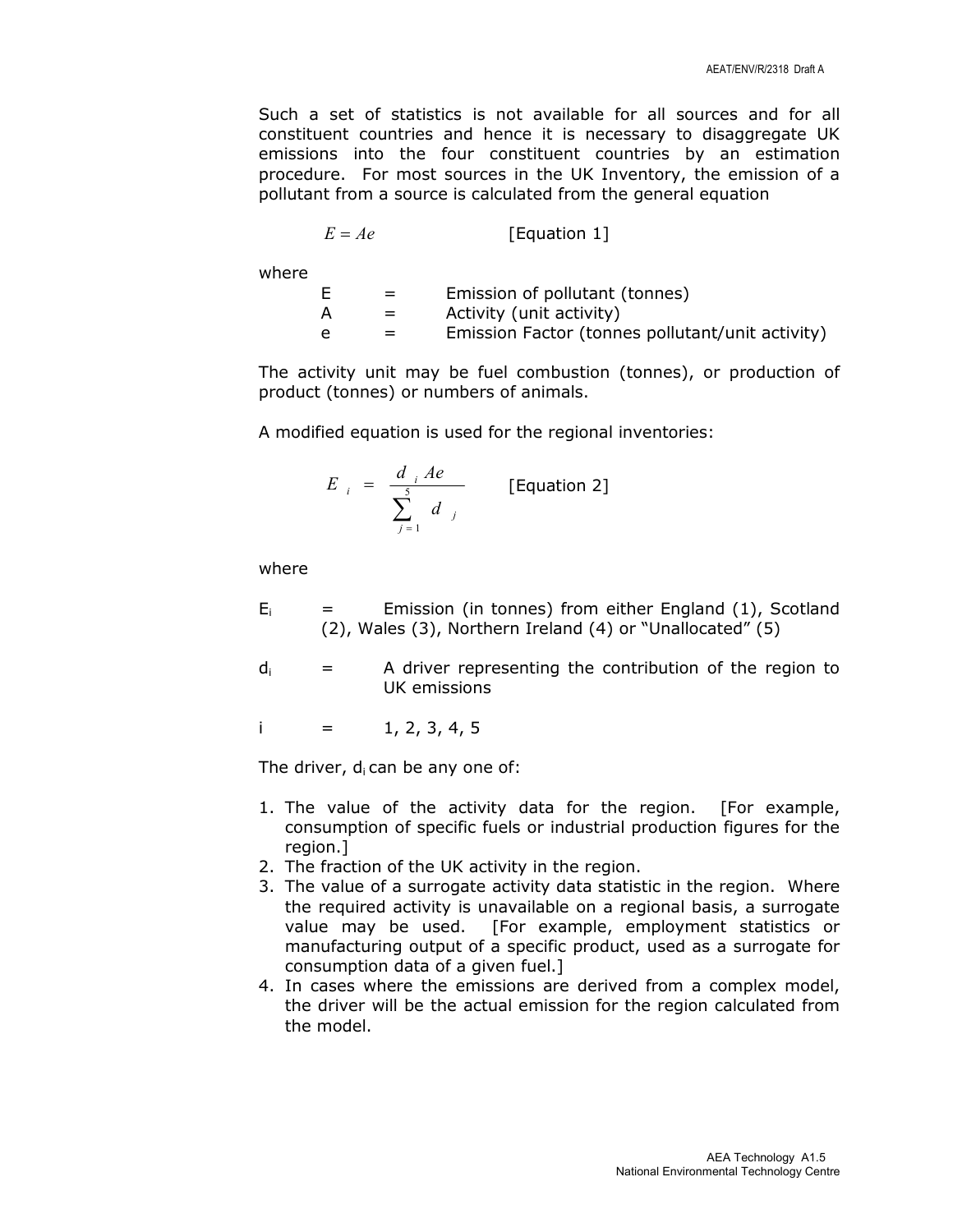The modified equation [2] ensures that the sum of the emissions from England, Scotland, Wales and Northern Ireland, plus any "unallocated" (e.g. offshore) emissions, equals the total UK emission reported within the national inventory.

Where the driver is fuel consumption, then the sum of the drivers should add up to the UK consumption. However, in practice this may not be the case if the data is taken from different sources or may be based on the financial rather than the calendar year. The estimation procedure removes such discrepancies.

Thus the compilation of the greenhouse gas inventories for the constituent countries of the UK reduces to the estimation of a set of drivers, each appropriate to emissions from a specific source. In compiling the 2004 inventories, 108 drivers have been calculated.

Subsequent sections discuss the estimation of the drivers for each source category. Most of the detailed discussion is concentrated on the more complex categories, whilst simpler sources are summarised in Tables A1.1 to A1.10. The IPCC classification is used throughout (IPCC, 1997a), and the following section provides a description of the abbreviations used throughout the Appendix 1 discussion.

#### 1.1.3 Improvements to DA Inventory Datasets

In the derivation of the 1990-2004 DA GHGI datasets, the Netcen team have aimed to improve disaggregation methodologies and data sources for many GHG emission source sectors, including:

 Through consultation with Statistics Wales, Northern Ireland DETI Statistics & Economic Research and Scottish Executive Statistics, the Netcen team have accessed more "bottom-up" datasets for sectors such as: fishing & coastal shipping, agricultural employment, energy import and export data.

Note that there have also been some problems with access to regional datasets, including the late publication of the ONS annual Regional Trends (#39), which was not published until May 2006. This was not published in time for use in the compilation of the 2004 inventories, so the split was based on data for 2003. This will be revised for the 2005 inventories.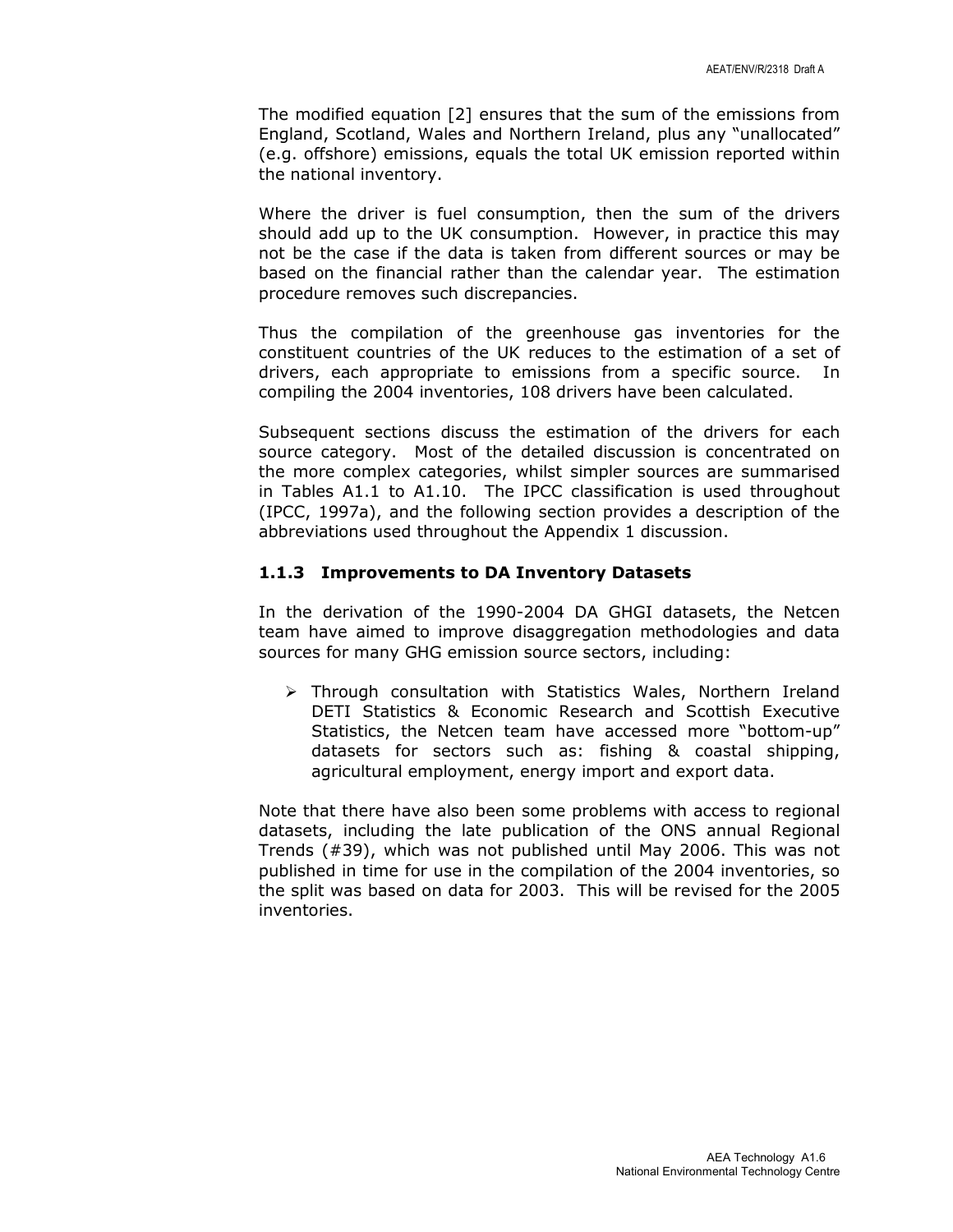| Summary of Abbreviations used in Tables A1.1 to A1.10 |  |
|-------------------------------------------------------|--|
|                                                       |  |

| <b>AEAT</b>   | AEA Technology plc                                                |  |  |
|---------------|-------------------------------------------------------------------|--|--|
| <b>BCA</b>    | <b>British Cement Association</b>                                 |  |  |
| <b>BGlass</b> | <b>British Glass</b>                                              |  |  |
| CA            | Coal Authority                                                    |  |  |
| <b>DAs</b>    | <b>Devolved Administrations</b>                                   |  |  |
| <b>DTI</b>    | Department of Trade and Industry                                  |  |  |
| <b>DEFRA</b>  | Department for Environment, Food and Rural Affairs                |  |  |
| <b>DETR</b>   | Department of Environment, Transport & the Regions (now<br>DEFRA) |  |  |
| <b>DTLR</b>   | Department for Local Government, Transport and the                |  |  |
|               | Regions                                                           |  |  |
| E             | England                                                           |  |  |
| EA            | The Environment Agency of England & Wales                         |  |  |
| EAF           | <b>Electric Arc Furnace</b>                                       |  |  |
| EM            | <b>Enviros March previously MCG</b>                               |  |  |
| <b>EPER</b>   | European Pollutant Emissions Register (refers to SEPA's           |  |  |
|               | inventory of emissions from regulated industries)                 |  |  |
| <b>GB</b>     | <b>Great Britain</b>                                              |  |  |
| <b>IPCC</b>   | Intergovernmental Panel on Climate Change                         |  |  |
| <b>ISR</b>    | Inventory of Statutory Releases (refers to NI DoE's               |  |  |
|               | inventory of emissions from regulated industries)                 |  |  |
| <b>ISSB</b>   | Iron and Steel Statistics Bureau                                  |  |  |
| <b>LPG</b>    | Liquefied petroleum gas                                           |  |  |
| <b>LRC</b>    | London Research Centre                                            |  |  |
| <b>MAFF</b>   | Ministry of Agriculture, Fisheries and Food (now DEFRA)           |  |  |
| <b>MCG</b>    | March Consulting Group (now EM)                                   |  |  |
| <b>MSW</b>    | <b>Municipal Solid Waste</b>                                      |  |  |
| <b>NA</b>     | Not Available                                                     |  |  |
| <b>NAEI</b>   | National Atmospheric Emissions Inventory                          |  |  |
| NI DoE        | Northern Ireland Department of Environment                        |  |  |
| <b>NIO</b>    | Northern Ireland Office                                           |  |  |
| <b>NO</b>     | Not occurring                                                     |  |  |
| <b>ONS</b>    | <b>Office for National Statistics</b>                             |  |  |
| <b>OPG</b>    | Other petroleum gas                                               |  |  |
| PI            | Pollution Inventory                                               |  |  |
| S             | Scotland                                                          |  |  |
| <b>SEPA</b>   | The Scottish Environmental Protection Agency                      |  |  |
| <b>SSF</b>    | Solid smokeless fuel                                              |  |  |
| <b>SPRU</b>   | Science Policy Research Unit                                      |  |  |
| <b>UKOOA</b>  | UK Offshore Operators Association                                 |  |  |
| <b>UKPIA</b>  | United Kingdom Petroleum Industry Association                     |  |  |
| <b>WO</b>     | Welsh Office                                                      |  |  |
| WS            | <b>Welsh Statistics</b>                                           |  |  |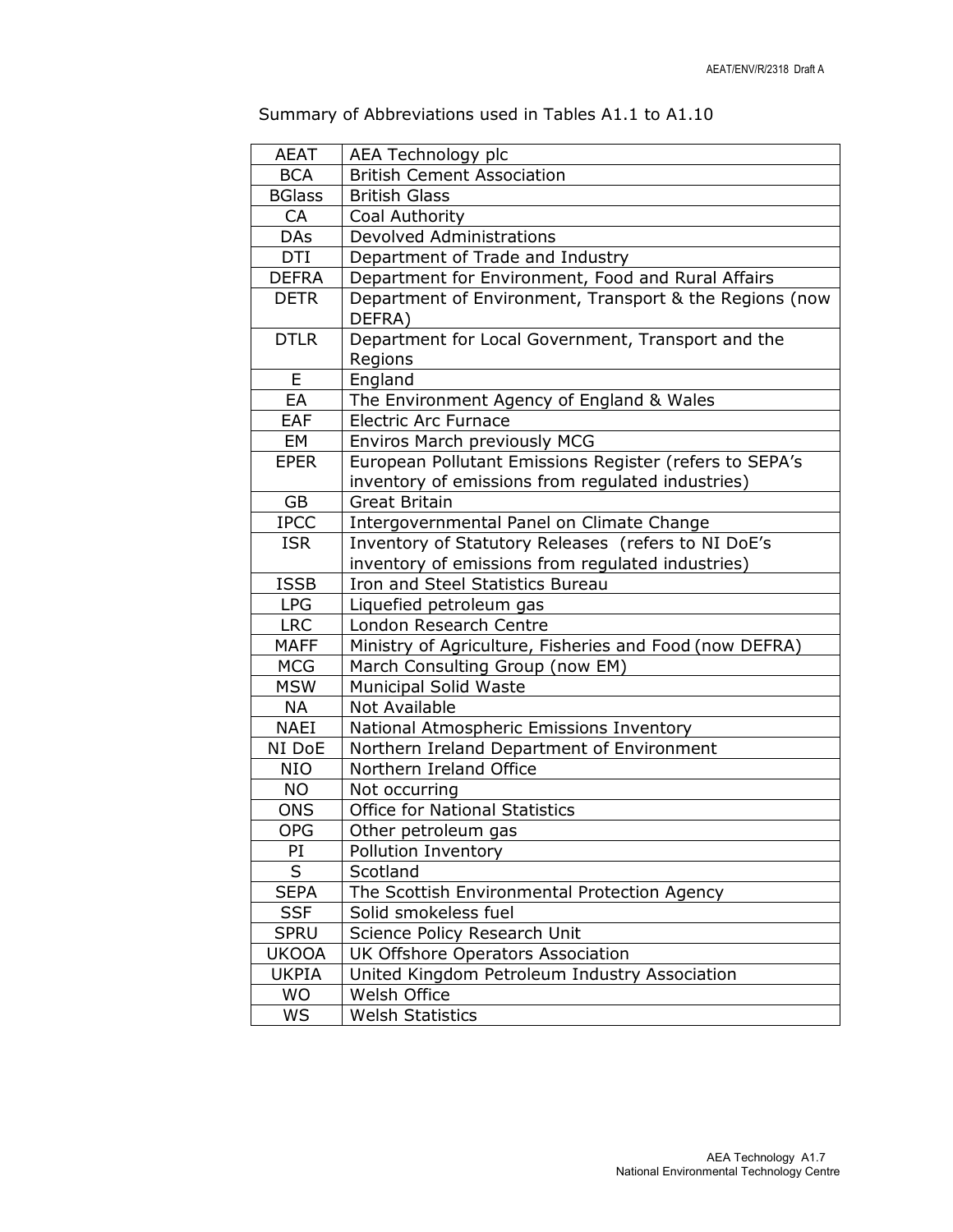# 1.2 ENERGY INDUSTRIES

The drivers used for the energy industries are summarised in Table A1.2. This shows the base sources used in the National Atmospheric Emissions Inventory (NAEI) database, which correspond to the IPCC sources. The activity data used in the UK Inventory are shown together with the drivers used in the inventories for the constituent countries for 1990, 1995 and 1998 to 2004. In some cases the derivation of the drivers differs between years depending on the availability of data.

#### 1.2.1 Electricity Production

Emissions are based on fuel consumption data provided by the major power generators in Great Britain and the Northern Ireland Office for 1990 to 1999. These include Scottish Power (2004), Scottish and Southern Energy (2004), Bell (2004), Innogy (2004), PowerTech (2004), AES Drax (2004). From 2000 onwards, emissions data reported in the Pollution Inventory (Environment Agency, 2005) and to SEPA and the Northern Ireland Department of Environment has been used rather than the fuel consumption data.

Emissions from plant generating electricity from municipal solid waste combustion are less certain for pre-1999, but all the plant are known to be in England for 1990-98 and so the emissions will correspond to the UK emissions. Since 1999, two plants have been commissioned in Scotland, at Lerwick and Dundee and emissions estimations are based on emissions data reported to SEPA.

A small number of plants generate heat rather than electricity and these are categorised as 1A4a commercial and institutional. Some generating plant burn poultry litter, or meat and bone meal, and these are all located in England.

The distribution of landfill gas and sewage gas generation was assumed to correspond to the distribution of landfill sites and sewage treatment plant (see Waste, Section 1.11).

#### 1.2.2 Petroleum Refining

UKPIA have provided a site-by-site breakdown of UK refining emissions for 1997 and 1999 – 2004 (UKPIA: 2005), and have advised that refinery throughput did not vary significantly between 1990 and 1997. The  $CO<sub>2</sub>$  emissions data are used as a surrogate for all fuel consumption. Emissions for 1998 are based on  $CO<sub>2</sub>$  emissions reported in the Pollution Inventory (EA: 1999a). Scottish emissions are based on CO2 emissions data from Grangemouth Refinery (BP: 2004).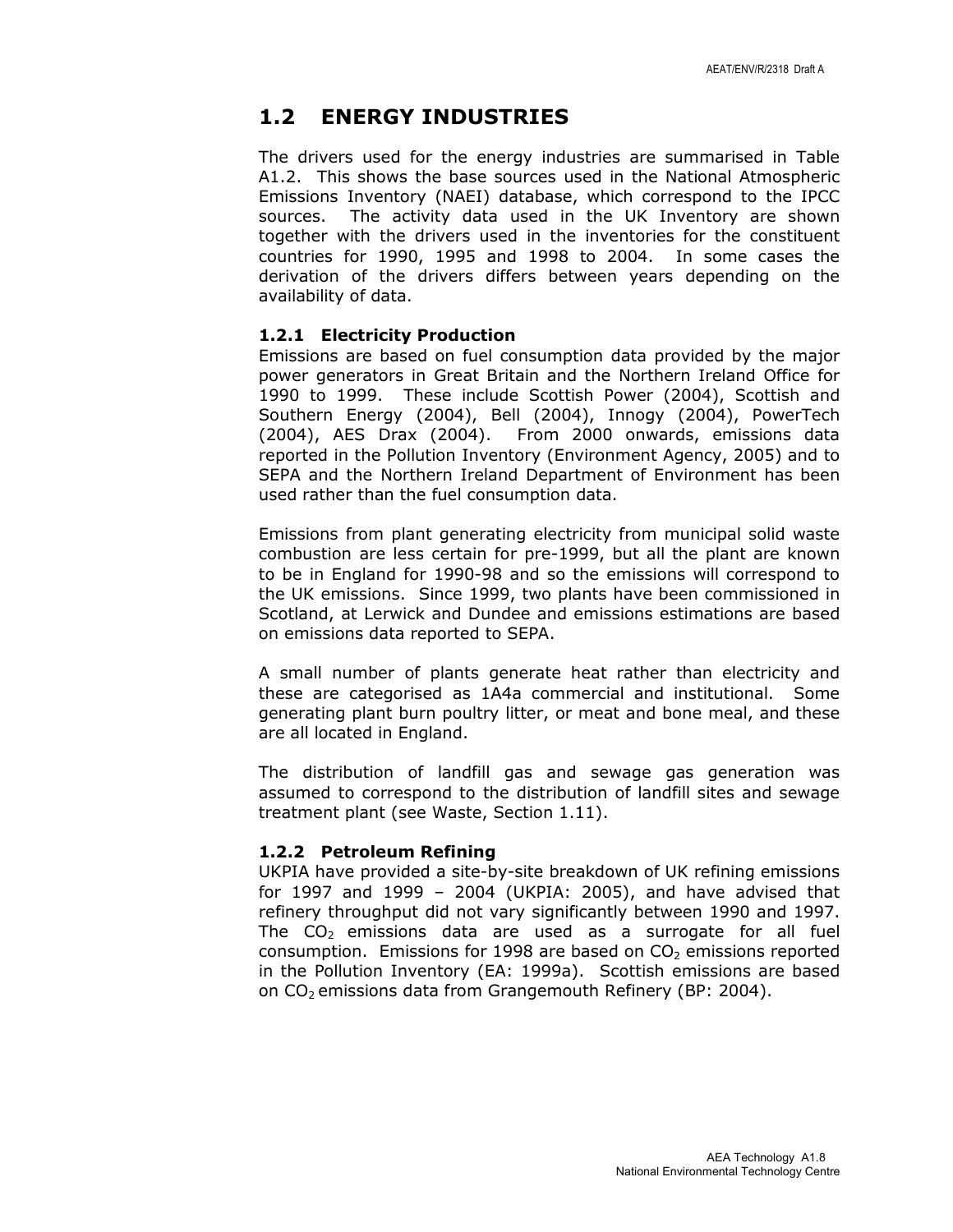| <b>IPCC</b><br>Category | <b>NAEI Sources</b>    | <b>Activity: Fuel</b><br><b>Consumption</b>  | 1990                                                         |
|-------------------------|------------------------|----------------------------------------------|--------------------------------------------------------------|
| Electricity             | <b>Power Stations</b>  | Coal, oil, natural gas                       | Consumption data from Power Generators                       |
| Production              |                        | Unrefined natural gas                        | NΟ                                                           |
|                         |                        | Sewage gas                                   | Sewage methane recovered                                     |
|                         |                        | Landfill gas                                 | As landfill methane                                          |
|                         |                        | Orimulsion, MSW,<br>poultry litter and tyres | All plant in England                                         |
| Petroleum<br>Refining   | Refineries             | All fuels                                    | UKPIA $CO2$ emission estimates for pre-1997                  |
| Manufacture             | <b>Coke Production</b> | Colliery Methane                             | All such plant assumed to be in England.                     |
| of Solid Fuels          |                        | Coke Oven gas, natural                       | Coal feed to coke ovens, ISSB, WS, DTI                       |
|                         |                        | gas<br>Coke                                  | Coke breeze consumption, ISSB                                |
|                         |                        | Blast Furnace gas                            | Coke consumed in blast furnaces, ISSB                        |
|                         | <b>SSF Production</b>  | All fuels                                    | Coal feed to SSF plant, DTI, WS                              |
| Other Energy            | Collieries             | All other fuels                              | Deep mined coal production, data from British Coal Authority |
| Industries              |                        | Coke oven gas                                | All such plant assumed to be in England.                     |
|                         | <b>Gas Production</b>  | Colliery methane                             | Deep mined coal production, data from British Coal Authority |
|                         |                        | Other fuels                                  | Arrivals of natural gas, DTI                                 |
|                         | Offshore Own Gas       | Unrefined natural gas,                       | Extrapolated from 1995 on oil and gas arrivals, DTI          |
|                         | Use / Gas              | LPG, OPG                                     |                                                              |
|                         | Separation Plant       |                                              |                                                              |
|                         | Nuclear Fuel Prod.     | natural gas                                  | All plant in England.                                        |

# Table A1.2a Energy Industries (Base Year - 1990)<sup>1</sup>

<sup>1</sup> See Section 1.1.3 for abbreviations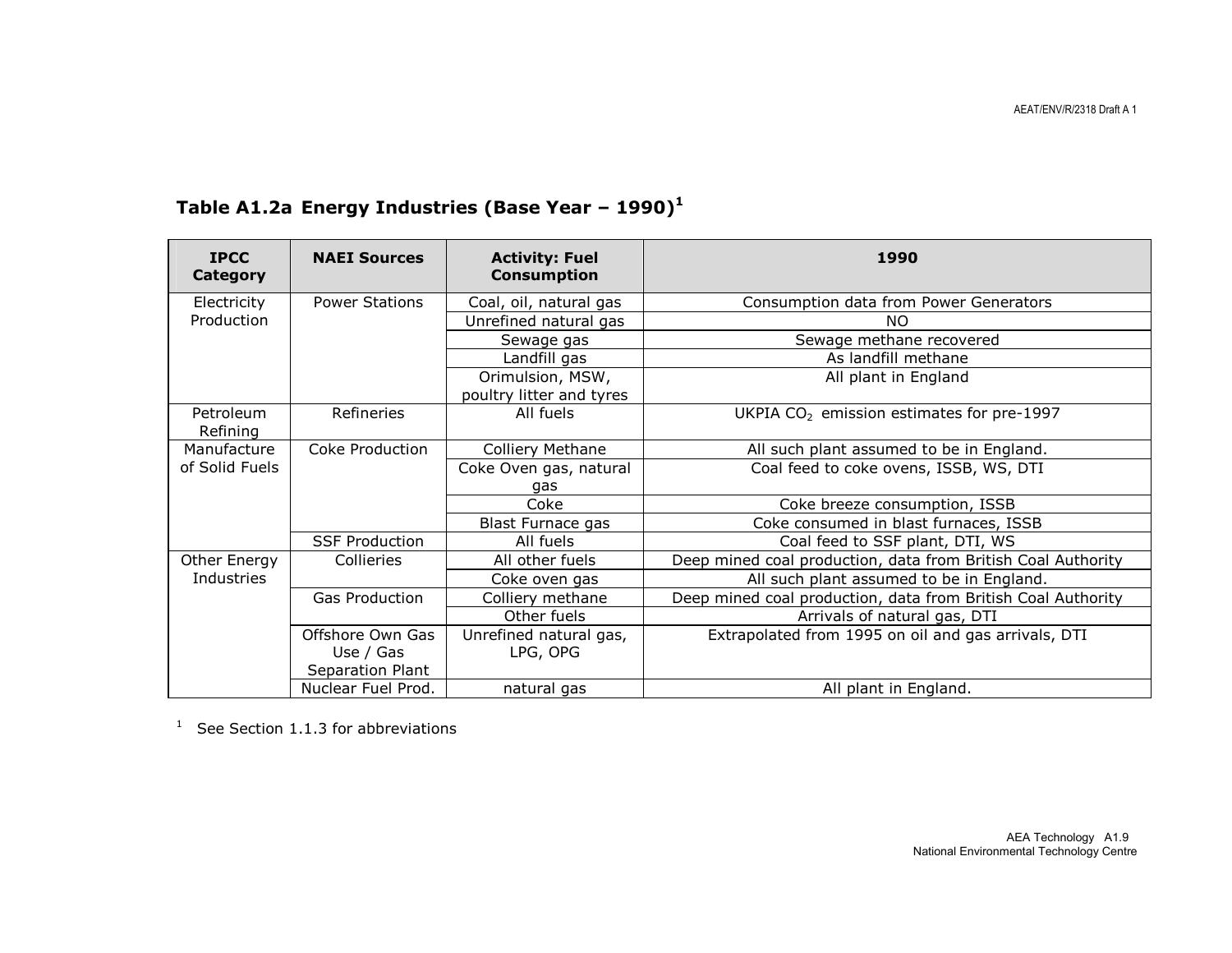| <b>IPCC</b><br><b>Category</b> | <b>NAEI Sources</b>   | <b>Activity: Fuel</b><br><b>Consumption</b> | Data Sources / Comments                                                                                                                                                                                 |
|--------------------------------|-----------------------|---------------------------------------------|---------------------------------------------------------------------------------------------------------------------------------------------------------------------------------------------------------|
| Electricity<br>Production      | <b>Power Stations</b> | Coal, oil, natural gas                      | Consumption data from Power Generators,<br>plus PI, EPER & ISR data from 2000 onwards                                                                                                                   |
|                                |                       | Unrefined natural gas                       | Some power facilities have used this fuel since 1995.<br>Data provided by plant operators. Some sour gas also<br>now used in one plant England (was previously only used<br>in Scottish power stations) |
|                                |                       | Sewage gas                                  | Sewage methane recovered                                                                                                                                                                                |
|                                |                       | Landfill gas                                | As landfill methane                                                                                                                                                                                     |
|                                |                       | Orimulsion, MSW,<br>poultry litter          | From 1999, Some MSW plant now also in Scotland.                                                                                                                                                         |
| Petroleum<br>Refining          | Refineries            | All fuels                                   | UKPIA CO <sub>2</sub> emission estimates for pre-1997. PI CO <sub>2</sub><br>emission estimates for 1998. UKPIA data for 1999-2003.<br>BP Grangemouth data for Scottish emissions data.                 |
| Manufacture                    | Coke Production       | <b>Colliery Methane</b>                     | All such plant assumed to be in England.                                                                                                                                                                |
| of Solid Fuels                 |                       | Coke oven gas, natural                      | Coal feed to coke ovens, ISSB, WS, DTI and (since 1999)                                                                                                                                                 |
|                                |                       | gas                                         | PI data.                                                                                                                                                                                                |
|                                |                       | Coke                                        | Coke breeze consumption, ISSB.                                                                                                                                                                          |
|                                |                       | Blast Furnace gas                           | Coke Consumed in Blast Furnaces, ISSB.                                                                                                                                                                  |
|                                | <b>SSF Production</b> | All fuels                                   | Coal feed to SSF plant, DTI, WS.                                                                                                                                                                        |
| Other Energy<br>Industries     | Collieries            | All other fuels                             | Deep mined coal production, data from British Coal<br>Authority                                                                                                                                         |
|                                |                       | Coke oven gas                               | (1995 - current) No such plant operating.                                                                                                                                                               |
|                                | <b>Gas Production</b> | Colliery methane                            | Deep mined coal production, data from British Coal<br>Authority                                                                                                                                         |
|                                |                       | Other fuels                                 | Arrivals of natural gas, DTI                                                                                                                                                                            |
|                                | Offshore Own Gas      | Unrefined natural gas,                      | (1995 - current) UKOOA / SCOPEC CO <sub>2</sub> estimates for                                                                                                                                           |
|                                | Use / Gas Sepn.       | LPG, OPG                                    | terminals.                                                                                                                                                                                              |
|                                | Nuclear Fuel Prod.    | natural gas                                 | (1995 - current) Data not available.                                                                                                                                                                    |

# Table A1.2b Energy Industries (1995; 1998 to 2004)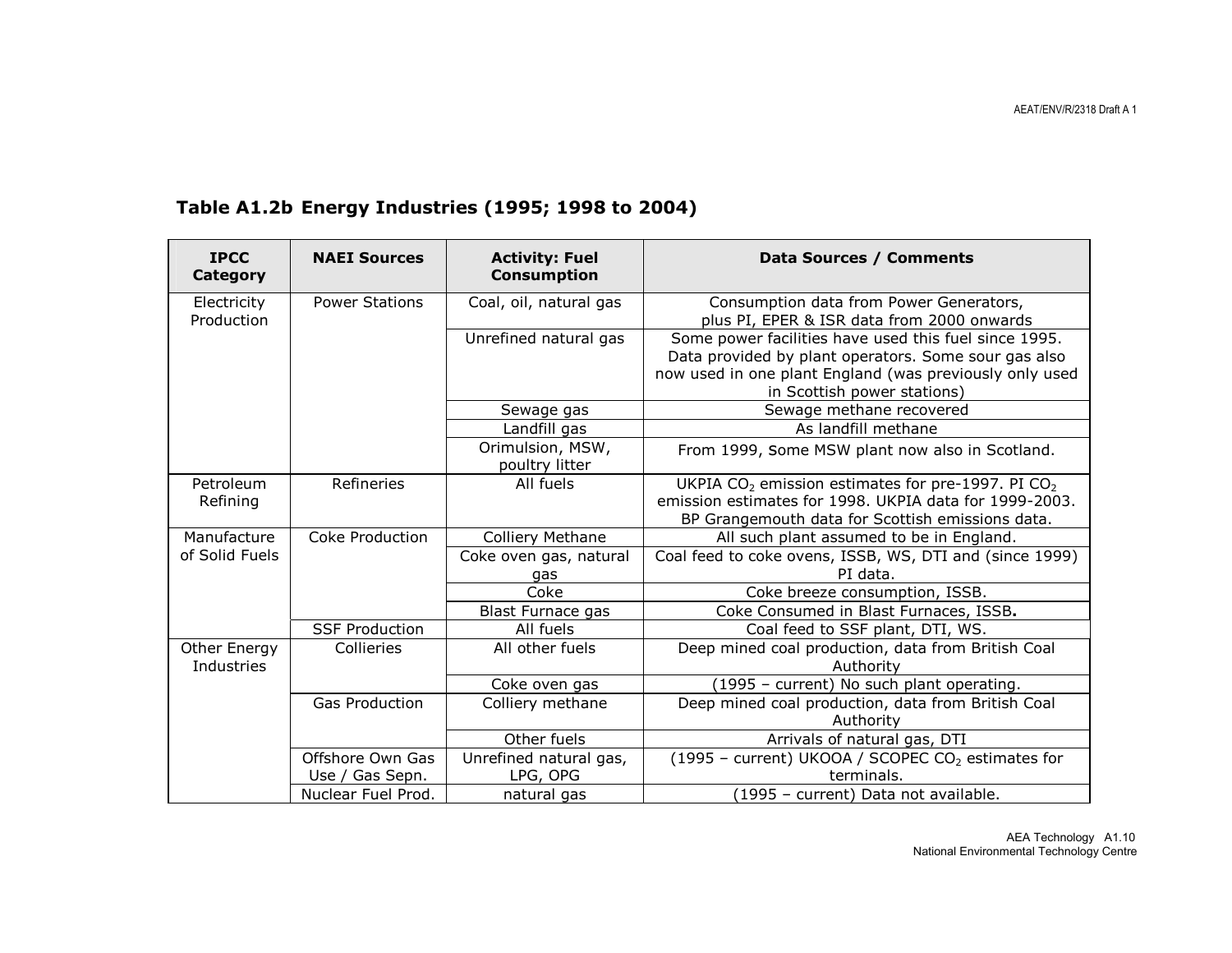#### 1.2.3 Manufacture of Solid Fuels

This category comprises the production of coke and solid smokeless fuel (SSF). Regional data on coke ovens in the iron and steel industry are reported in detail by ISSB (2005). Two coke ovens in England and Wales are not attached to an integrated iron and steel facility, and the consumption of coal by these ovens is estimated from WO (1998) and UK data (DTI: 1991, 2000-2005). The Welsh statistics are only available to 1993, so this data is used as an estimate of the Welsh non-iron and steel coking coal consumption in 1995. For 1998 to 2004, the non-iron and steel coking coal consumption data is apportioned between England and Wales using  $CO<sub>2</sub>$  emissions for the particular sites reported in the Pollution Inventory (EA: 2005).

The generic driver for coke oven fuel consumption is the consumption of coking coal, which is in effect the regional capacity of coke ovens. This driver is also used for natural gas consumption and coke oven gas consumption. Some coke ovens use blast furnace gas as fuel and the availability depends on blast furnace gas capacity (see Industrial Processes). Small amounts of colliery methane are consumed in the manufacture of solid fuels and this was judged to occur entirely in England where coking occurs in close proximity to deep mining. Small amounts of coke breeze are also used, and this has been disaggregated using data on other coke consumption from ISSB.

The estimation of emissions from SSF production is rather uncertain, as limited fuel use data are available from processes across the UK. Moreover, many of these are the new briquetting processes rather than coking processes and produce negligible emissions. For SSF plant operating in England and Wales, it is possible to estimate regional consumption using UK data (DTI: 1991, 2000-2005) and Welsh data (WO: 1998). Welsh data for 1995 has been estimated, whilst all SSF coking plant still operating since 1998 are known to be in England. Thus the driver used is coal consumed by SSF plant.

#### 1.2.4 Other Energy Industries

This category consists of a number of small emissions from collieries, the gas industry, the nuclear fuel industry and a large emission from offshore natural gas use. In the DA inventories, emissions from oil and gas terminals are based on data provided by UKOOA (1999, 2002- 2004). Installation-specific data are only available for post-1995. Emissions for 1990 are extrapolated based on 1995 UKOOA data and the arrivals of crude oil and natural gas in Scotland and England (DTI, 1991; 1996). The category of "gas separation plant" is assumed to be a subset of the gas used in oil and gas terminals and is treated in the same way as "offshore own gas use", with emissions allocated based on the UKOOA data on gas consumption in terminals. A driver is estimated for the category of "gas production" based on the arrivals of natural gas in England and Scotland (DTI: 1991, 1996, 2000-2005). Other sources are minor and are covered in Table A1.2.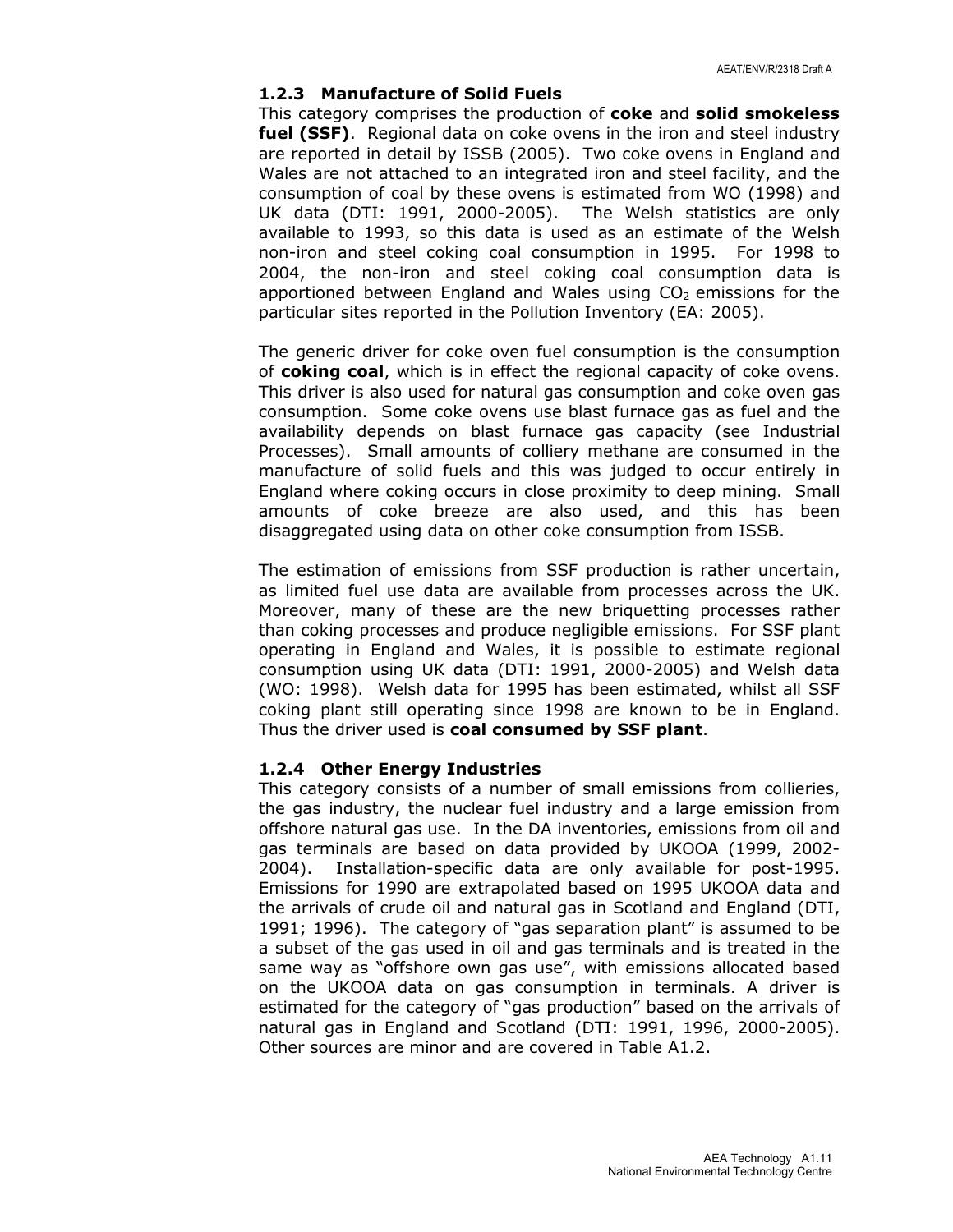## 1.3 MANUFACTURING INDUSTRIES AND **CONSTRUCTION**

The drivers calculated to disaggregate regional fuel consumption from these sectors are summarised in Table A1.3.

#### 1.3.1 Iron and Steel

The ISSB (2005) provides annual reports of the detailed regional consumption of fuel by the steel industry.

The consumption of **coke** by sinter plant is estimated as the non-blast furnace coke consumption (as this is the main other use of coke). The consumption of coke oven gas is distributed as proportional to regional figures for coal feed to coke ovens, whilst the consumption of **blast furnace gas** is distributed as proportional to regional figures for coke feed to blast furnaces. (The production of these gases is estimated to be proportional to the fuel used as feedstock.)

The ISSB reports the general consumption of coal, fuel oil, gas oil, LPG and natural gas by the primary iron and steel industry. This is a narrower definition than that used by DTI, which includes foundries and finishing plant, and therefore the DTI data used in the UK GHGI is higher than the ISSB data. Nevertheless, the regional ISSB data is used as a surrogate, since the distribution of the wider steel industry is directly linked to that of the primary industry. Moreover, the emissions from the secondary plant are considerably lower than the primary plant.

#### 1.3.2 Other Industry

DTI (2000-2005, 1996 & 1991) reports regional consumption of liquid fuels, but only as totals for England and Wales (combined), Scotland and Northern Ireland. WO (1998) reports liquid fuel consumption up to 1993. The total consumption for Wales has been extrapolated from 1993 to provide the England-Wales split.

**Burning oil** is mainly consumed in the residential sector, but there is also a significant use by industry. Hence industrial consumption of burning oil was distributed according to the remaining consumption after domestic consumption had been deducted.

Fuel oil is consumed widely across industry, and the regional distribution of miscellaneous industry consumption is calculated by difference, when fuel oil use identified for specific uses is deducted from the DTI total. The consumption of fuel oil within specific uses is initially estimated through the calculation of other drivers, as discussed in other sections of this report.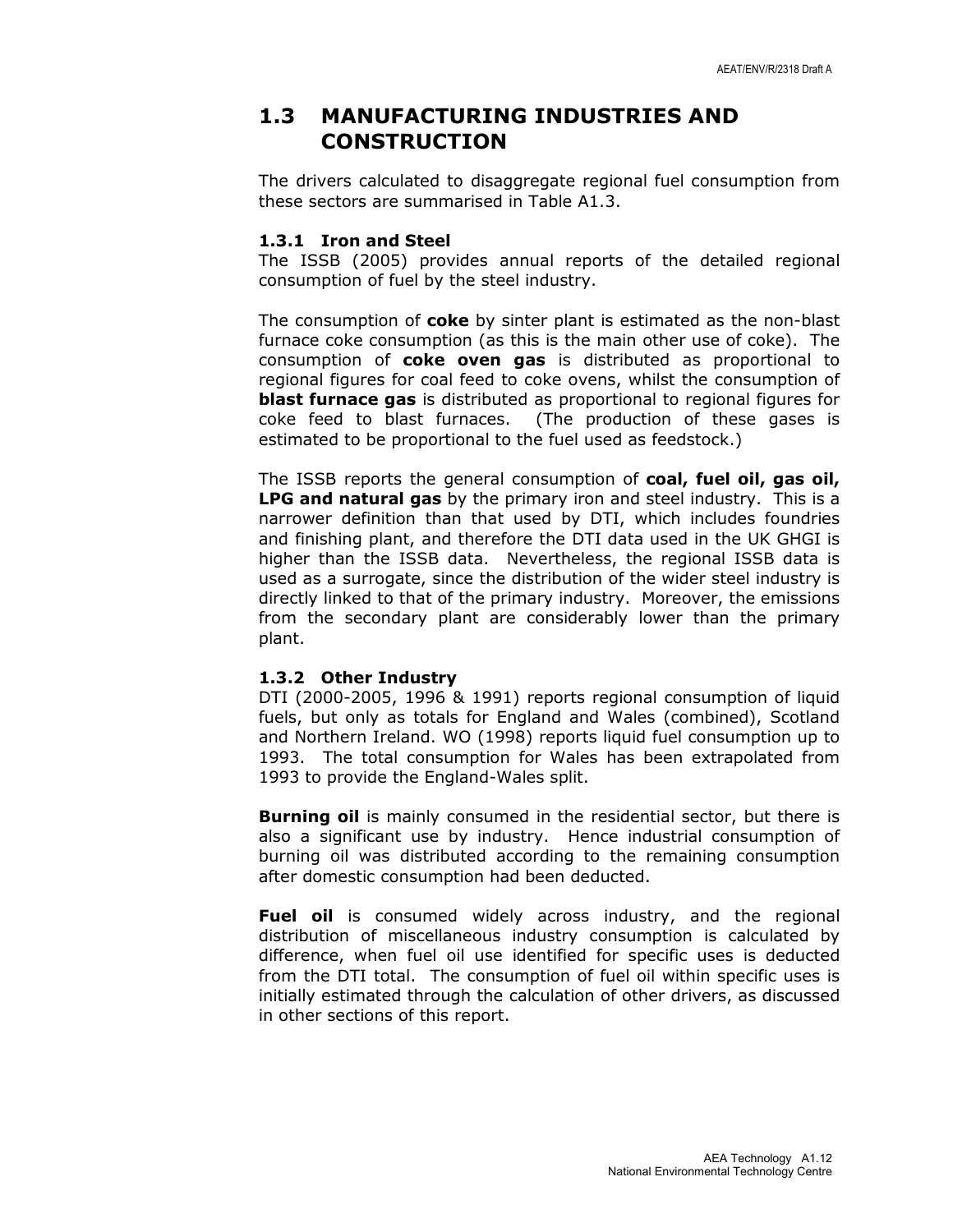| <b>IPCC</b><br><b>Category</b> | <b>NAEI Sources</b>          | <b>Activity: Fuel</b><br><b>Consumption</b>    | 1990                                                                         |
|--------------------------------|------------------------------|------------------------------------------------|------------------------------------------------------------------------------|
| Iron &                         | Sinter Plant                 | Coke-breeze                                    | Other coke consumption, ISSB                                                 |
| Steel                          | Iron & Steel                 | Blast furnace gas                              | Coke consumed in blast furnaces, ISSB, WO                                    |
|                                |                              | Coke oven gas                                  | Coal feed to coke ovens, ISSB, WS                                            |
|                                |                              | Coke                                           | Coke consumed in blast furnaces, ISSB, WO                                    |
|                                |                              | Fuel oil, gas oil, LPG,<br>natural gas, coal   | Consumption of specified fuel, ISSB                                          |
| Other<br>Industry              | Other Industry               | Burning oil, fuel oil, gas<br>oil              | Regional oil consumption, DTI, WO (Remainder calculated after<br>other uses) |
|                                |                              | <b>OPG</b>                                     | All such plant are located in Scotland, DTI                                  |
|                                |                              | <b>LPG</b>                                     | Mass balance, DTI                                                            |
|                                |                              | Lubricants                                     | Regional sales, DTI                                                          |
|                                |                              | Natural gas                                    | Natural gas consumed, data from Transco                                      |
|                                |                              | Colliery Methane                               | Deep mined coal production, British Coal Authority                           |
|                                |                              | Coal, coke                                     | Coal consumption, WO, NIO                                                    |
|                                |                              | Coke oven gas                                  | Coal feed to coke ovens, ISSB, WO, WS                                        |
|                                |                              | <b>SSF</b>                                     | NAEI spatial inventory                                                       |
|                                |                              | Wood                                           | SPRU database: non-traded fuel                                               |
|                                | Cement                       | Coal, oil, gas, petrocoke,<br>tyres, waste oil | Regional cement capacity, BCA                                                |
|                                | Ammonia<br>(combustion)      | Natural Gas                                    | All such plant are located in England                                        |
|                                | Autogenerators               | Coal                                           | All such plant are located in England                                        |
|                                |                              | Natural gas                                    | Data sources exactly as per "Other Industry" above)                          |
|                                | Other-Industry: Off-<br>road | Gas oil, petrol                                | Employment in construction, ONS                                              |

# Table A1.3a Manufacturing Industry and Construction (Base Year - 1990)<sup>1</sup>

1 See Section 1.1.3 for abbreviations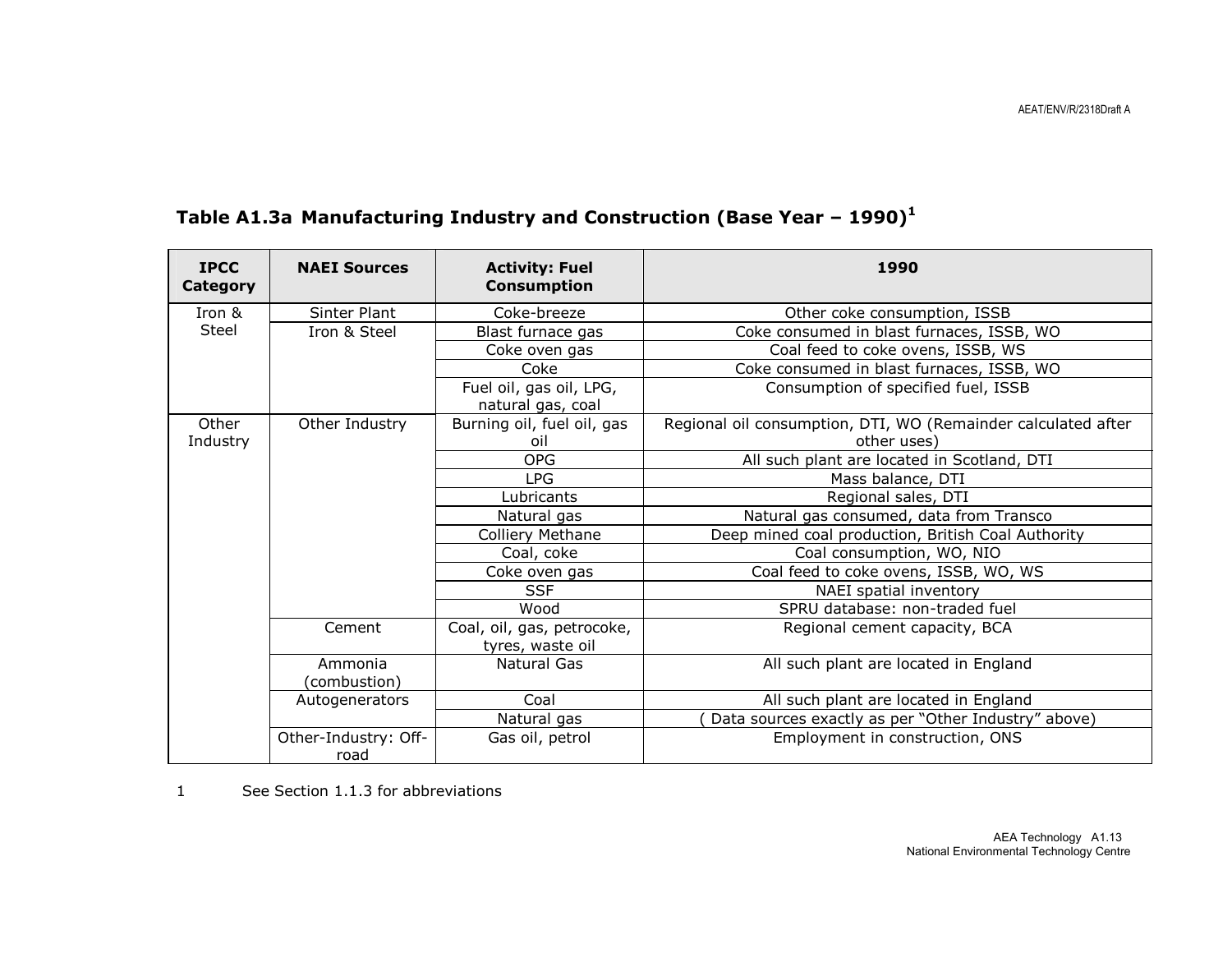| <b>IPCC</b><br><b>Category</b> | <b>NAEI Sources</b>          | <b>Activity: Fuel</b><br><b>Consumption</b>  | <b>Data Sources / Comments</b>                                   |
|--------------------------------|------------------------------|----------------------------------------------|------------------------------------------------------------------|
| Iron &                         | Sinter Plant                 | Coke-breeze                                  | Other coke consumption, ISSB                                     |
| Steel                          | Iron & Steel                 | Blast furnace gas                            | Coke Consumed in blast furnaces, ISSB, WO                        |
|                                |                              | Coke oven gas                                | Coal feed to coke ovens, ISSB, WS                                |
|                                |                              | Coke                                         | Coke consumed in blast Furnaces, ISSB, WO                        |
|                                |                              | Fuel oil, gas oil, LPG,<br>natural gas, coal | Consumption of specified fuel, ISSB                              |
| Other                          | Other Industry               | Burning oil, fuel oil, gas                   | Regional oil consumption, DTI, WO (Remainder calculated after    |
| Industry                       |                              | oil                                          | other uses)                                                      |
|                                |                              | <b>OPG</b>                                   | All such plant are located in Scotland, DTI                      |
|                                |                              | <b>LPG</b>                                   | Mass balance, DTI                                                |
|                                |                              | Lubricants                                   | Regional sales, DTI                                              |
|                                |                              | Natural gas                                  | Natural gas consumed, data from Transco (now UK National Grid)   |
|                                |                              |                                              | & (since 1995) from Phoenix                                      |
|                                |                              | Colliery Methane                             | Deep mined coal production, British Coal Authority               |
|                                |                              | Coal, coke                                   | Coal consumption, WO, NIO                                        |
|                                |                              | Coke oven gas                                | Coal feed to coke ovens, ISSB, WO, WS                            |
|                                |                              | <b>SSF</b>                                   | NAEI spatial inventory                                           |
|                                |                              | Wood                                         | SPRU database: non-traded fuel                                   |
|                                | Cement                       | Coal, oil, gas, petrocoke,                   | Regional cement capacity, BCA. For 2002-2004, the split is based |
|                                |                              | tyres, waste oil                             | on emissions reported to the EA and SEPA                         |
|                                | Ammonia                      | Natural Gas                                  | All such plant are located in England                            |
|                                | (combustion)                 |                                              |                                                                  |
|                                | Autogenerators               | Coal                                         | All such plant are located in England                            |
|                                |                              | Natural gas                                  | Data sources exactly as per "Other Industry" above)              |
|                                | Other-Industry: Off-<br>road | Gas oil, petrol                              | Employment in construction, ONS                                  |

# Table A1.3b Manufacturing Industry and Construction (1995; 1998 to 2004)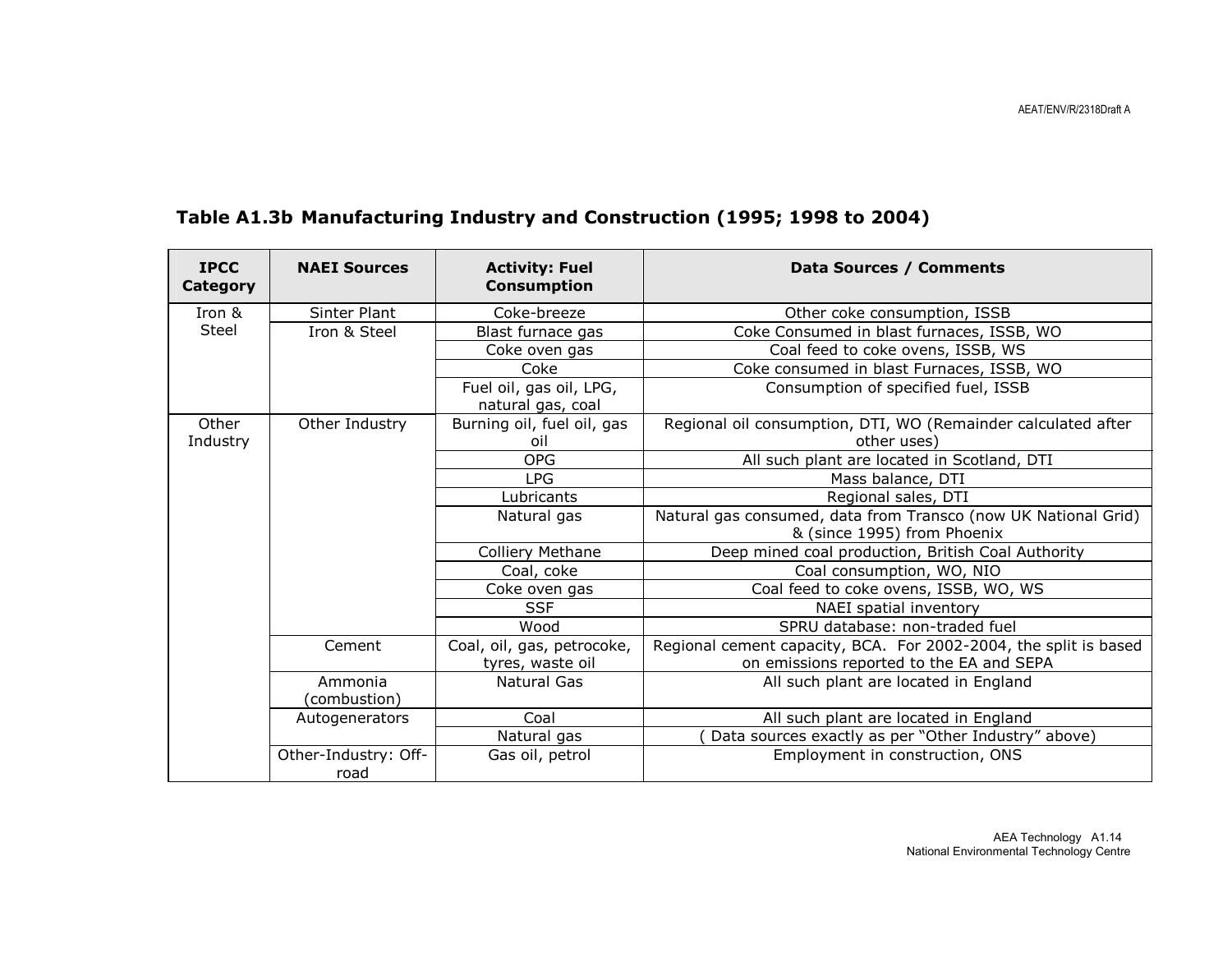DTI (2005) reports total fuel oil sales for England & Wales (combined), Scotland and Northern Ireland. However, these are not consistent with the totals used in the inventory because they include fishing and navigation but exclude refineries. Other industrial fuel oil consumption is derived by correcting these totals for shipping and refineries, and then subtracting the fuel used for all known sources.

The driver for **industrial gas oil consumption** is calculated in a similar manner to the fuel oil driver. DTI reports gas oil consumption on a similar basis to fuel oil, and the other industrial combustion is derived by calculation the difference between the corrected totals and the fuel used in all known sources.

Some gas oil and petrol is used for off-road machinery mainly in the construction industry. The UK estimates themselves are uncertain, and regional drivers are therefore based on regional GVA data (ONS: 2006).

Liquid Petroleum Gas (LPG) has a number of uses, which can be more precisely characterised in other sectors such as domestic use and the growing sector of LPG use in road transport applications. Hence, industrial use of LPG has been disaggregated based on a mass balance, using total regional sales (DTI: 2005) less consumption by all other sources.

The driver for emissions from lubricant use is based on regional lubricant sales (DTI: 1991, 1996, 2001-2005) with England and Wales being disaggregated based on regional manufacturing employment statistics (ONS: 2004).

UK National Grid (2005) supplies data on natural gas sales to consumers categorised by consumer size and region in Great Britain, excluding consumption by large industrial users and power generators. Consumption data for gas use in Northern Ireland is supplied by Phoenix Natural Gas Ltd (2005) for 1999 onwards.

Regional gas consumption is estimated by matching the UK National Grid and Phoenix totals with the NAEI UK total. Northern Ireland gas consumption is estimated directly from the Phoenix data. Gas consumption by "other industry" and "autogenerators" in GB is disaggregated based on a mass balance, after all other defined sector uses have been deducted from the totals. Determination of drivers for gas consumption by other defined sectors is discussed in other sections of this appendix. The driver determined for "other industry" is also used for "autogenerators".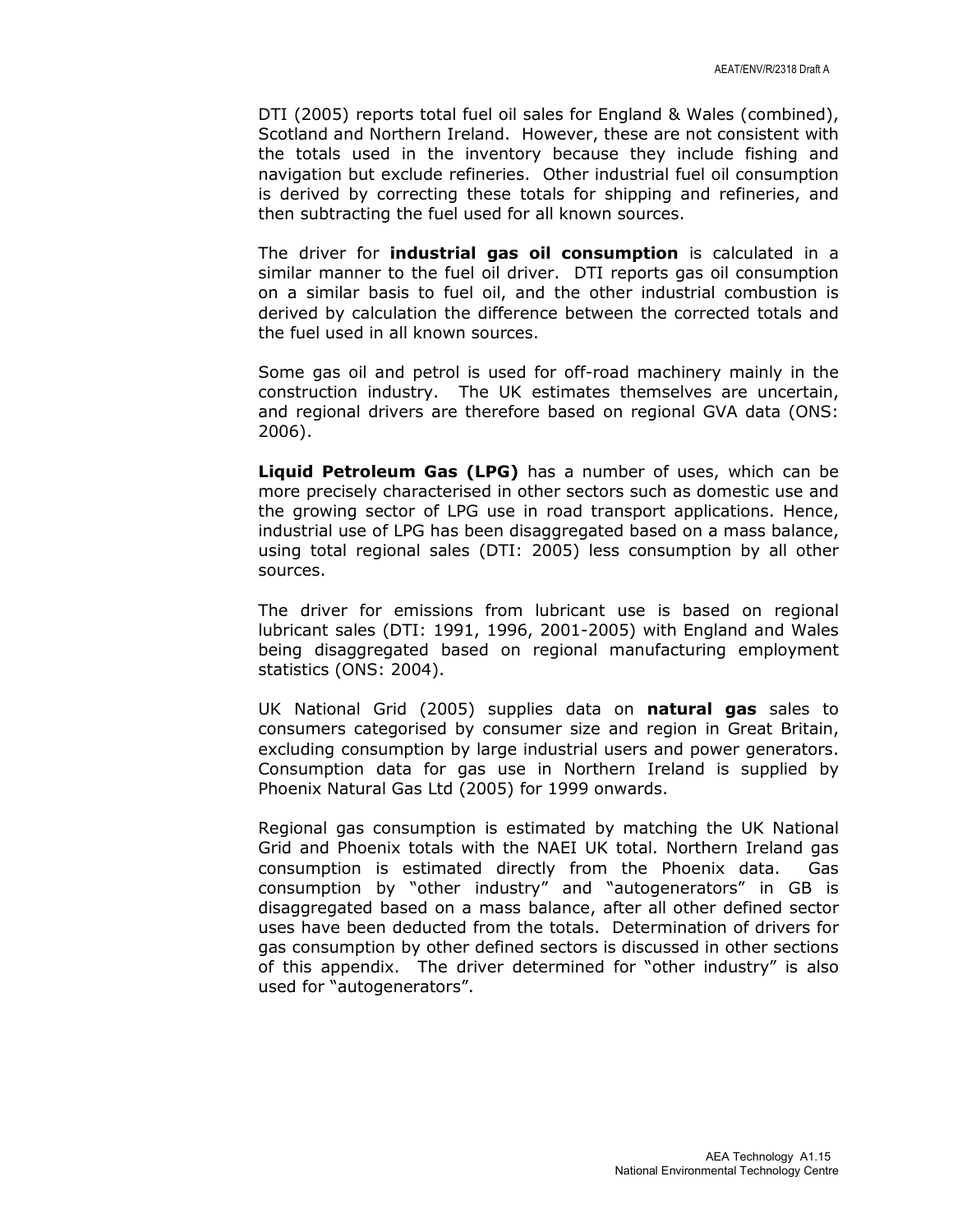Regional coal data is difficult to obtain, and hence estimates are very uncertain. Sectoral data is available for Northern Ireland (NIO, 2004) up to the present and Wales (WO, 1998) to 1993, but published data for coal use across industry in Scotland and England are not evident.

Industrial coal consumption for 1995 and 1998 to 2004 are estimated from sales data, gathered from all major coal producers. Using a mass balance approach, considering production, imports, stock-changes and imports, it is possible to estimate the amount of British coal not included in the sales data. This 'unknown' coal and anthracite is allocated to industrial consumption in proportion to the 'known' sales data. English and Welsh sales data are quite comprehensive but since 1995, Scottish data has been somewhat incomplete. Hence the allocation of consumption has been estimated for Scotland through extrapolation of the 1995 England-Scotland coal use figures.

To provide an estimated regional split for coal use in 1990, figures have been extrapolated back from data from the WO (1998) and NIO (1996) and the 1995 England-Scotland split.

Coal import data split by sector has recently been provided to Netcen by DOENI, and will be incorporated into the DA Inventories next year, in order to improve the accuracy of estimates in this sector.

Drivers for fuel consumption in cement kilns are based on annual regional clinker capacity data for 1995, 1998-2001 supplied by the British Cement Association (BCA: 2004). These are applied to all fuels, with a correction factor applied to Northern Ireland to account for the absence of natural gas. Where the UK estimate of fuel consumed in cement kilns has been revised for a given year, the regional consumptions have also been revised. For 2002-2004, drivers have been derived from PI, SPRI and EPER data.

"**Autogeneration"** refers to electricity generation by industry for its own use. In the case of coal, the key autogenerators are Alcan and Brunner Mond, both of which are located in England. Gas autogeneration is not considered a large source and has therefore been distributed according to the other natural gas "other industry" driver, as discussed above.

# 1.4 TRANSPORT

The drivers used for transport are summarised in Table A1.4.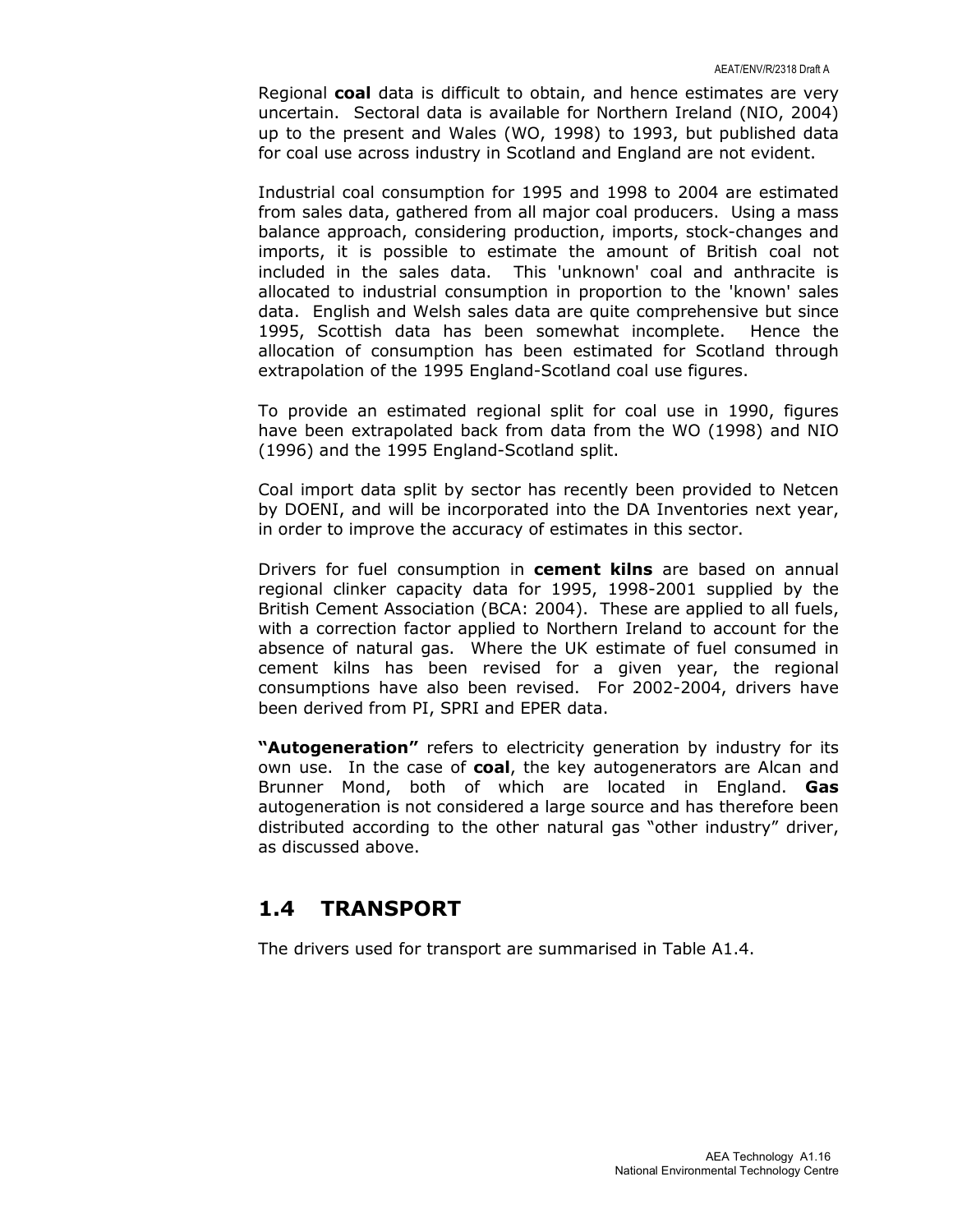#### 1.4.1 Aviation and Navigation

Emissions from domestic aviation and navigation have previously been reported as "unallocated." A decision has been made this year to allocate these emissions.

The driver for emissions from domestic aviation is calculated based on aircraft movement data from the UK's major airports (DLTR, 2005). The total number of domestic flights from each of the DAs has been calculated, and based on this, a fraction of the total UK emission has been allocated to each constituent country. This driver is also used to allocate emissions from aircraft support vehicles.

The disaggregation of emissions from navigation, fishing and coastal shipping has been derived in a similar way to the driver for aviation, based on port movement data in each constituent country (DfT, 2005).

#### 1.4.2 Road Transportation

Carbon dioxide, methane and nitrous oxide are emitted from the exhaust of all road vehicles with internal combustion engines.  $CO<sub>2</sub>$  is the principal product of combustion and emissions are directly related to the fuel efficiency of the vehicle. Methane is a hydrocarbon emitted as a result of the incomplete combustion of the fuel. Nitrous oxide is a by-product of the combustion process and emitted from partial oxidation of nitrogen present in the air.

All these pollutants are emitted by different amounts from vehicles of similar size running on petrol and diesel fuel. For example, diesel cars tend to be more fuel efficient than petrol cars of a similar size, so their carbon emissions are lower. None of these pollutants are subject to regulatory type-approval emission limits as are those which have an impact on air quality. However, their emissions are affected by technologies introduced to reduce emissions of the regulatory pollutants. Methane emissions are lower from petrol vehicles fitted with a three-way catalyst, although the reduction in emissions of this pollutant by the catalyst is not as efficient as it is for other hydrocarbons. Measurements also suggest that a three-way catalyst, which is efficient at reducing  $NO<sub>x</sub>$  emissions, actually increases emissions of  $N_2O$ , formed as a by-product of the catalyst  $NO<sub>x</sub>$  reduction process.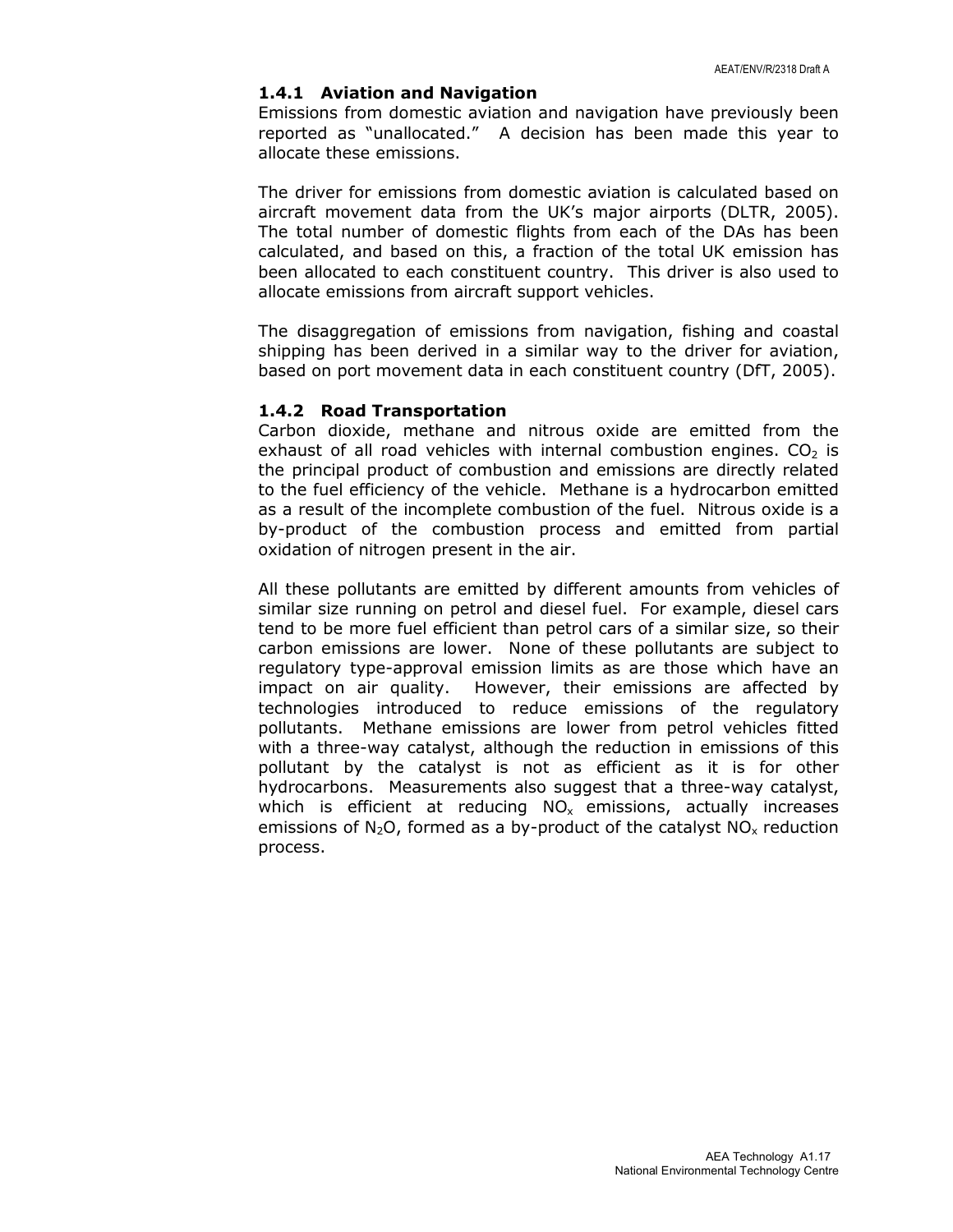| <b>IPCC Category</b>   | <b>NAEI</b><br><b>Sources</b> | <b>Activity: Fuel</b><br><b>Consumption</b> | 1990                                                    |
|------------------------|-------------------------------|---------------------------------------------|---------------------------------------------------------|
| Civil Aviation         | NA.                           | Aviation Gasoline, Jet<br>Gasoline          | Regional aircraft movements                             |
| Road<br>Transportation | Road<br>Transport             | Petrol, Diesel oil                          | Road fuel sales, DTI; vehicle km, DETR / DLTR           |
|                        |                               |                                             | Traffic data: National Traffic Census, DfT              |
|                        |                               |                                             | Dept of Regional Development (NI: 1990)                 |
|                        |                               |                                             | Fuel consumption: Digest of UK Energy Statistics (1990) |
| Railways               | Railways                      | Gas oil                                     | Gas oil consumption, Railtrack & NIR                    |
| Navigation             | Coastal                       | Gas oil, Fuel oil                           | Port movement data, DfT Maritime Statistics             |
| Other                  | Aircraft<br>Support           | Gas oil                                     | Regional aircraft movements                             |

# Table A1.4a: Transport (Base Year - 1990) $<sup>1</sup>$ </sup>

<sup>1</sup> See Section 1.1.3 for abbreviations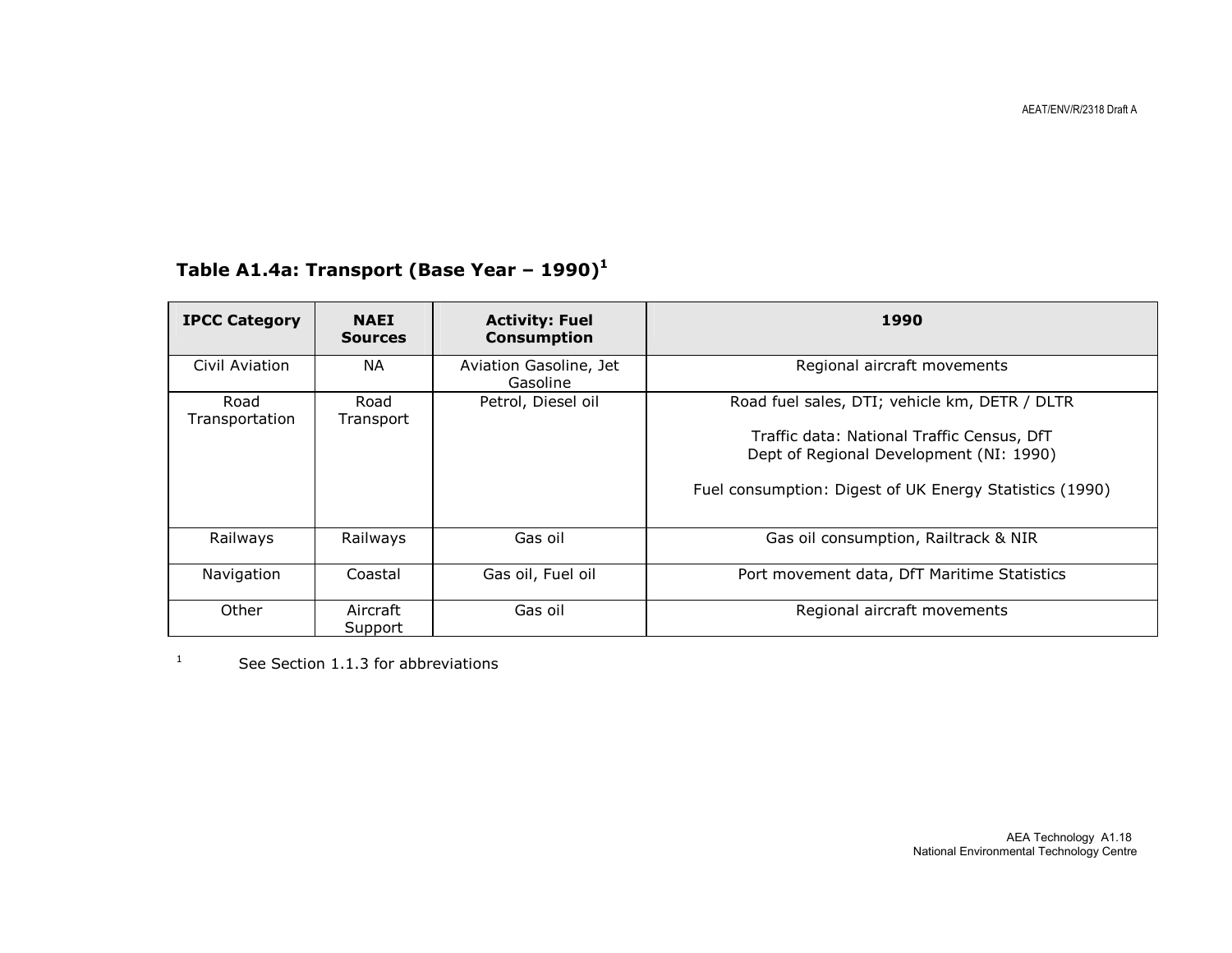# Table A1.4b: Transport (1995; 1998 to 2004)<sup>1</sup>

| <b>IPCC Category</b>   | <b>NAEI</b><br><b>Sources</b> | <b>Activity: Fuel</b><br><b>Consumption</b> | Data Sources / Comments                                                                                                                                                                                                                                                                      |
|------------------------|-------------------------------|---------------------------------------------|----------------------------------------------------------------------------------------------------------------------------------------------------------------------------------------------------------------------------------------------------------------------------------------------|
| Civil Aviation         | <b>NA</b>                     | Aviation Gasoline, Jet<br>Gasoline          | Regional aircraft movements                                                                                                                                                                                                                                                                  |
| Road<br>Transportation | Road<br>Transport             | Petrol, Diesel oil, LPG                     | Road fuel sales, DTI; vehicle km, DETR / DLTR                                                                                                                                                                                                                                                |
|                        |                               |                                             | Emission factors: COPERT III (1990-2000), TRL (2001)                                                                                                                                                                                                                                         |
|                        |                               |                                             | Composition of fleet: Vehicle Licensing Statistics Report, DfT (GB)<br>Dept of Regional Development (NI).                                                                                                                                                                                    |
|                        |                               |                                             | Traffic data: National Traffic Census, DfT (GB: 1990-2005)<br>Dept of Regional Development (NI: 1990-1999), Traffic Census<br>Report (NI: 2000), Vehicle Kilometres of Travel Survey of Northern<br>Ireland Annual Report (NI: 2001-2003), Traffic and Travel<br>Information 2004 (NI: 2004) |
|                        |                               |                                             | Fuel consumption: Digest of UK Energy Statistics (1990-2005),<br>Welsh Office fuels data (WO, 1998)                                                                                                                                                                                          |
| Railways               | Railways                      | Gas oil                                     | Gas oil consumption, Railtrack, Translink & NIR                                                                                                                                                                                                                                              |
| Navigation             | Coastal                       | Gas oil, Fuel oil                           | Port movement data, DfT Maritime Statistics                                                                                                                                                                                                                                                  |
| Other                  | Aircraft<br>Support           | Gas oil                                     | Regional aircraft movements                                                                                                                                                                                                                                                                  |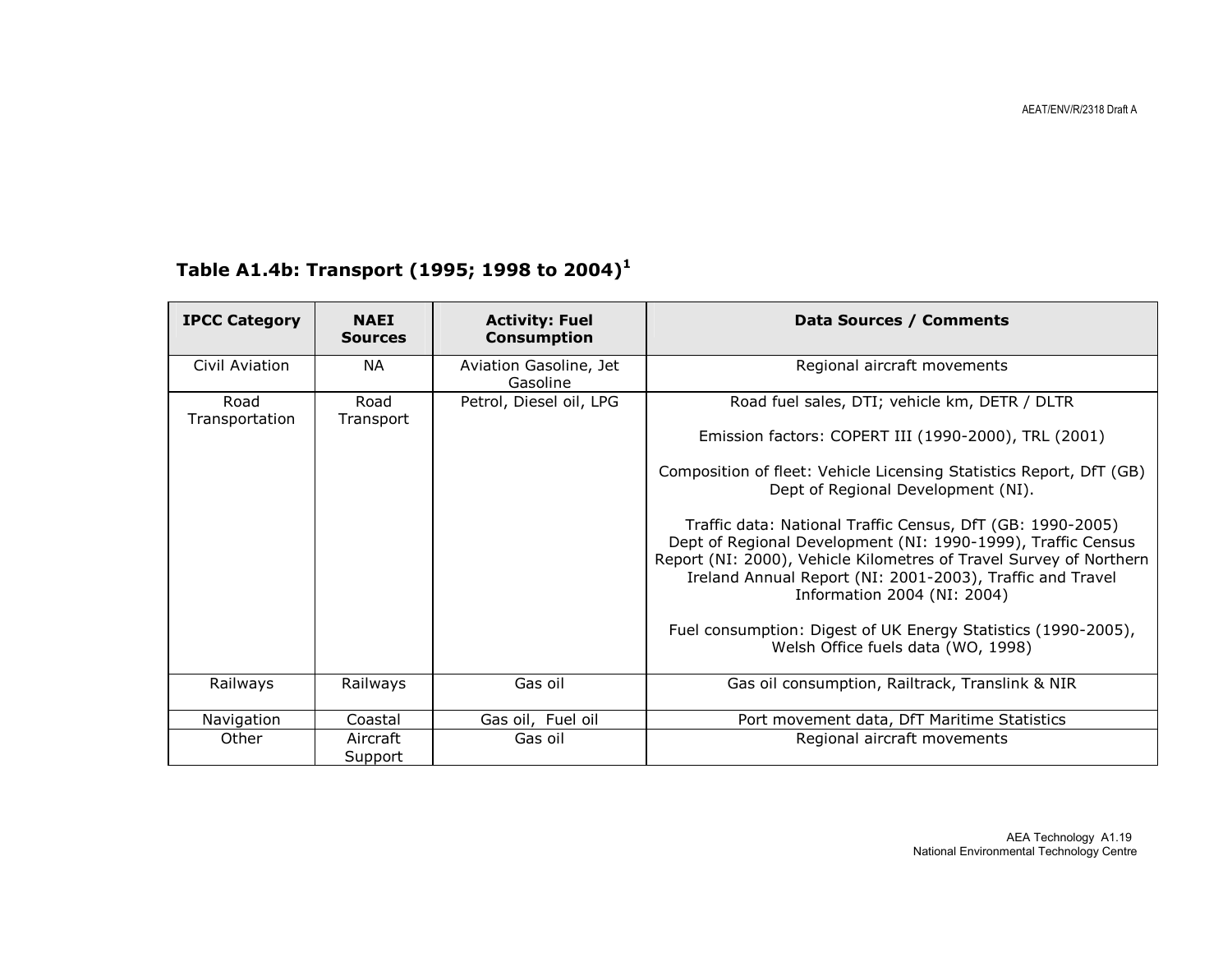Regional disaggregation is based on traffic data in the regions as the driver for allocating UK emissions between each region. The traffic data used originated from traffic surveys run by the Department for Transport and the Department for Regional Development in Northern Ireland. Vehicle kilometre figures for different vehicle types and road types were combined with fuel consumption or emission factors. The vehicle kilometre data are also subject to uncertainty, but do show a consistent growth in traffic across all the regions. One of the remaining problems is receiving data each year in the same form and the coverage of traffic data on minor roads on a regional basis.

It is worth noting that the IPCC Reference Manual states that "the CORINAIR (programme), with a view to the input requirements of atmospheric dispersion models, applies the principle of territoriality (emission allocation according to fuel consumption) whereas the IPCC is bound to the principle of political responsibility (allocation according to fuel sale). For the IPCC, countries with a big disparity between emissions from fuel sales and fuel consumption have the option of estimating true consumption and reporting the emissions from consumption and trade separately." (IPCC, 1996) In this context, the decision to base emissions for the regions on fuel consumption derived from traffic data rather than fuel sales, is consistent with CORINAIR.

Total emissions from road transport in each region were calculated from the following information:

- Emission factors for different types of vehicles. In the case of carbon emissions, fuel consumption factors can be used because the mass of carbon emitted is proportional to the mass of fuel consumed. Emission factors (g/km) and fuel consumption factors depend on the vehicle type and fuel type (petrol or diesel) and are influenced by the drive cycle or average speeds on the different types of roads.
- Traffic activity, including distance and average speed travelled by each type of vehicle on each type of road.
- Fleet composition in terms of the age of the fleet and the petrol/diesel mix. The age of the fleet determines the proportion of vehicles manufactured in conformity with different exhaust emission regulations (which have been successively tightened over the past 30 years). One of the defining factors for the inventories is the proportion of petrol cars fitted with a three-way catalyst since this became mandatory for all new cars first registered in the UK from around August 1992, in accordance with EC Directive 91/441/EEC. The proportion of cars and vans running on diesel fuel is also an important factor. The sensitivity to the age of the fleet will be much less for the 1990 inventory because there were very few cars then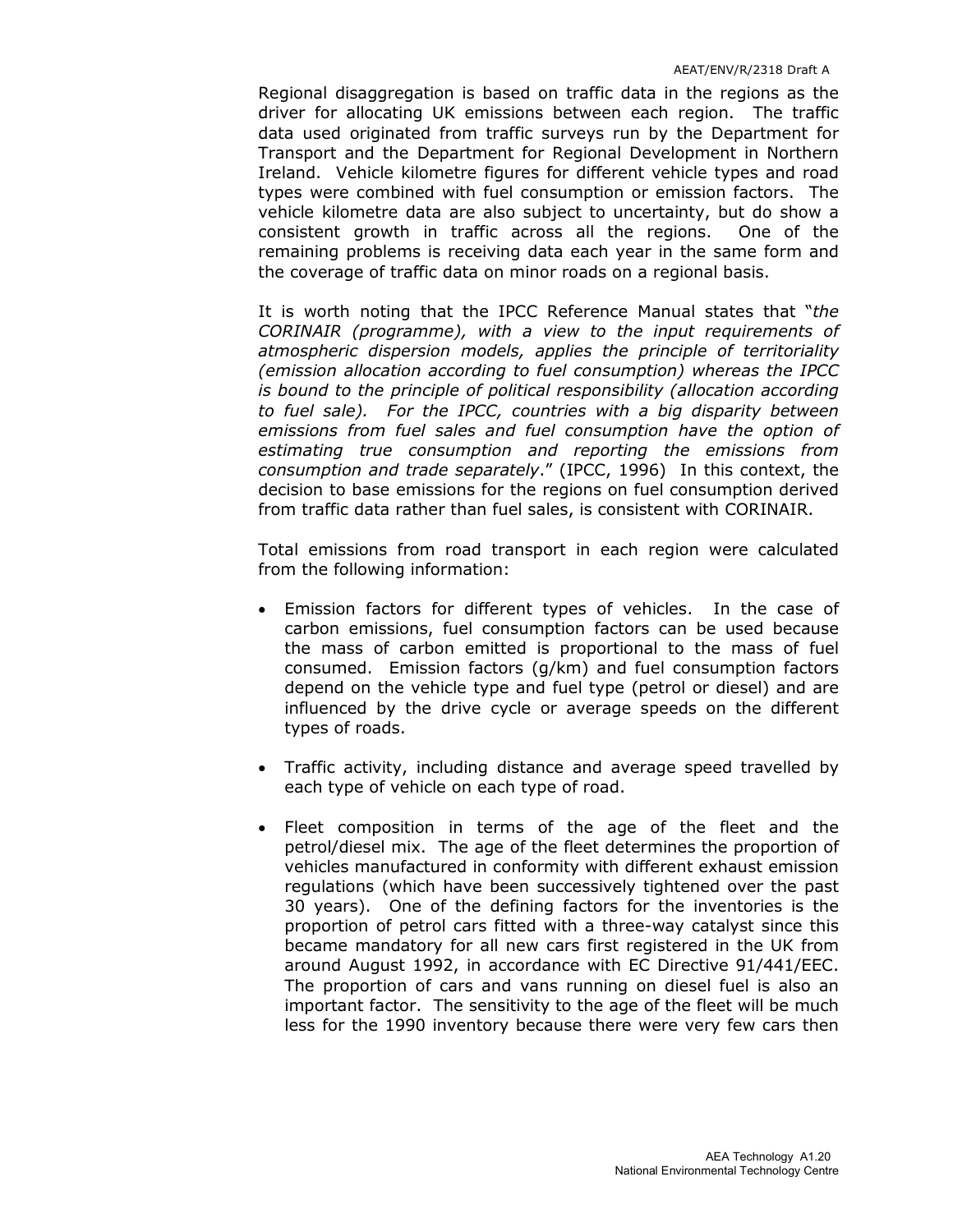fitted with catalysts and the difference in emissions from cars made to the earlier emission standards was much smaller.

The emission factors and methodology followed for the regional inventory of emissions from road transport were those used for the UK National Atmospheric Emissions Inventory (NAEI). These are largely taken from the European COPERT III program and database, recommended for CORINAIR and forming the basis of the IPCC Guidelines (European Environment Agency, 2000), and from the more recent compilation of exhaust emission factors provided by TRL based on recent tests carried out on vehicles in the UK fleet (Barlow et al, 2001).

#### 1.4.2.1 Emission factors

All the emission factors were those used in the latest UK Greenhouse Gas Emissions Inventory (Baggott et al., 2006). Methane emissions factors are unchanged and are same as those used in the last regional inventory compilation. The last inventory used slightly revised methane emission factors for Euro III and IV petrol cars and LGVs to take into consideration the requirement for new vehicles to meet certain hydrocarbon emission durability standards as well as limit values set in the Directive. In addition to this, the current inventory also incorporates slightly revised methane emission factors for motorcycles to take into consideration of introduction of new Euro Standard (EU 2003). Otherwise, the factors are taken from COPERT III (European Environment Agency, 2000).

The factors for  $N_2O$  are unchanged (COPERT III), with emissions data for this pollutant remain sparse and only those for petrol cars and LGVs with catalysts (Euro I and on) able to reflect a dependence on vehicle speed. The uncertainties in these factors for  $CH<sub>4</sub>$  and  $N<sub>2</sub>O$  can be expected to be quite large. However, the emission factors used reflect the fact that three-way catalysts are less efficient in removing methane from the exhausts than other hydrocarbons and also lead to higher N<sub>2</sub>O emissions than non-catalyst vehicles.

Fuel consumption factors for different vehicle types and speeds are unchanged and are based on emission-speed equations developed by TRL (Barlow et al, 2001).

Tables A1.4.1 to A1.4.3 show the emission and fuel consumption factors used for the inventory broken down by vehicle type, road type and emission standard which the vehicle was compliant with when manufactured and first registered. Where the original source of the factors provided them as speed-emission factor equations, emission factors were calculated at average speeds typical of the road types shown in the tables.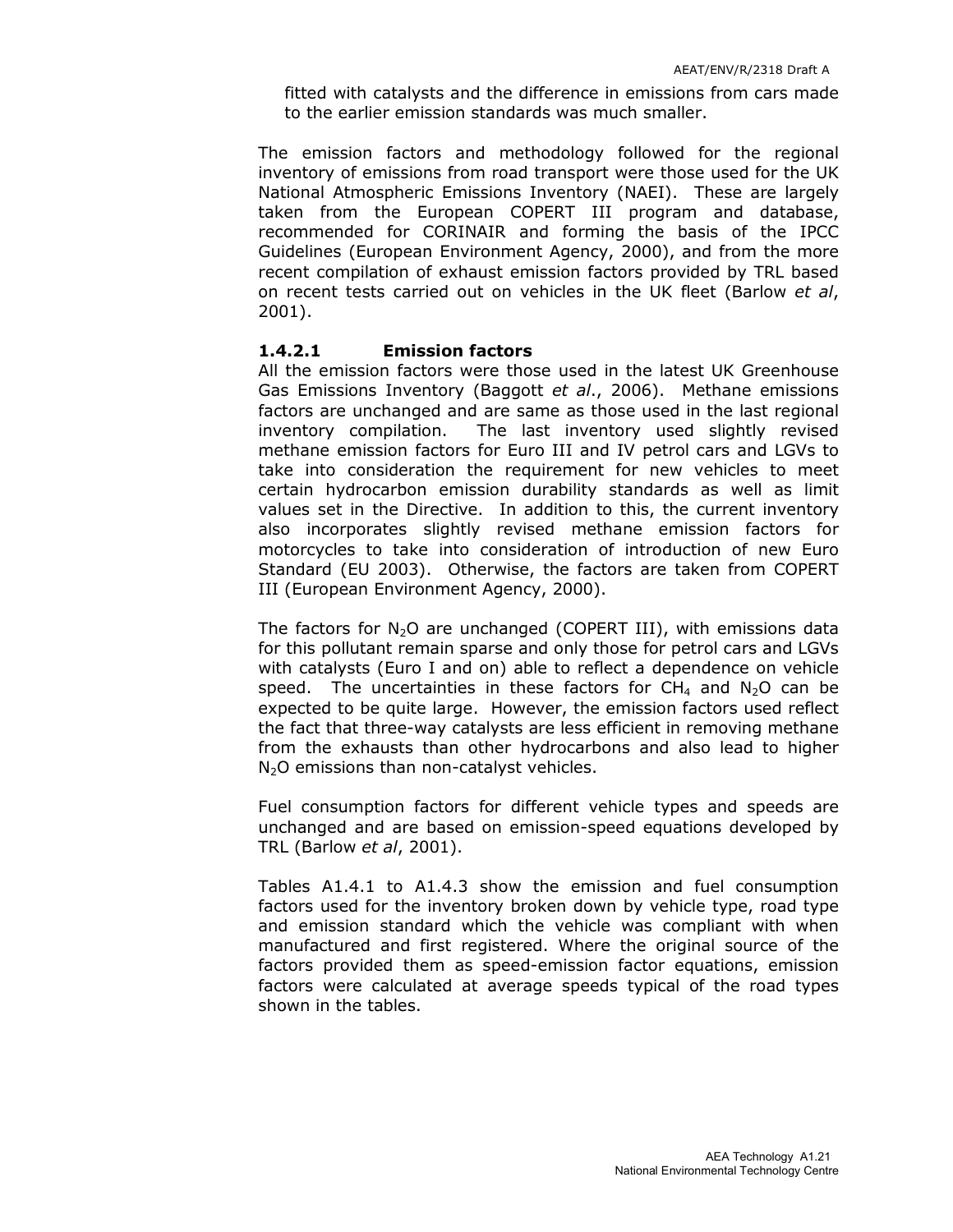#### 1.4.2.2 Age and composition of the fleet

Information on the age and composition of the vehicle fleet in the regions from 1990 to 2004 were taken from vehicle licensing statistics. For England, Scotland and Wales, the data were taken from the Vehicle Licensing Statistics Report published for Great Britain each year by DfT (2005a); this is based on the DVLA files of vehicles licensed in Great Britain at the end of each year.

Additional information had been obtained directly from DfT which showed the post-town where the vehicles were registered and the year of first registration of vehicles currently licensed in 1995 (DoT, 1996). By grouping together the post-town data into the regions, it was possible to estimate the average age of the fleet based on registrations in England, Scotland and Wales. This tended to show that the age of the fleet was very similar in England and Wales, but somewhat newer in Scotland. However, because vehicles are not necessarily used on the roads in the regions where they are registered (this would be particularly true for company cars and commercial vehicles), the licensing data by post-town was not used for the regional inventories and it was assumed that the age of the fleet and petrol/diesel mix for Great Britain as a whole applied equally to England, Scotland and Wales.

For Northern Ireland, the situation was slightly different. Vehicle licensing statistics for private and light goods vehicles (PLG) were available from the Central Statistics and Research Branch of the Department of Regional Development in Northern Ireland. These showed a newer fleet of cars than in Great Britain (DoRDNI, 2005a). It is likely that most of the light duty vehicles on the road in Northern Ireland will be those licensed in Northern Ireland and vice versa. This means that a newer licensed fleet should result in a higher proportion of cars fitted with three-way catalysts on the road in Northern Ireland during 1995-2004 than in England, Scotland and Wales.

#### 1.4.2.3 Traffic data

The preferred indicators for road transport activity in emission inventories are traffic data in terms of vehicle kilometres travelled per year disaggregated by vehicle and road type. For the UK national inventory (the NAEI), vehicle kilometre data for the road network in Great Britain are provided by DfT for each vehicle type on roads classified as trunk, principal and minor roads in built-up areas (urban) and non-built-up areas (rural) and motorways (DfT, 2005b). These estimates are based on traffic counts from the rotating census and core census surveys.

Vehicle kilometre data for 1990-2004 are available from DfT separated into the road networks in England, Scotland and Wales. However, the breakdown in figures by vehicle type and road class (major and minor roads) varies somewhat for different years and assumptions have to be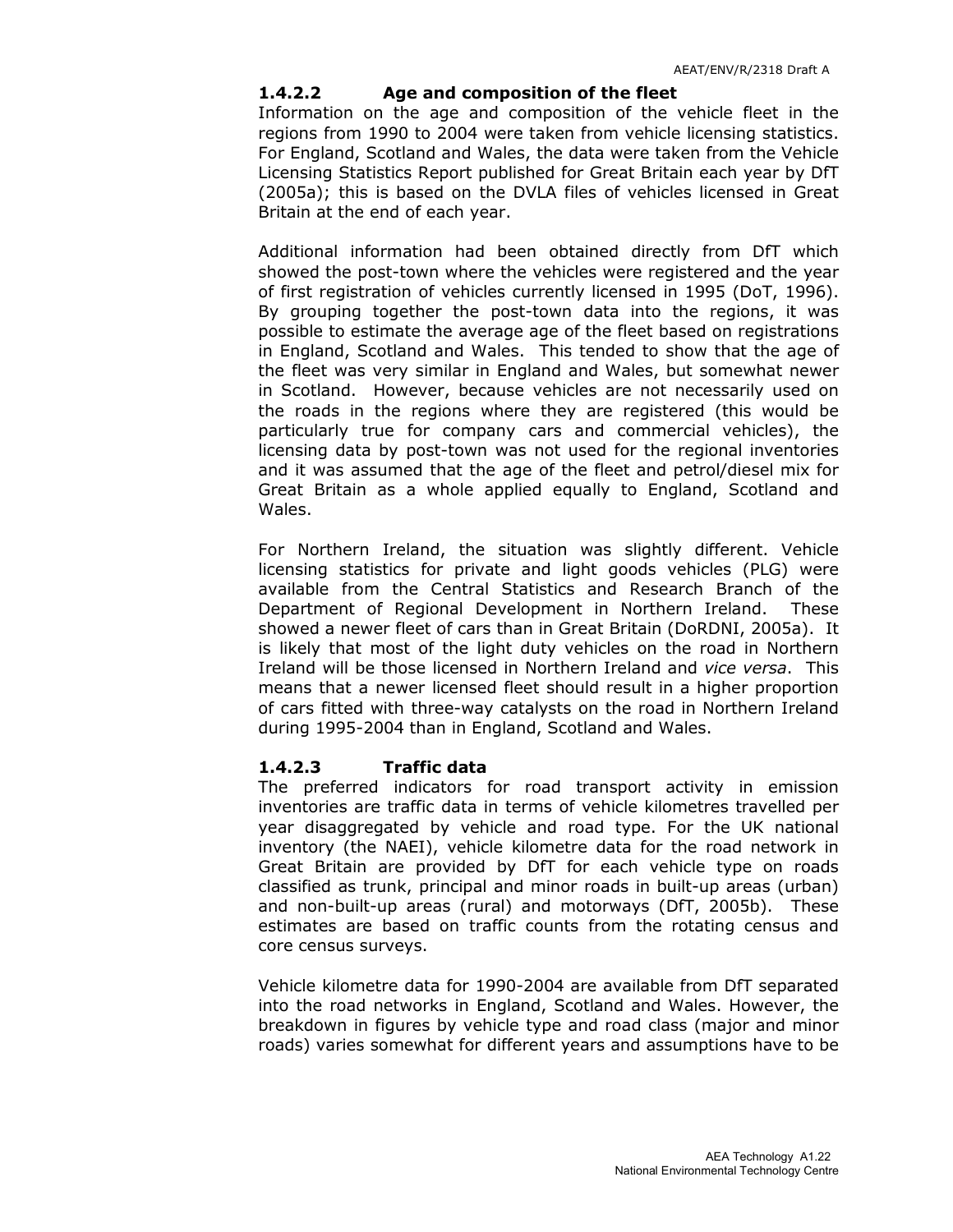made to derive vehicle kilometre data with a consistent breakdown by vehicle and road type for the emission calculations across all years. The vehicle kilometre data used for England, Scotland and Wales in 2004 are taken from the DfT Road Traffic Statistics Bulletin (DfT, 2005c).

Vehicle kilometre data in Northern Ireland for different road classes and vehicle categories were available from the Traffic and Travel Information 2004: Vehicle Kilometres of Travel Annual Report produced for the Department for Regional Development (DoRDNI, 2005b).

#### 1.4.2.4 Estimation of emissions

Emissions of CH<sub>4</sub> and N<sub>2</sub>O from road transport in the regions were calculated by combining the vehicle emission factors, fleet composition data and vehicle kilometre data for the different vehicle, fuel and road types. Fuel consumption was calculated in the same way using fuel consumption factors and converted to  $CO<sub>2</sub>$  emissions. The summed emissions for petrol and diesel vehicles in each region were normalised so the total equalled the emissions from road transport calculated for the UK for each pollutant and fuel type.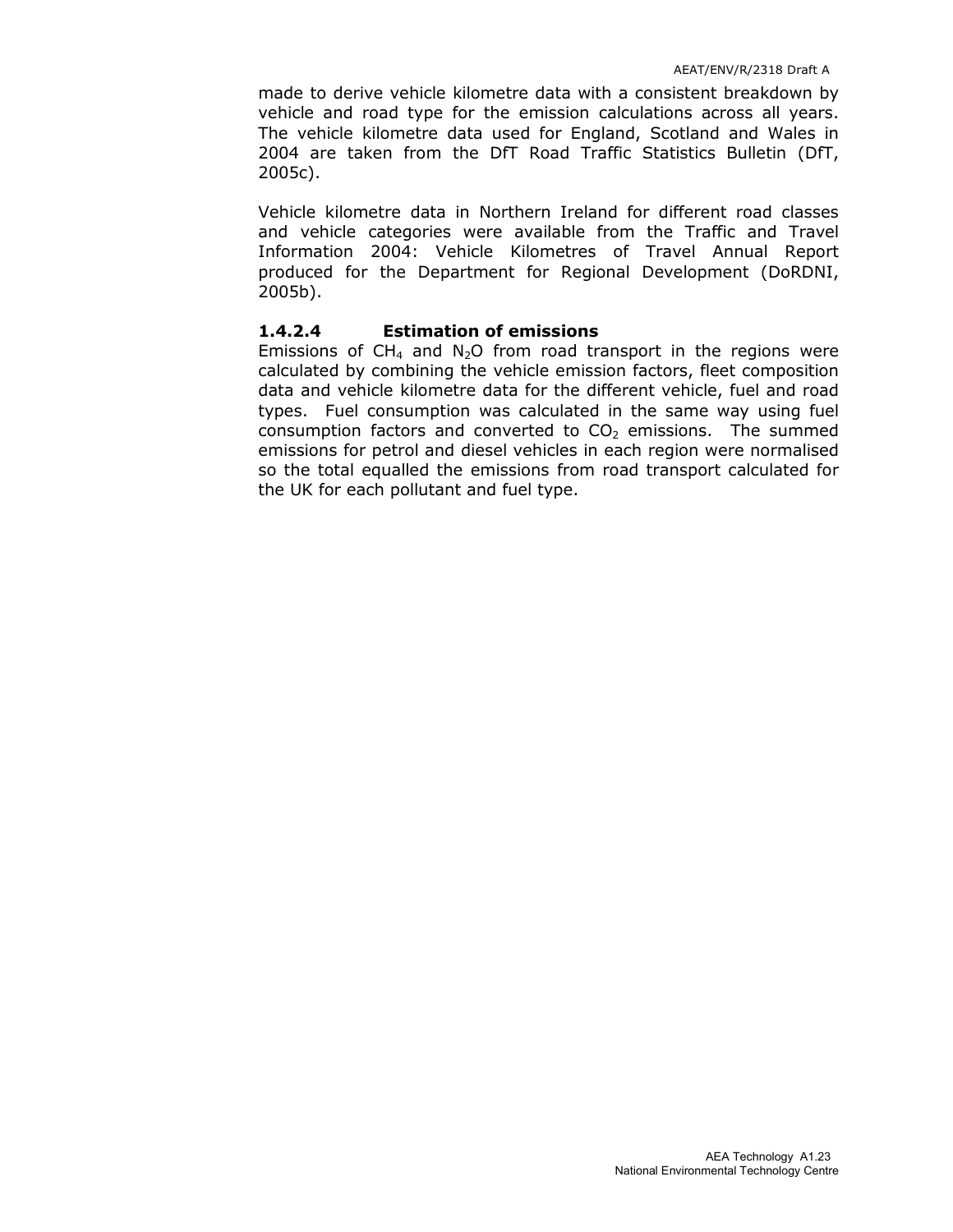| g/km                    | Standard         | Urban | Rural | Motorway |
|-------------------------|------------------|-------|-------|----------|
| Petrol cars             | ECE 15.01        | 77.9  | 65.1  | 76.8     |
|                         | <b>ECE 15.02</b> | 73.1  | 61.0  | 72.0     |
|                         | ECE 15.03        | 73.1  | 61.0  | 72.0     |
|                         | <b>ECE 15.04</b> | 66.7  | 55.7  | 65.7     |
|                         | Euro I           | 65.4  | 58.2  | 68.2     |
|                         | Euro II          | 63.0  | 59.7  | 72.2     |
|                         | Euro III         | 59.2  | 56.1  | 67.8     |
|                         | Euro IV          | 52.8  | 50.0  | 60.5     |
| Diesel cars             | Pre-Euro I       | 64.5  | 51.0  | 60.5     |
|                         | Euro I           | 63.4  | 55.8  | 71.6     |
|                         | Euro II          | 61.1  | 56.0  | 74.3     |
|                         | Euro III         | 54.5  | 49.9  | 66.3     |
| Petrol LGVs             | Pre-Euro I       | 73.9  | 61.5  | 99.8     |
|                         | Euro I           | 93.3  | 83.2  | 109.6    |
|                         | Euro II          | 95.3  | 85.5  | 112.6    |
|                         | Euro III         | 90.9  | 81.5  | 107.4    |
| Diesel LGV              | Pre-Euro I       | 95.1  | 95.1  | 138.4    |
|                         | Euro I           | 94.9  | 81.9  | 132.6    |
|                         | Euro II          | 95.1  | 82.1  | 132.9    |
|                         | Euro III         | 87.4  | 75.5  | 122.1    |
| Rigid HGVs              | Pre-1988         | 241   | 225   | 263      |
|                         | 88/77/EEC        | 241   | 225   | 263      |
|                         | Euro I           | 241   | 225   | 263      |
|                         | Euro II          | 241   | 225   | 263      |
|                         | Euro III         | 241   | 225   | 263      |
| Artic HGVs              | Pre-1988         | 393   | 317   | 362      |
|                         | 88/77/EEC        | 393   | 317   | 362      |
|                         | Euro I           | 348   | 330   | 360      |
|                         | Euro II          | 321   | 304   | 332      |
|                         | Euro III         | 321   | 304   | 332      |
| Buses                   | Pre-1988         | 399   | 178   | 229      |
|                         | 88/77/EEC        | 386   | 174   | 224      |
|                         | Euro I           | 319   | 195   | 213      |
|                         | Euro II          | 288   | 191   | 208      |
|                         | Euro III         | 288   | 191   | 208      |
| Mopeds, <50cc, 2st      | Pre-2000         | 25.0  | 25.0  | 25.0     |
|                         | 97/24/EC         | 11.0  | 11.0  | 11.0     |
|                         | EU 2003          | 11.0  | 11.0  | 11.0     |
| Motorcycles, >50cc, 2st | Pre-2000         | 30.1  | 33.1  | 38.2     |
|                         | 97/24/EC         | 24.4  | 27.1  | 29.2     |
|                         | EU 2003          | 24.4  | 27.1  | 29.2     |
| Motorcycles, >50cc, 4st | Pre-2000         | 28.5  | 30.7  | 38.8     |
|                         | 97/24/EC         | 24.9  | 27.8  | 34.9     |
|                         | EU 2003          | 24.9  | 27.8  | 34.9     |

#### Table A1.4.1 Fuel Consumption Factors for Road Transport (in g fuel/km)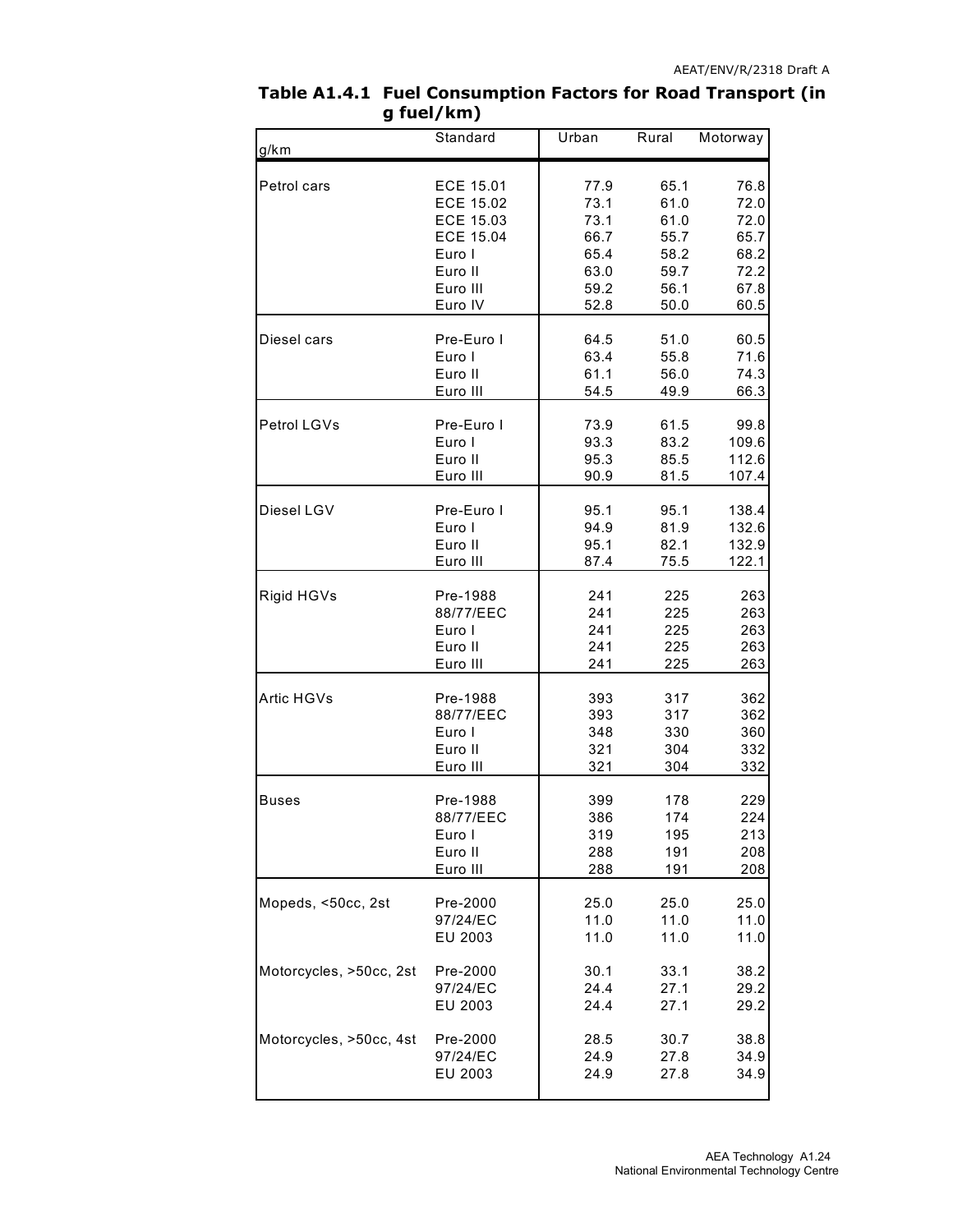| g/km                    | Standard         | Urban | Rural | Motorway |
|-------------------------|------------------|-------|-------|----------|
| Petrol cars             | ECE 15.01        | 0.105 | 0.033 | 0.048    |
|                         | ECE 15.02        | 0.106 | 0.033 | 0.049    |
|                         | ECE 15.03        | 0.106 | 0.033 | 0.049    |
|                         | <b>ECE 15.04</b> | 0.085 | 0.026 | 0.039    |
|                         | Euro I           | 0.037 | 0.017 | 0.023    |
|                         | Euro II          | 0.026 | 0.011 | 0.007    |
|                         | Euro III         | 0.015 | 0.007 | 0.004    |
|                         | Euro IV          | 0.012 | 0.005 | 0.003    |
| Diesel cars             | Pre-Euro I       | 0.008 | 0.010 | 0.018    |
|                         | Euro I           | 0.004 | 0.005 | 0.011    |
|                         | Euro II          | 0.003 | 0.004 | 0.007    |
|                         | Euro III         | 0.002 | 0.002 | 0.005    |
| Petrol LGVs             | Pre-Euro I       | 0.150 | 0.040 | 0.025    |
|                         | Euro I           | 0.036 | 0.017 | 0.027    |
|                         | Euro II          | 0.022 | 0.011 | 0.018    |
|                         | Euro III         | 0.013 | 0.006 | 0.011    |
| Diesel LGV              | Pre-Euro I       | 0.005 | 0.005 | 0.005    |
|                         | Euro I           | 0.002 | 0.003 | 0.003    |
|                         | Euro II          | 0.002 | 0.003 | 0.003    |
|                         | Euro III         | 0.002 | 0.003 | 0.002    |
| Rigid HGVs              | Pre-1988         | 0.241 | 0.091 | 0.079    |
|                         | 88/77/EEC        | 0.120 | 0.045 | 0.039    |
|                         | Euro I           | 0.044 | 0.015 | 0.012    |
|                         | Euro II          | 0.035 | 0.013 | 0.011    |
|                         | Euro III         | 0.024 | 0.009 | 0.008    |
| Artic HGVs              | Pre-1988         | 0.441 | 0.201 | 0.176    |
|                         | 88/77/EEC        | 0.175 | 0.080 | 0.070    |
|                         | Euro I           | 0.187 | 0.097 | 0.096    |
|                         | Euro II          | 0.154 | 0.086 | 0.092    |
|                         | Euro III         | 0.108 | 0.060 | 0.064    |
| Buses                   | Pre-1988         | 0.722 | 0.330 | 0.289    |
|                         | 88/77/EEC        | 0.175 | 0.080 | 0.070    |
|                         | Euro I           | 0.130 | 0.069 | 0.058    |
|                         | Euro II          | 0.094 | 0.059 | 0.053    |
|                         | Euro III         | 0.066 | 0.041 | 0.037    |
| Mopeds, <50cc, 2st      | Pre-2000         | 0.219 | 0.219 | 0.219    |
|                         | 97/24/EC         | 0.048 | 0.048 | 0.048    |
|                         | EU 2003          | 0.048 | 0.048 | 0.048    |
| Motorcycles, >50cc, 2st | Pre-2000         | 0.150 | 0.150 | 0.150    |
|                         | 97/24/EC         | 0.104 | 0.107 | 0.091    |
|                         | EU 2003          | 0.040 | 0.041 | 0.035    |
| Motorcycles, >50cc, 4st | Pre-2000         | 0.200 | 0.200 | 0.200    |
|                         | 97/24/EC         | 0.084 | 0.079 | 0.059    |
|                         | EU 2003          | 0.032 | 0.030 | 0.023    |

#### Table A1.4.2 Methane Emission Factors for Road Transport (in g/km)

 AEA Technology A1.25 National Environmental Technology Centre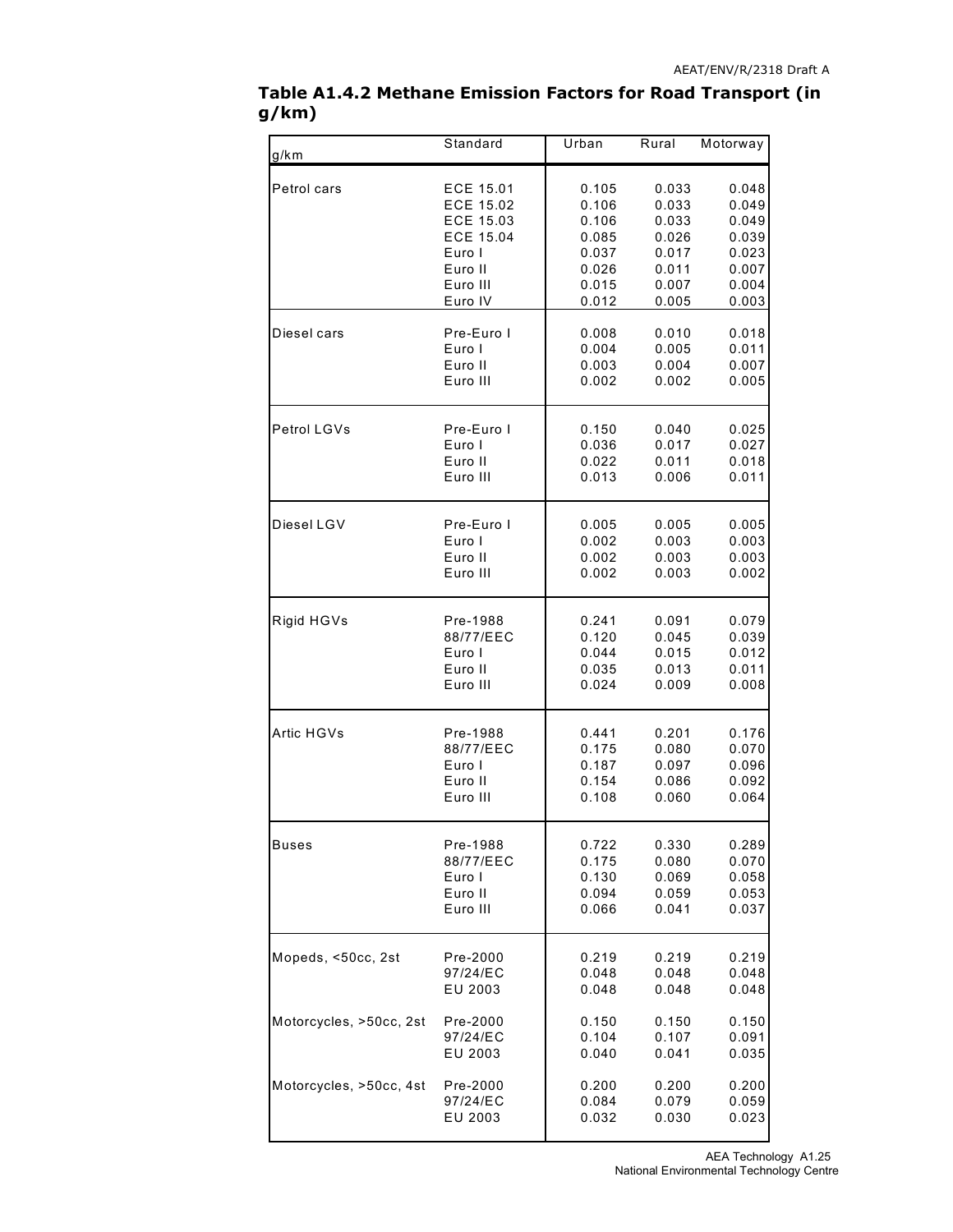|       | Table A1.4.3 $N_2O$ Emission Factors for Road Transport (in |  |  |
|-------|-------------------------------------------------------------|--|--|
| g/km) |                                                             |  |  |

| g/km                    | Standard         | Urban | Rural | Motorway |
|-------------------------|------------------|-------|-------|----------|
| Petrol cars             | ECE 15.01        | 0.005 | 0.005 | 0.005    |
|                         | ECE 15.02        | 0.005 | 0.005 | 0.005    |
|                         | ECE 15.03        | 0.005 | 0.005 | 0.005    |
|                         | <b>ECE 15.04</b> | 0.005 | 0.005 | 0.005    |
|                         | Euro I           | 0.053 | 0.016 | 0.035    |
|                         | Euro II          | 0.053 | 0.016 | 0.035    |
|                         | Euro III         | 0.053 | 0.016 | 0.035    |
|                         | Euro IV          | 0.053 | 0.016 | 0.035    |
| Diesel cars             | Pre-Euro I       | 0.027 | 0.027 | 0.027    |
|                         | Euro I           | 0.027 | 0.027 | 0.027    |
|                         | Euro II          | 0.027 | 0.027 | 0.027    |
|                         | Euro III         | 0.027 | 0.027 | 0.027    |
| Petrol LGVs             | Pre-Euro I       | 0.006 | 0.006 | 0.006    |
|                         | Euro I           | 0.053 | 0.016 | 0.035    |
|                         | Euro II          | 0.053 | 0.016 | 0.035    |
|                         | Euro III         | 0.053 | 0.016 | 0.035    |
| Diesel LGV              | Pre-Euro I       | 0.017 | 0.017 | 0.017    |
|                         | Euro I           | 0.017 | 0.017 | 0.017    |
|                         | Euro II          | 0.017 | 0.017 | 0.017    |
|                         | Euro III         | 0.017 | 0.017 | 0.017    |
| Rigid HGVs              | Pre-1988         | 0.030 | 0.030 | 0.030    |
|                         | 88/77/EEC        | 0.030 | 0.030 | 0.030    |
|                         | Euro I           | 0.030 | 0.030 | 0.030    |
|                         | Euro II          | 0.030 | 0.030 | 0.030    |
|                         | Euro III         | 0.030 | 0.030 | 0.030    |
| Artic HGVs              | Pre-1988         | 0.030 | 0.030 | 0.030    |
|                         | 88/77/EEC        | 0.030 | 0.030 | 0.030    |
|                         | Euro I           | 0.030 | 0.030 | 0.030    |
|                         | Euro II          | 0.030 | 0.030 | 0.030    |
|                         | Euro III         | 0.030 | 0.030 | 0.030    |
| Buses                   | Pre-1988         | 0.030 | 0.030 | 0.030    |
|                         | 88/77/EEC        | 0.030 | 0.030 | 0.030    |
|                         | Euro I           | 0.030 | 0.030 | 0.030    |
|                         | Euro II          | 0.030 | 0.030 | 0.030    |
|                         | Euro III         | 0.030 | 0.030 | 0.030    |
| Mopeds, <50cc, 2st      | Pre-2000         | 0.001 | 0.001 | 0.001    |
|                         | 97/24/EC         | 0.001 | 0.001 | 0.001    |
|                         | EU 2003          | 0.001 | 0.001 | 0.001    |
| Motorcycles, >50cc, 2st | Pre-2000         | 0.002 | 0.002 | 0.002    |
|                         | 97/24/EC         | 0.002 | 0.002 | 0.002    |
|                         | EU 2003          | 0.002 | 0.002 | 0.002    |
| Motorcycles, >50cc, 4st | Pre-2000         | 0.002 | 0.002 | 0.002    |
|                         | 97/24/EC         | 0.002 | 0.002 | 0.002    |
|                         | EU 2003          | 0.002 | 0.002 | 0.002    |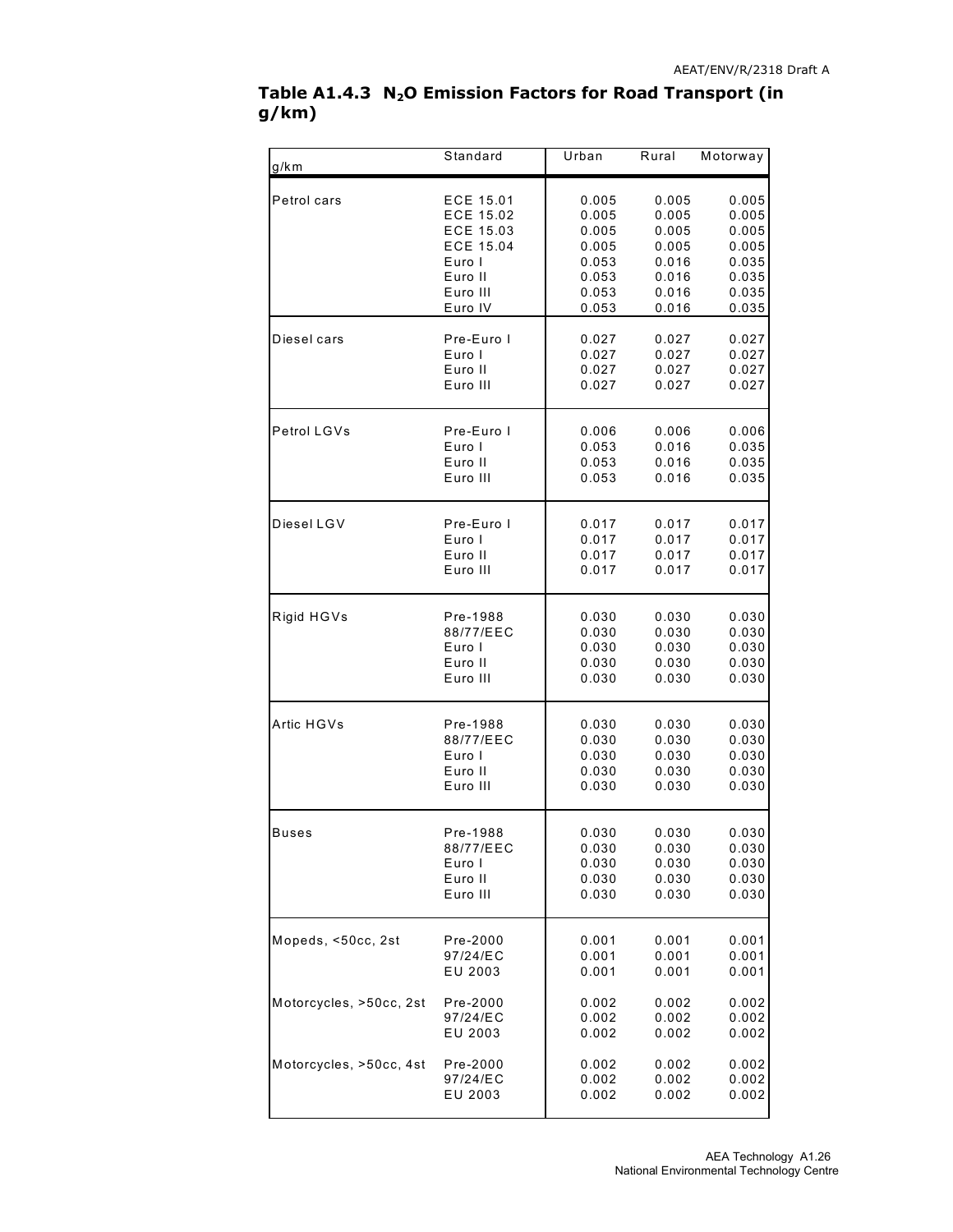#### 1.4.3 Development of the Estimation Methodology of Road Transport  $CO<sub>2</sub>$  Emissions in the UK

Road transport is a very significant and growing sector as regards emissions of greenhouse gases across all of the constituent countries of the UK.

For the purposes of the UK's reporting to the UNFCCC on greenhouse gas emissions under the Kyoto Protocol, the UK is required to use estimation and reporting methodologies that comply with IPCC guidance. The recommended methodology for estimation of  $CO<sub>2</sub>$ emissions from road transport sources applies the principle of political responsibility for emissions, whereby fuel sales data are used as the basis for the estimates. In this way, across a group of countries such as the Member States of the EU, there is no risk of double-counting road transport  $CO<sub>2</sub>$  emissions due to the use of different estimation methodologies $^1$ .

Therefore, for the purposes of reporting to the UNFCCC and the determination of progress towards Kyoto Protocol emission reduction targets, the UK uses fuel sales data as the basis for  $CO<sub>2</sub>$  emission estimates from road transport in the National Inventory Report. However, for the purposes of compiling the greenhouse gas emissions inventories for the Devolved Administrations in the UK, the use of regional fuel sales data are problematic due to a couple of key issues:

- Cross-border fuel sales This factor is especially evident in Northern Ireland, where the price differential between fuel in the UK and the Republic of Ireland may have encouraged purchase of fuel from outside of the UK (DTI: Personal Communication, 2004).
- Supermarket fuel sales Where a supermarket chain purchases its fuel from storage facilities in England and then sells the fuel in other parts of the UK, the emissions from that fuel sold will be incorrectly attributed to England. Although this is known to be a potential source of inconsistency in the reporting of regional fuel sales from supermarkets, it is also likely to be evident across other economic sectors too (DTI: Personal Communication, 2004).

Adopting the IPCC estimation method of using fuel sales data produces  $CO<sub>2</sub>$  emission trends from road transport in Northern Ireland and Scotland that buck the UK trend of increasing emissions with time, contrary to vehicle kilometre data that is collected across the UK.

 $\overline{a}$ 

 $<sup>1</sup>$  Note that the UK methodology for estimating emissions of methane and nitrous</sup> oxide from road transport sources is based on vehicle kilometre data, in accordance with IPCC guidance.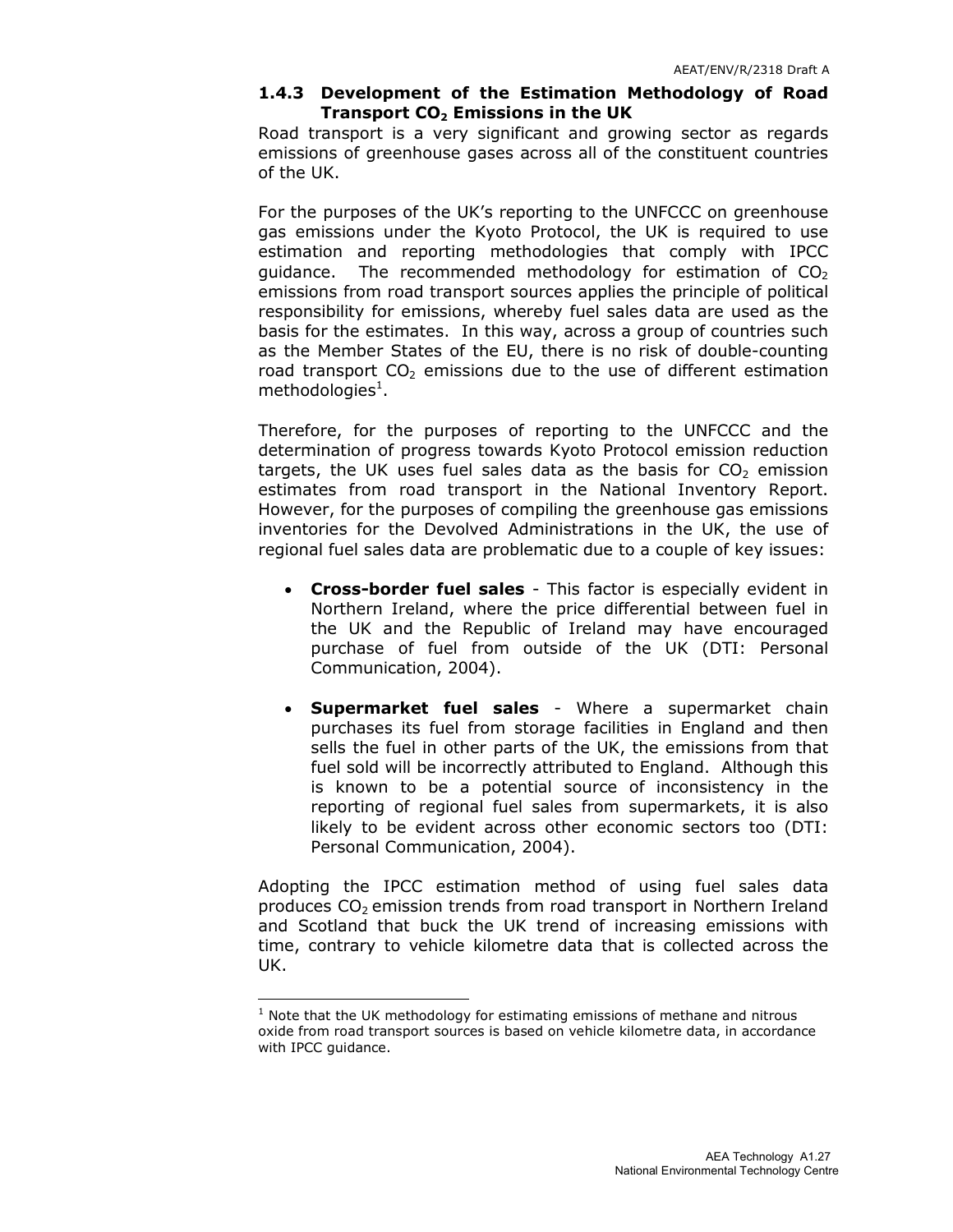Therefore, in recent years Netcen has moved away from using regional fuel sales data and instead have used regional vehicle kilometre data to disaggregate the UK road transport  $CO<sub>2</sub>$  total to provide a more representative assessment of transport emission trends of  $CO<sub>2</sub>$  within the constituent countries of the UK.

#### 1.4.3.1 Current Disaggregation Method: Road Transport

The current method used to estimate emissions of  $CO<sub>2</sub>$ , CH<sub>4</sub> and N<sub>2</sub>O from road transport is based on vehicle kilometre travelled data for the constituent countries of the UK, with the sum of the DA-level inventories constrained to meeting the total of the UK inventory for the road transport sector which is derived from UK fuel sales data of petrol and DERV from the DTI.

The vehicle kilometre data for each region is used to provide an estimated allocation of the total UK road transport emissions across the constituent countries, but this method essentially constrains the sum of regional  $CO<sub>2</sub>$  emissions to the national totals. (This approach is consistent with that adopted across every other source sector in the Devolved Administration GHG inventories.)

However, the criticism of this method is that the presentation of results does not always provide a  $CO<sub>2</sub>$  emission trend for the DAs that is directly consistent with the vehicle kilometre trend data, as the fluctuations in UK fuel data (from DTI) have a more significant impact on the resultant emission trends. This is illustrated in Figure A1.4.4.1 below.

#### 1.4.3.2 Alternative Disaggregation Method: Road Transport

As an alternative to the current method, road transport  $CO<sub>2</sub>$  emissions from the constituent countries of the UK may be estimated solely by vehicle kilometre data unconstrained to the UK total derived from fuel consumption data.

In 1990, the estimated  $CO<sub>2</sub>$  emissions from these two methods agreed closely. However, this agreement has deteriorated during the 1990s, and now the estimated  $CO<sub>2</sub>$  emissions using the vehicle kilometre approach are greater than those estimated using a fuel sales data. In 2004, the estimated  $CO<sub>2</sub>$  emissions from the unconstrained vehicle kilometre approach are 10% greater than the estimates based on DTI fuel sales. The pattern in the trend of  $CO<sub>2</sub>$ emissions using the two methods also differs.

The likely reason for this disparity in both total emissions and the trend in  $CO<sub>2</sub>$  emissions is the growth in cross-border fuel sales ("fuel tourism"), although there is inevitably a degree of uncertainty associated with both of the estimation methods considered.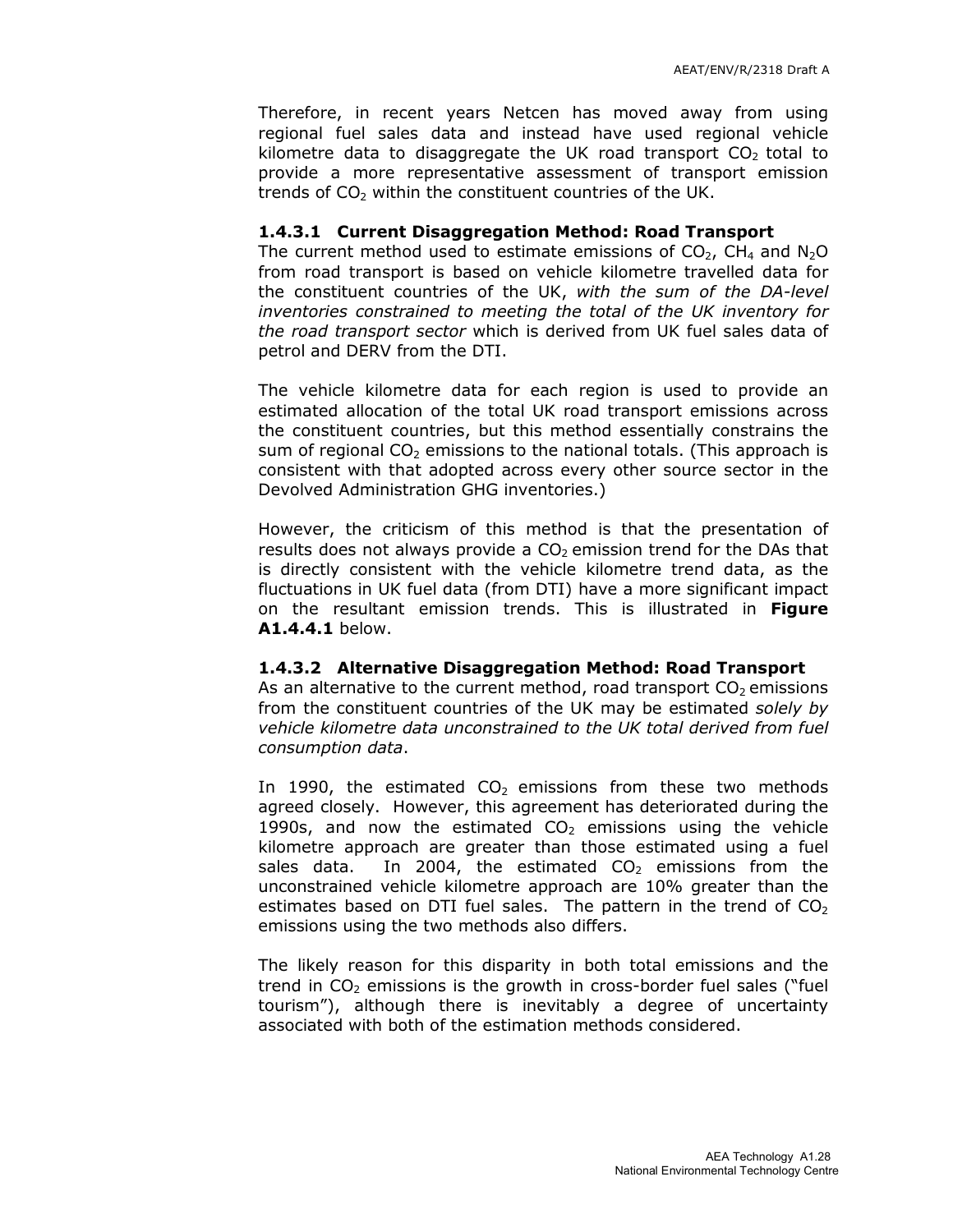The DA-level trends in road transport  $CO<sub>2</sub>$  emissions from this method are presented below in Figure A1.4.4.2, whilst the disparity in total UK  $CO<sub>2</sub>$  emissions using the current method and this alternative method are detailed in Table 1.4.4 and Figure A1.4.4.3 below.

| Table 1.4.4a Comparison between methods of $CO2$ emissions |  |  |  |
|------------------------------------------------------------|--|--|--|
| for each DA (kt $CO2$ ) <sup>2</sup>                       |  |  |  |
|                                                            |  |  |  |

| Methodology | vkm     | Fuel<br>Sales | vkm   | Fuel<br>Sales | vkm  | Fuel<br><b>Sales</b> | vkm                 | Fuel<br>Sales | vkm                | Fuel<br>Sales |
|-------------|---------|---------------|-------|---------------|------|----------------------|---------------------|---------------|--------------------|---------------|
| DA          | England |               |       | Scotland      |      | Wales                | Northern<br>Ireland |               |                    | UK            |
| 1990        | 91889   | 91601         | 9061  | 9026          | 5525 | 5511                 | 3244                | 3221          | 109719109360       |               |
| 1995        | 96151   | 92640         | 9469  | 9123          | 5759 | 5549                 | 3648                | 3517          | 115027110829       |               |
| 1998        | 102132  | 96774         | 10053 | 9529          | 6123 | 5801                 | 3940                |               | 3740 122248 115845 |               |
| 1999        | 104478  | 97674         | 10027 | 9374          | 6227 | 5825                 | 4158                |               | 3883 124890 116756 |               |
| 2000        | 104737  | 96765         | 10235 | 9452          | 6205 | 5734                 | 4328                | 3987          | 125505115938       |               |
| 2001        | 105729  | 96666         | 10288 | 9405          | 6248 | 5714                 | 4437                |               | 4049 126703 115835 |               |
| 2002        | 106651  | 98326         | 10495 | 9676          | 6378 | 5878                 | 4655                |               | 4294 128178 118174 |               |
| 2003        | 106982  | 97864         | 10614 | 9712          | 6425 | 5878                 | 4813                | 4411          | 128833117865       |               |
| 2004        | 108207  | 98464         | 10746 | 9780          | 6558 | 5968                 | 5301                |               | 4829 130811 119042 |               |

 $\overline{a}$ 

<sup>&</sup>lt;sup>2</sup> The totals in this table include emissions from Diesel and Petrol use, but do not include the small emissions from LPG and lubricants. These figures are therefore not directly comparable with the road transport emissions presented in Appendix 2, which include emissions from all fuel use.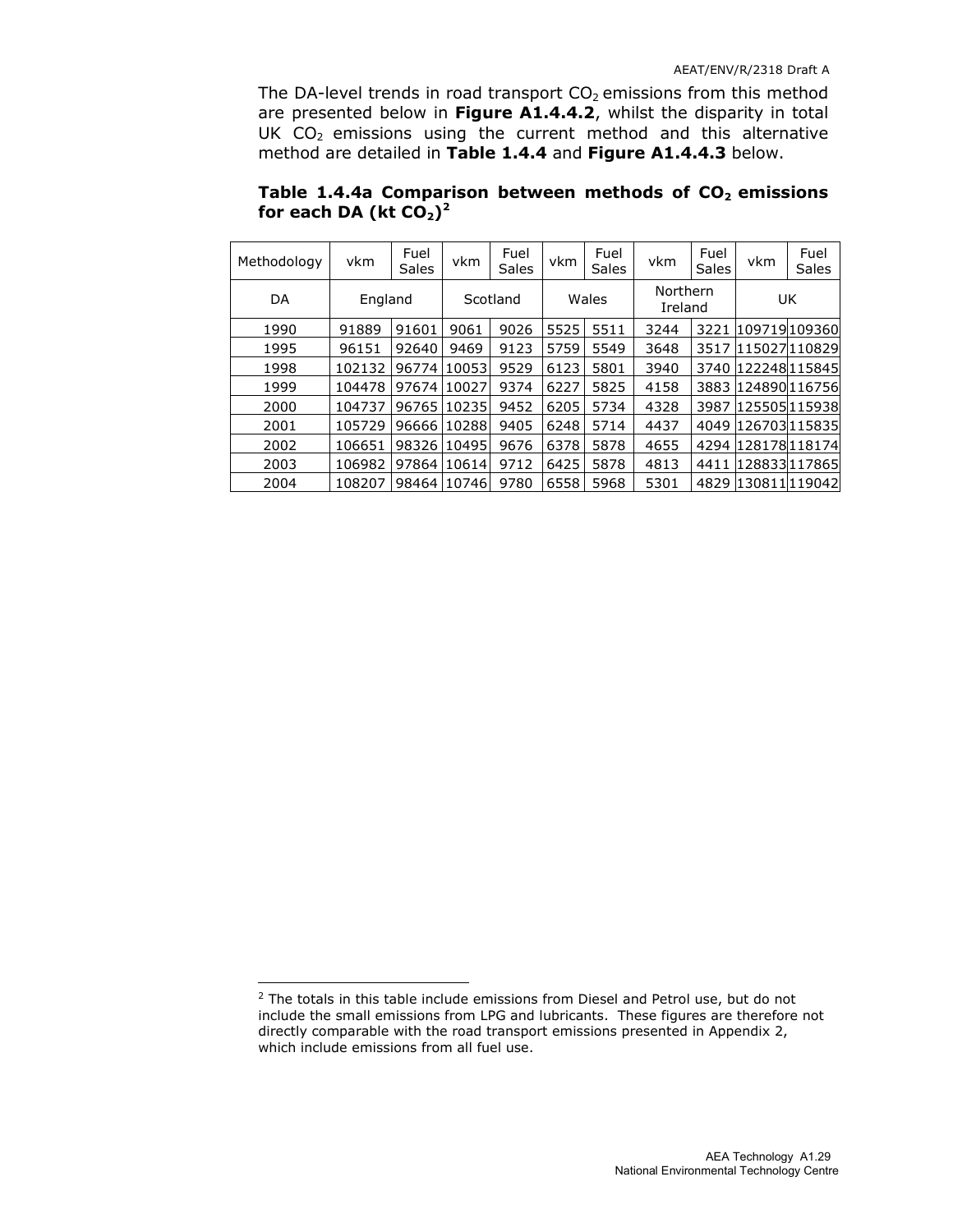Table 1.4.4b below sets out the  $CO<sub>2</sub>$  and GHG emissions from 1990 to the latest inventory year from the two methods of estimating road transport emissions.

| from 1990 to the latest inventory year. (kt $CO2$ equivalent) |            |                          |            |            |                      |  |
|---------------------------------------------------------------|------------|--------------------------|------------|------------|----------------------|--|
| <b>Calculation</b><br>method                                  | <b>GHG</b> | <b>Fuel used</b>         | 1990       | 2004       | Percentage<br>change |  |
|                                                               |            | <b>LPG</b>               |            | 330.26     |                      |  |
| Constrained to<br>fuel sales data                             |            | Carbon   Petrol and DERV | 109,359.71 | 119,041.85 |                      |  |
|                                                               |            | Lubricants               | 262.77     | 218.56     |                      |  |

 $CH<sub>4</sub>$  Petrol and DERV 613.31 185.24

 $N_2$ O | Petrol and DERV | 1,023.60 | 5,033.11

Carbon Petrol and DERV 109,718.70 130,811.47

 $CH<sub>4</sub>$  Petrol and DERV 613.31 185.24

 $N_2O$  Petrol and DERV | 1,023.60 | 5,033.11

LPG 230.26

Lubricants | 262.77 | 218.56

**Sum** 111,259.39 124,809.03 12.2%

**Sum** 111,618.38  $|136,578.64$  22.4%

See text below

Unconstrained to fuel sales data (by using vkm) See text below

| Table 1.4.4b Emissions of GHGs from UK road transport,        |  |  |  |
|---------------------------------------------------------------|--|--|--|
| according to fuel type consumed, and percentage changes       |  |  |  |
| from 1990 to the latest inventory year. (kt $CO2$ equivalent) |  |  |  |

| The emissions of $CH_4$ and N <sub>2</sub> O are estimated using vkm data in both |
|-----------------------------------------------------------------------------------|
| of the calculation methods, and the total emissions of these GHGs                 |
| from the two methods are identical. Carbon emissions of LPG and                   |
| lubricants burnt in engines are very small relative to emissions from             |
| the combustion of petrol and DERV. For convenience, the emissions                 |
| from LPG and lubricants have not been constrained to fuel sales, and,             |
| have been assumed equal in magnitude in both calculation methods                  |
| in the comparison above. The emissions are quoted to 0.01 ktonne                  |
| purely for convenience, to avoid the risk of rounding errors. The                 |
| number of decimal places used should not be taken as indicative of                |
| the accuracy of the estimates.                                                    |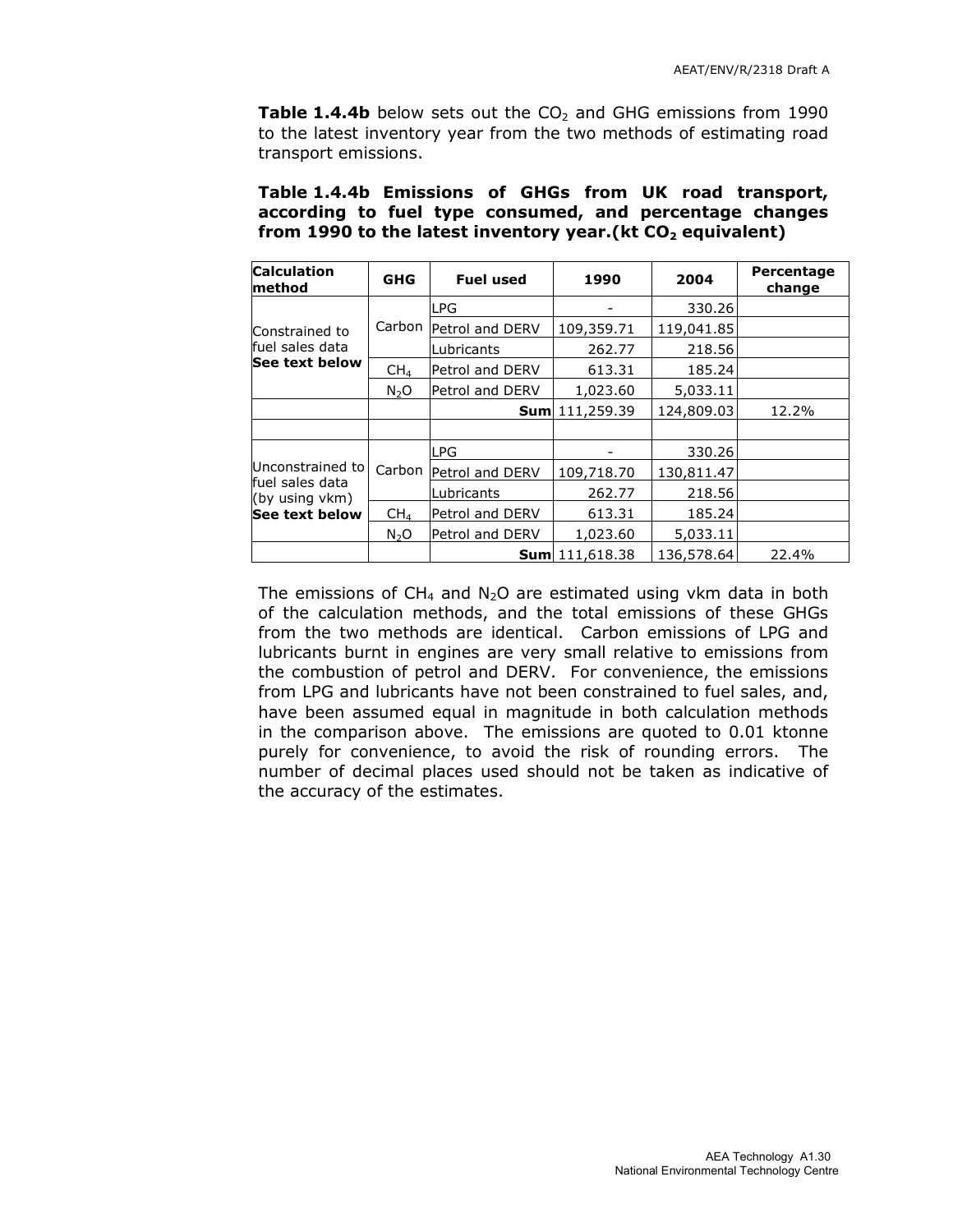

#### Figure A1.4.4.1 Road Transport CO<sub>2</sub> Emission Trends 1990-2004: Current Methodology

AEA Technology A1. 31 National Environmental Technology Centre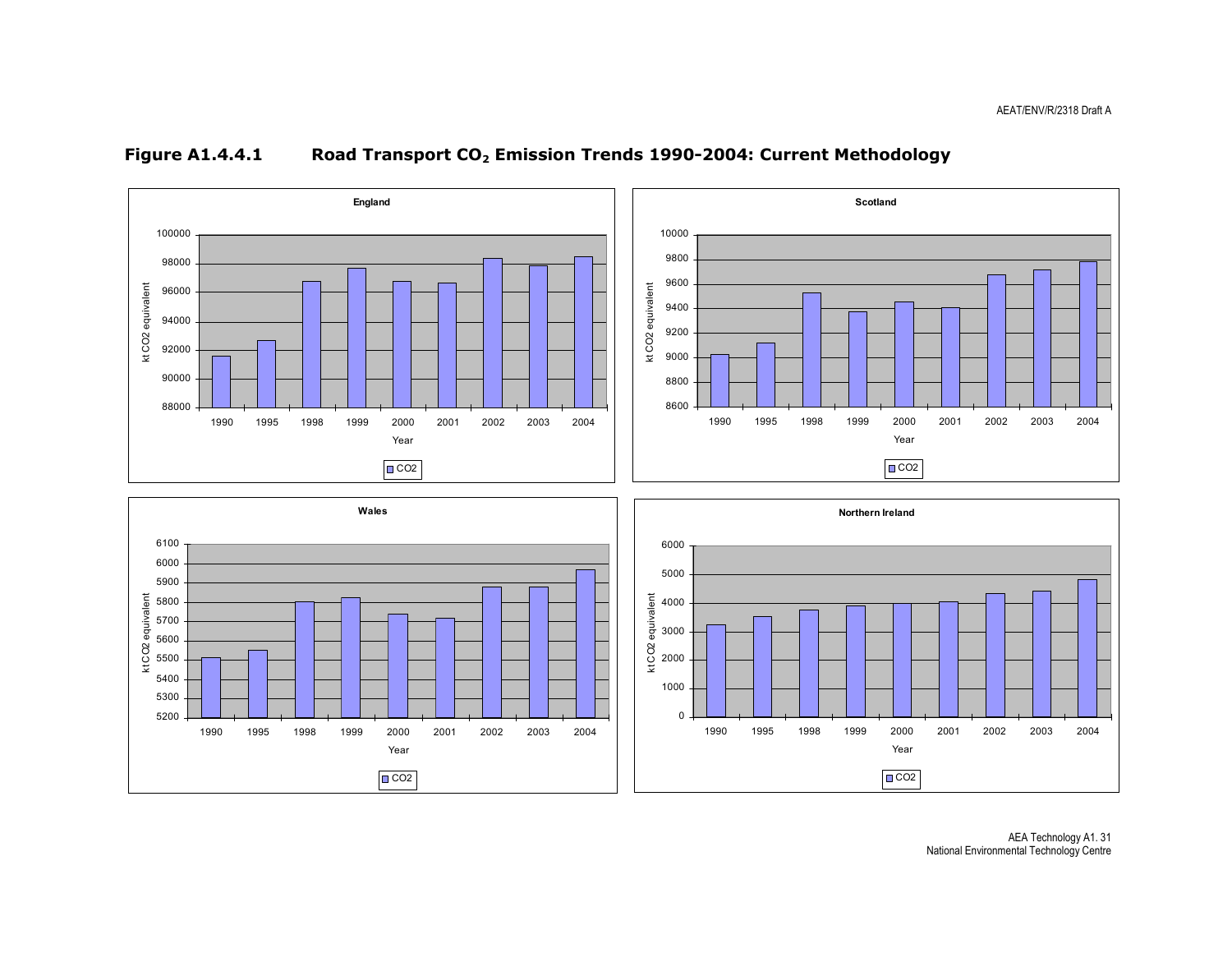

#### Figure A1.4.4.2 Road Transport CO<sub>2</sub> Emission Trends 1990-2004: Alternative Methodology





AEA Technology A1. 32 National Environmental Technology Centre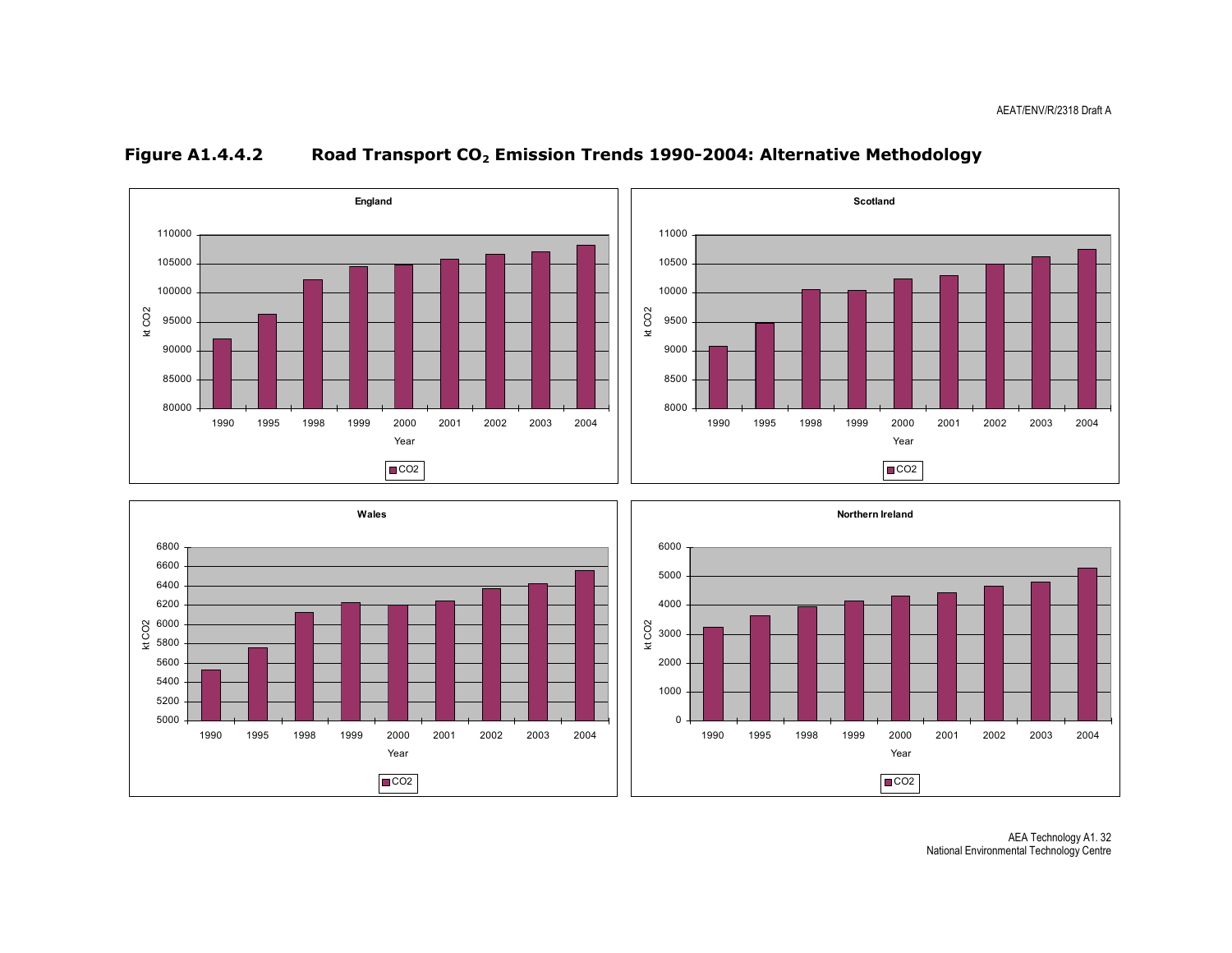#### Figure A1.4.4.3 Road Transport CO<sub>2</sub> Emission Trends 1990-2004: UK Comparison between methods



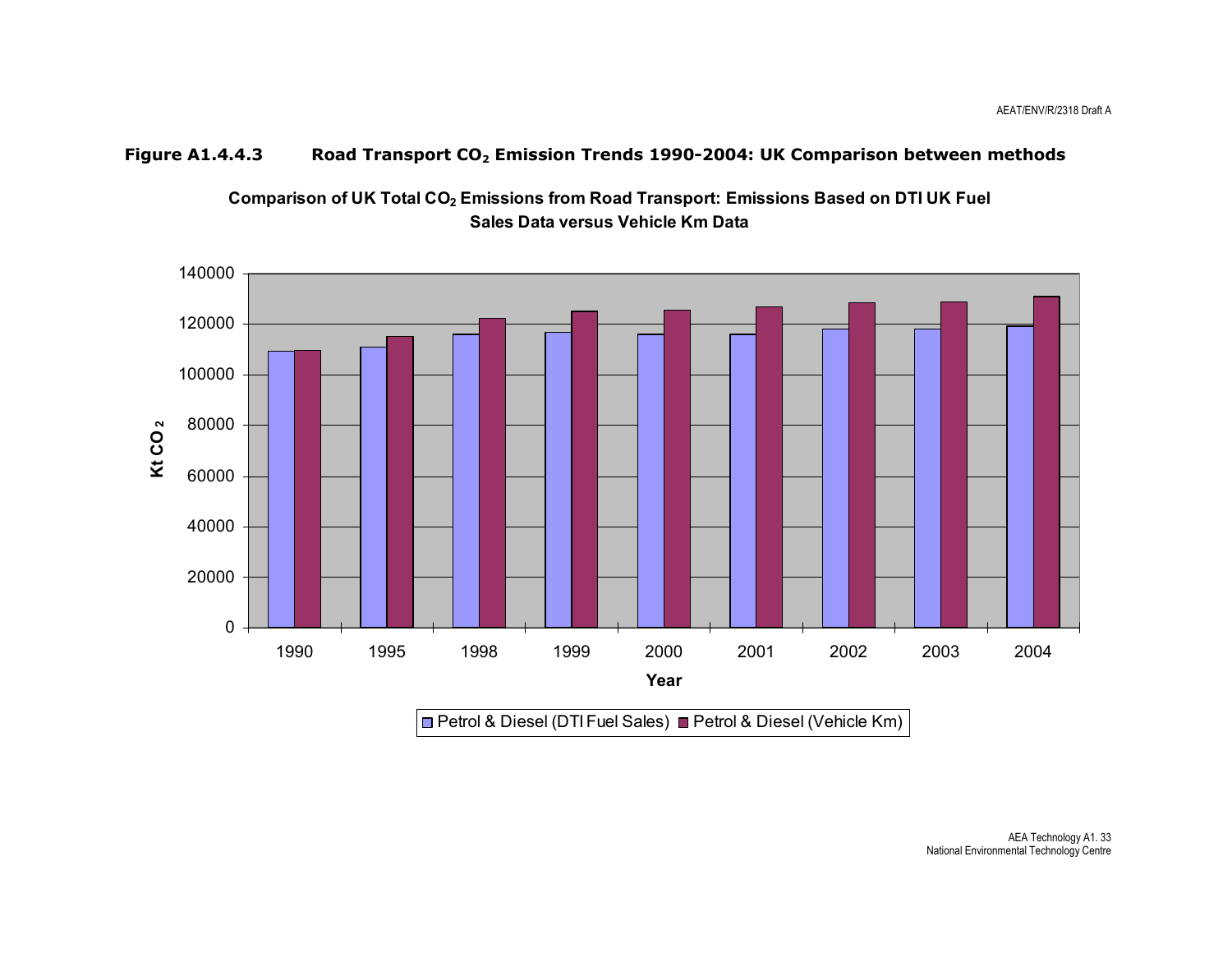#### 1.4.4 Railways

Emissions from railway locomotives in Great Britain are disaggregated based on diesel oil consumption data supplied by ATOC (2005) for passenger services and NAEI estimates for freight services. The data used in the 2003 inventory was reported for each railway company, whose area of operation can in most cases be allocated to one of the four regions. This same split has been assumed in the 2004 inventory. Emissions from railways in Northern Ireland are based on fuel consumption data supplied by Translink (2005).

## 1.5 OTHER SECTORS

#### 1.5.1 Commercial & Institutional

The NAEI categories "public administration" and "miscellaneous" are considered together for the DA inventories, as regional statistics are not available to this level of sectoral detail.

Miscellaneous coal use has been allocated based on regional GVA data (ONS, 2006). The regional split was previously reported based on the SPRU database, but this is now becoming outdated and has therefore been replaced by GVA, which is a better indication of economic activity in the regions.

Regional gas sales for the commercial sector have previously been reported by the DTI (1992), but for later years (1995 to date) the key source has been UK National Grid data for regional gas consumption in the 73-732 MWh range. The UK National Grid source provides the closest data available for commercial and institutional consumers, but the total is lower than UK data reported by DTI (2001-2005). This data is used as a driver to distribute the NAEI miscellaneous and public service gas consumption in GB. Natural gas consumption data for Northern Ireland are supplied by Phoenix Natural Gas for 1999 onwards. The commercial consumption is used as an estimate for Northern Ireland miscellaneous and public service gas consumption.

Fuel oil and gas oil use in these sectors is distributed using regional employment statistics in non-industrial sectors from the ONS employment database (ONS: 2005).

Stationary combustion by the railway sector is classified as a commercial source. Consumption of **burning oil, fuel oil,** and **coke** is relatively insignificant, and has therefore been allocated according to the **diesel oil** driver used for locomotives. Natural gas consumption for electricity generation refers to the London Underground (Lotts Road power station – closed in 2001).

DTI (2005) reports a small amount of solid waste (municipal, industrial & hospital) consumption for energy production in the commercial and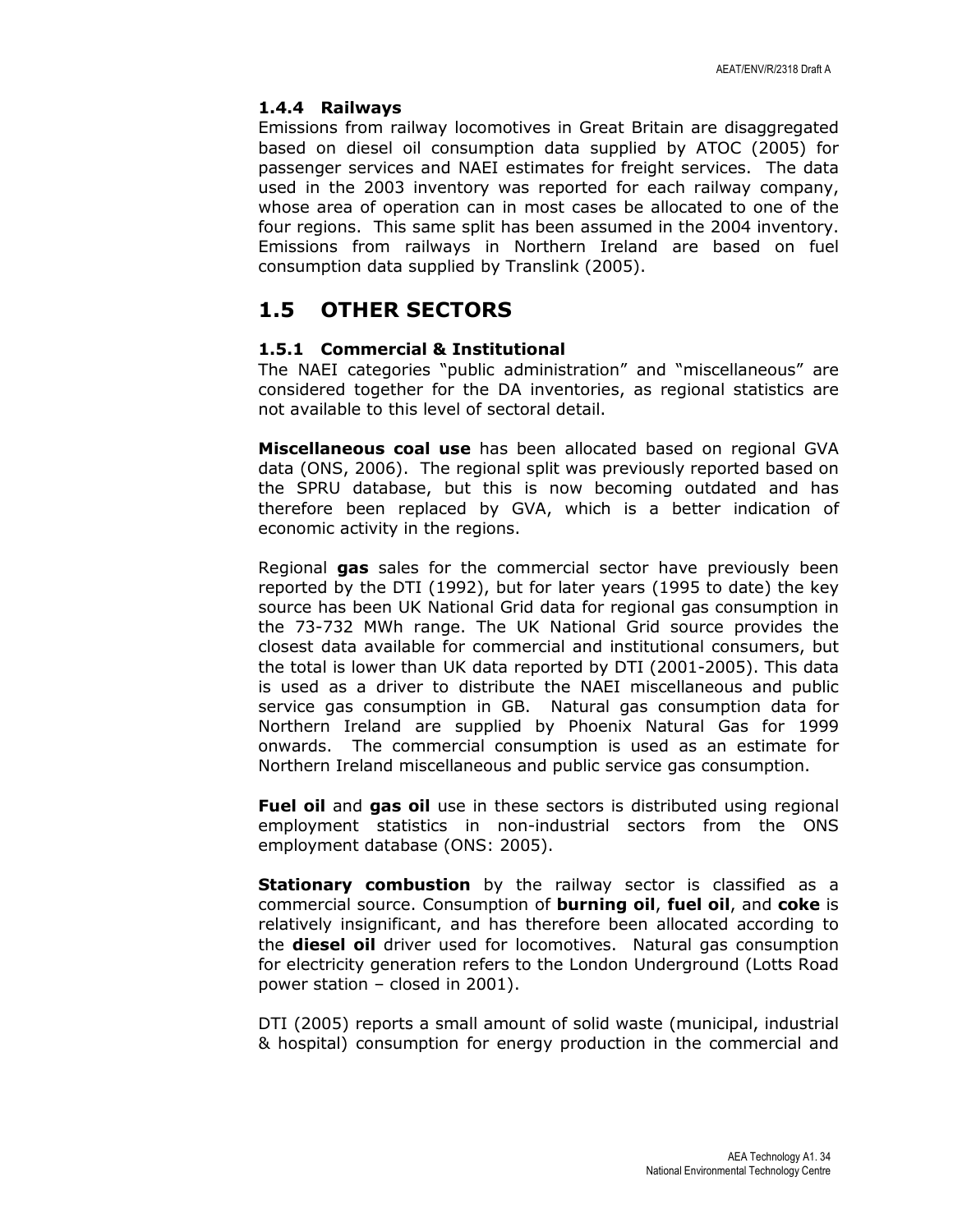miscellaneous sectors. Little is known about the distribution of these installations, but the emissions have been distributed using the split derived for MSW incinerators.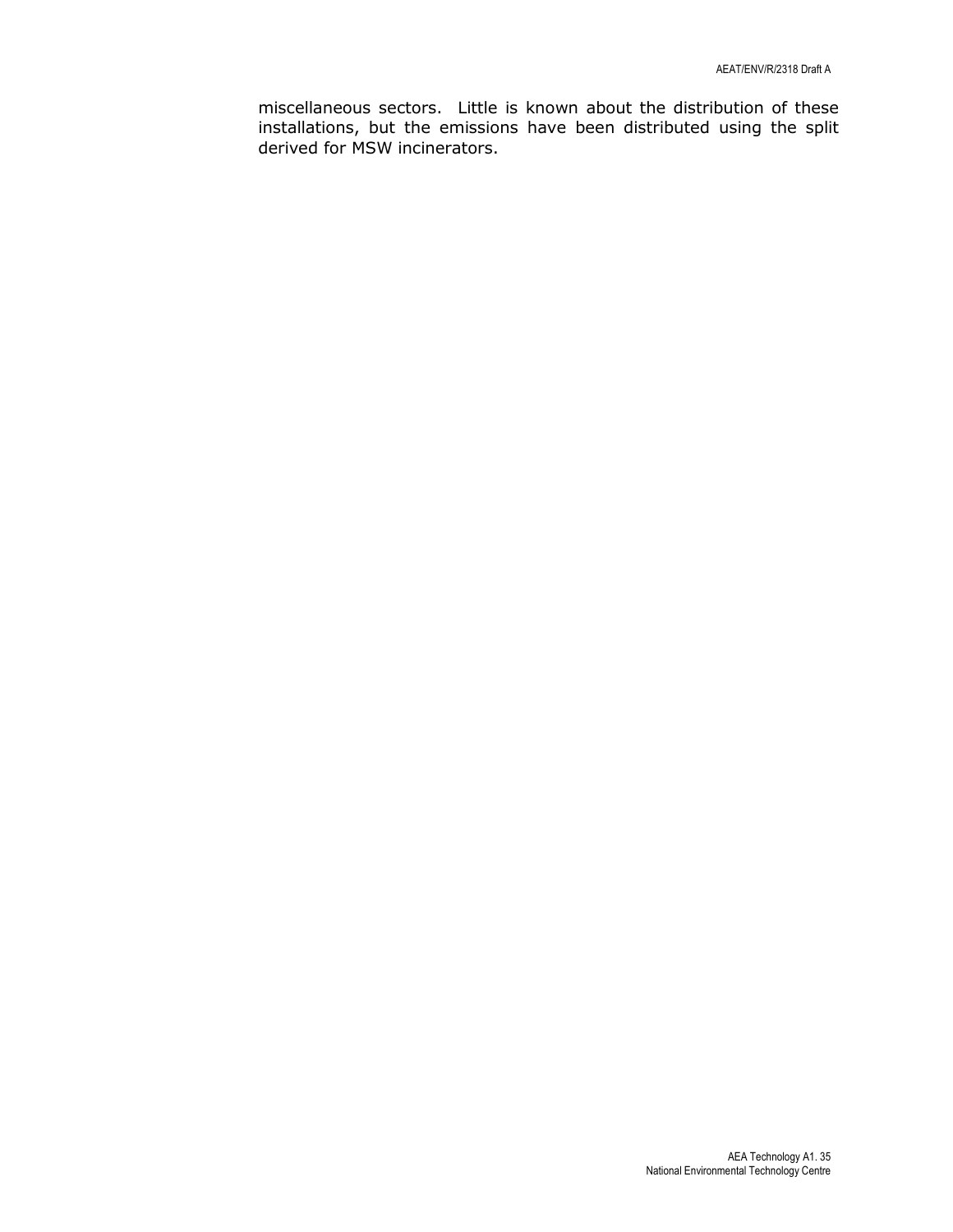| <b>IPCC</b><br><b>Category</b> | <b>NAEI Sources</b>        | <b>Activity: Fuel</b><br><b>Consumption</b> | 1990                                            |
|--------------------------------|----------------------------|---------------------------------------------|-------------------------------------------------|
| Commercial &                   | Miscellaneous,             | Coal                                        | Regional GVA, ONS                               |
| Institutional                  | Public service             | <b>SSF</b>                                  | NAEI spatial inventory                          |
|                                |                            | Natural gas                                 | Commercial Sales, DTI.                          |
|                                |                            | Landfill gas                                | Landfill methane emissions                      |
|                                |                            | Sewage gas                                  | Sewage methane recovered                        |
|                                |                            | fuel oil, gas oil                           | Non-Industrial Employment, ONS                  |
|                                |                            | <b>MSW</b>                                  | As MSW incinerators                             |
|                                |                            | Burning oil                                 | As other industry                               |
|                                | Railways                   | fuel oil, burning oil, coal                 | Regional gas oil consumption                    |
|                                | (Stationary)               | Natural gas                                 | Assumed as all England                          |
| Residential                    | Domestic                   | Coal, anthracite, wood                      | Coal consumption / sales data, NIO & WO         |
|                                |                            | SSF, coke                                   | See text                                        |
|                                |                            | Natural gas                                 | Domestic Gas, DTI                               |
|                                |                            | Burning oil                                 | Regional burning oil, DTI, WO. LRC data for NI. |
|                                |                            | Gas oil, LPG                                | Regional population, ONS, LRC data for NI       |
|                                |                            | Fuel oil                                    | Regional population, ONS                        |
|                                | House & Garden             | DERV, petrol                                | Regional population, ONS                        |
| Agriculture,                   | Agriculture                | coal, coke, fuel oil, gas                   | Agricultural employment, MAFF                   |
| Forestry &                     |                            | oil, natural gas                            |                                                 |
| Fishing                        |                            | burning oil                                 | Regional burning oil, DTI, WO                   |
|                                |                            | straw                                       | Wheat production, MAFF                          |
|                                | Agriculture Power<br>Units | Gas oil, petrol                             | Agricultural employment, MAFF                   |

# Table A1.5a Other Sectors (Base Year -  $1990)^1$

1 See Section 1.1.3 for abbreviations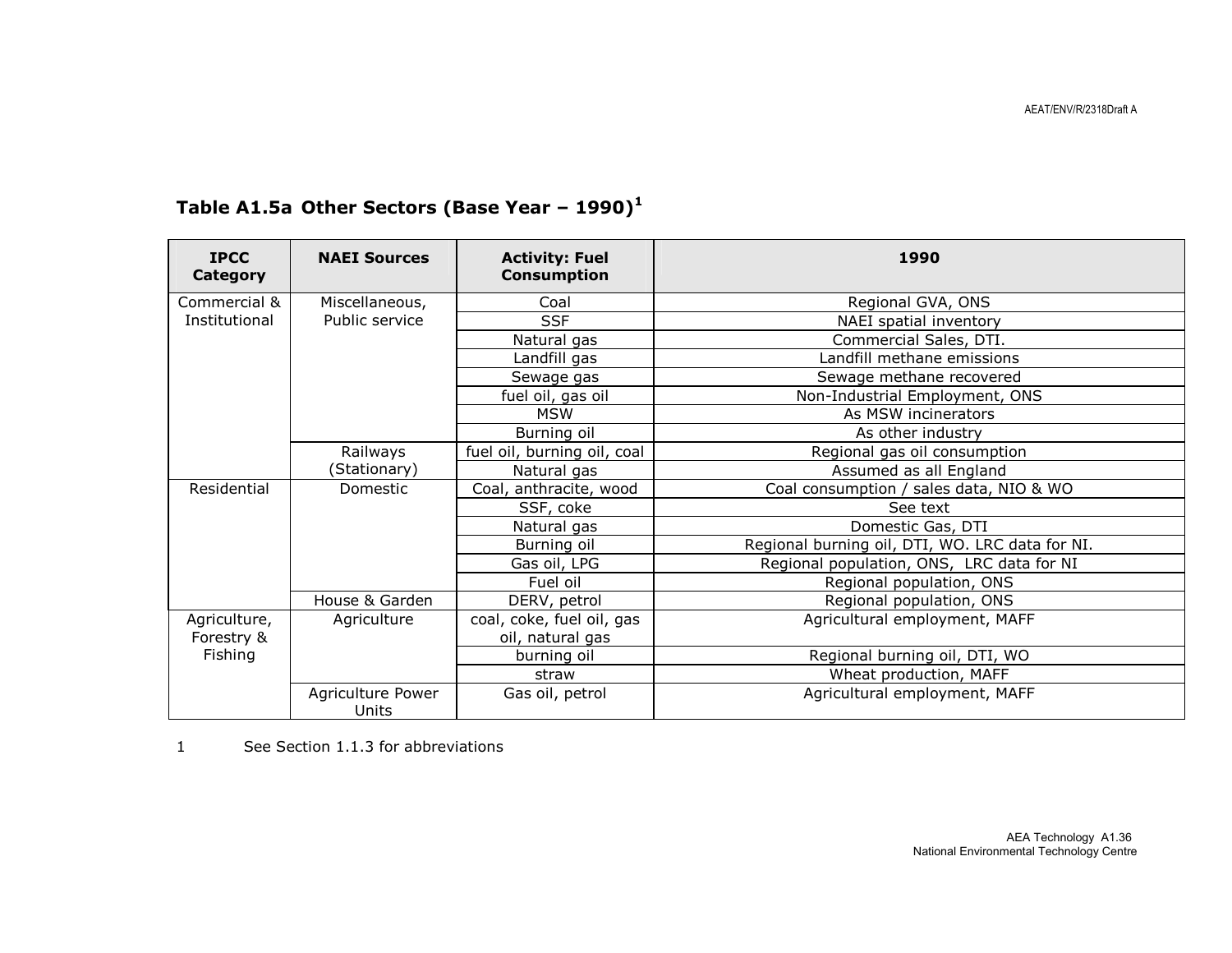| <b>IPCC</b><br>Category | <b>NAEI Sources</b>        | <b>Activity: Fuel</b><br><b>Consumption</b> | Data Sources / Comments                                                               |
|-------------------------|----------------------------|---------------------------------------------|---------------------------------------------------------------------------------------|
| Commercial &            | Miscellaneous,             | Coal                                        | Regional GVA, ONS                                                                     |
| Institutional           | Public service             | <b>SSF</b>                                  | NAEI spatial inventory                                                                |
|                         |                            | Natural gas                                 | Natural gas consumed, Transco (now UK National Grid) & Phoenix                        |
|                         |                            | Landfill gas                                | Landfill methane emissions                                                            |
|                         |                            | Sewage gas                                  | Sewage methane recovered                                                              |
|                         |                            | fuel oil, gas oil                           | Non-Industrial Employment, ONS                                                        |
|                         |                            | <b>MSW</b>                                  | As MSW incinerators                                                                   |
|                         |                            | Burning oil                                 | As other industry                                                                     |
|                         | Railways                   | fuel oil, burning oil, coal                 | Regional gas oil consumption, data from Network Rail (GB) and                         |
|                         | (Stationary)               |                                             | Translink (NI)                                                                        |
|                         |                            | Natural gas                                 | Assumed as all England                                                                |
| Residential             | Domestic                   | Coal, anthracite, wood                      | Coal consumption / sales data, NIO & WO                                               |
|                         |                            | SSF, coke                                   | See text                                                                              |
|                         |                            | Natural gas                                 | Customers < 73200 kWh, DTI & Transco (now UK National Grid) for<br>GB, Phoenix for NI |
|                         |                            | Burning oil                                 | Regional burning oil, DTI, WO. LRC data for NI.                                       |
|                         |                            | Gas oil, LPG                                | Regional population, ONS, LRC data for NI                                             |
|                         |                            | Fuel oil                                    | Regional population, ONS                                                              |
|                         | House & Garden             | DERV, petrol                                | Regional population, ONS                                                              |
| Agriculture,            | Agriculture                | coal, coke, fuel oil, gas                   | Agricultural employment, MAFF / DEFRA                                                 |
| Forestry &              |                            | oil, natural gas                            |                                                                                       |
| Fishing                 |                            | burning oil                                 | Regional burning oil, DTI, WO                                                         |
|                         |                            | straw                                       | Wheat production, MAFF / DEFRA                                                        |
|                         | Agriculture Power<br>Units | Gas oil, petrol                             | Agricultural employment, MAFF / DEFRA                                                 |

# Table A1.5b Other Sectors (1995; 1998 to 2004)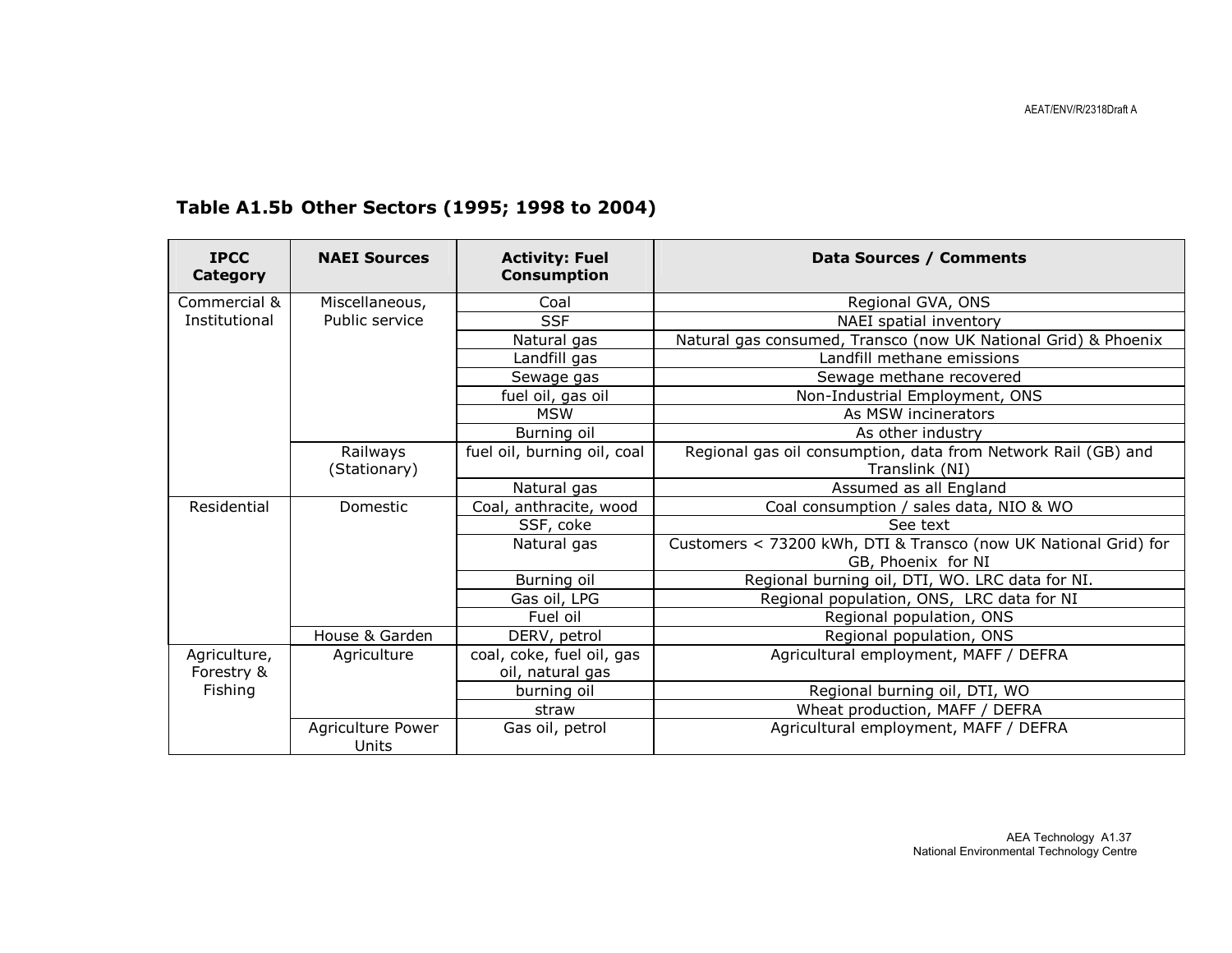#### 1.5.2 Residential

Domestic coal consumption is reported in NIO (2005) up to the present and in WO (1998) to 1993. These data also include anthracite and (for NI) other solid smokeless fuels. Published data for Scotland and England have not been identified, and hence estimates are uncertain. The methodology for estimating regional coal consumption has been extensively revised in order to simplify it and to obtain a more consistent time series.

Domestic coal consumption for 1995 and 1998 to 2004 is estimated from sales data, requested from all major coal producers. A mass balance (considering production, imports, stock-changes and imports) enables estimation of the amount of British coal that is not included in the sales data. The allocation of this "unknown" coal and anthracite between the regions is conducted such that England, Scotland and Wales are each allocated a percentage of the total "unknown" which is proportional to the "known" sales data in these regions.

Industry figures suggest that only small amounts of British Coal are shipped to NI. Any consumption in NI over and above the known amount of British coal shipments, are accounted as foreign imports of anthracite and steam coal. The remaining UK foreign anthracite imports are then allocated to England, Scotland and Wales in proportion to the "known" consumption. Any remaining UK foreign coal imports are assumed to be imported steam coal and allocated to England. Estimates for 1990 are based on WO (1998) and NIO (1996), together with DTI data. The England-Scotland split in 1990 is derived from the 1995 England-Scotland ratio.

The regional data available is not sufficiently detailed to report consumption of manufactured solid smokeless fuels (SSF). Hence a driver has been estimated based the NAEI disaggregated inventory database. This uses the distribution of smoke control areas and assumes a distribution for areas where there is no gas consumption (i.e. population density  $\lt$  cut off value) and allocates the UK SSF consumption to these areas. The NI data includes SSF imports under coal and anthracite and so a correction is applied to avoid double counting. The same driver is used for commercial and other industry use of SSF.

Domestic natural gas consumption data is available for 1990, 1995 and 1998-2004 (DTI: 1991, 1996, 1999-2006), with additional information from UK National Grid (2006) and Phoenix Gas for NI (2006).

Regional consumption of liquid fuels are reported by DTI (1991, 1999-2006) as totals for: England and Wales combined; Scotland and Northern Ireland. WO (1998) reported similar data on liquid fuel consumption up to 1993.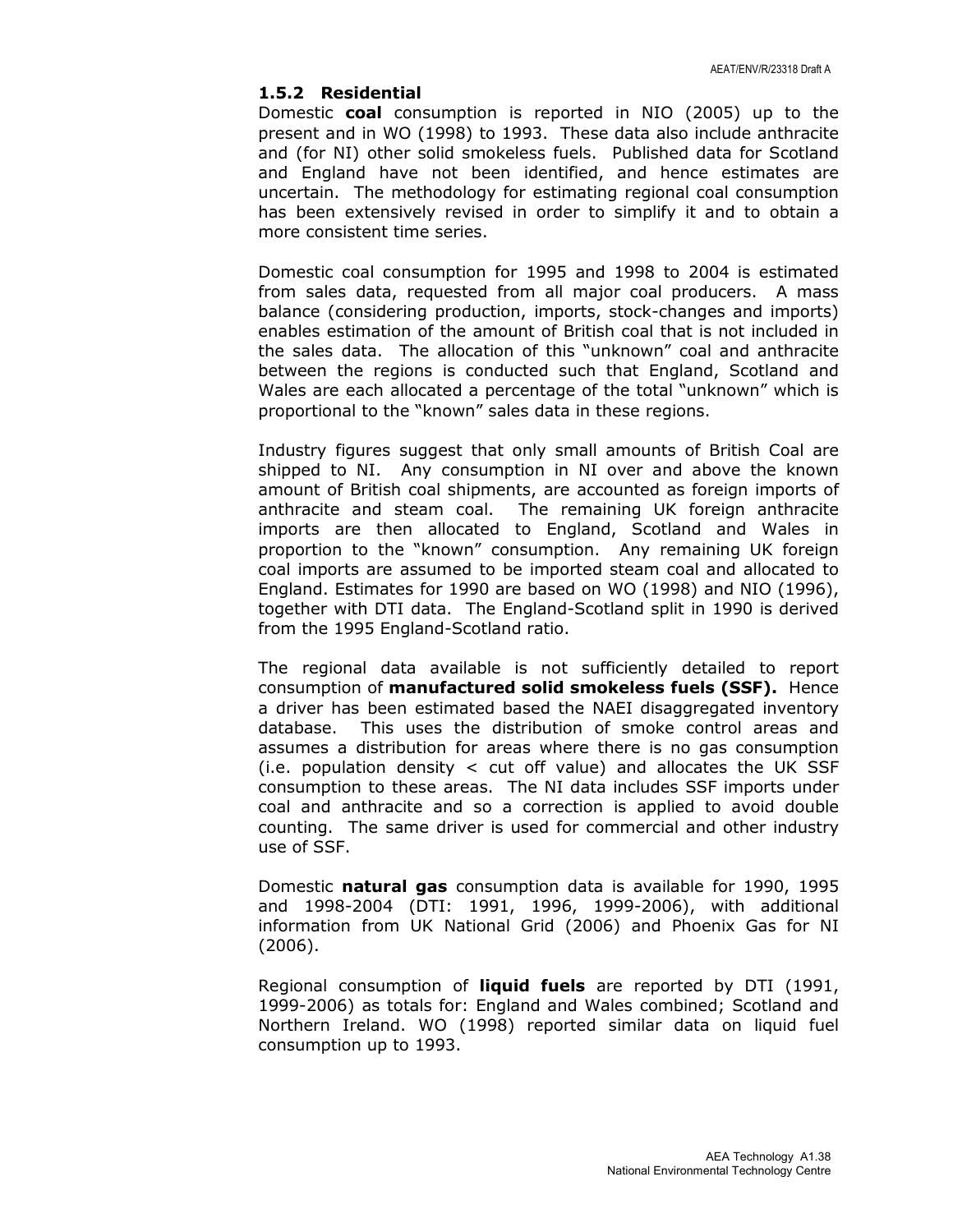A large proportion of **burning oil** is consumed in the domestic sector and in the original inventory the regional totals were used as the domestic driver. However, this resulted in a very high estimate for domestic consumption in Northern Ireland in 1998. This could not be reconciled to the house conditions survey of the same year. An improved procedure has been adopted whereby Northern Ireland's domestic consumption is estimated from the house conditions survey, with the remaining burning oil consumption allocated to England, Wales and Scotland according to the DTI totals. Welsh consumption is extrapolated from 1993 data.

The consumption of fuel oil by the domestic sector is a very small amount, and is distributed simply according to population (ONS: 2005).

For domestic consumption of gas oil, once again the consumption pattern across Northern Ireland must be accounted for. Data from the House Conditions Survey used in the Greater Belfast Local Inventory (LRC: 1999) suggests that most domestic oil consumption is burning oil and hence domestic gas-oil consumption in the region is taken as zero. Domestic gas oil consumption for England, Scotland and Wales is then allocated by population (ONS: 2005).

The domestic consumption of liquid petroleum gas (LPG) in Northern Ireland is proportionately higher than in Great Britain due to the historical absence of mains gas supplies. The consumption for Northern Ireland is estimated using data on the consumption per household from the House Conditions Survey used in the Greater Belfast Local Inventory (LRC: 1999). Consumption for England, Scotland and Wales is once again allocated on the basis of population (ONS: 2005).

#### 1.5.3 Agriculture, Forestry & Fisheries

Regional fuel consumption by agriculture is not available. Emissions are allocated on the basis of employment figures from DEFRA (2005).

### 1.6 MILITARY

Emissions from military aircraft and naval vessels have been allocated based on regional GVA data (ONS, 2005). Army vehicle emissions are included within road transport data and other army emissions are included within public service categories but are not clearly defined.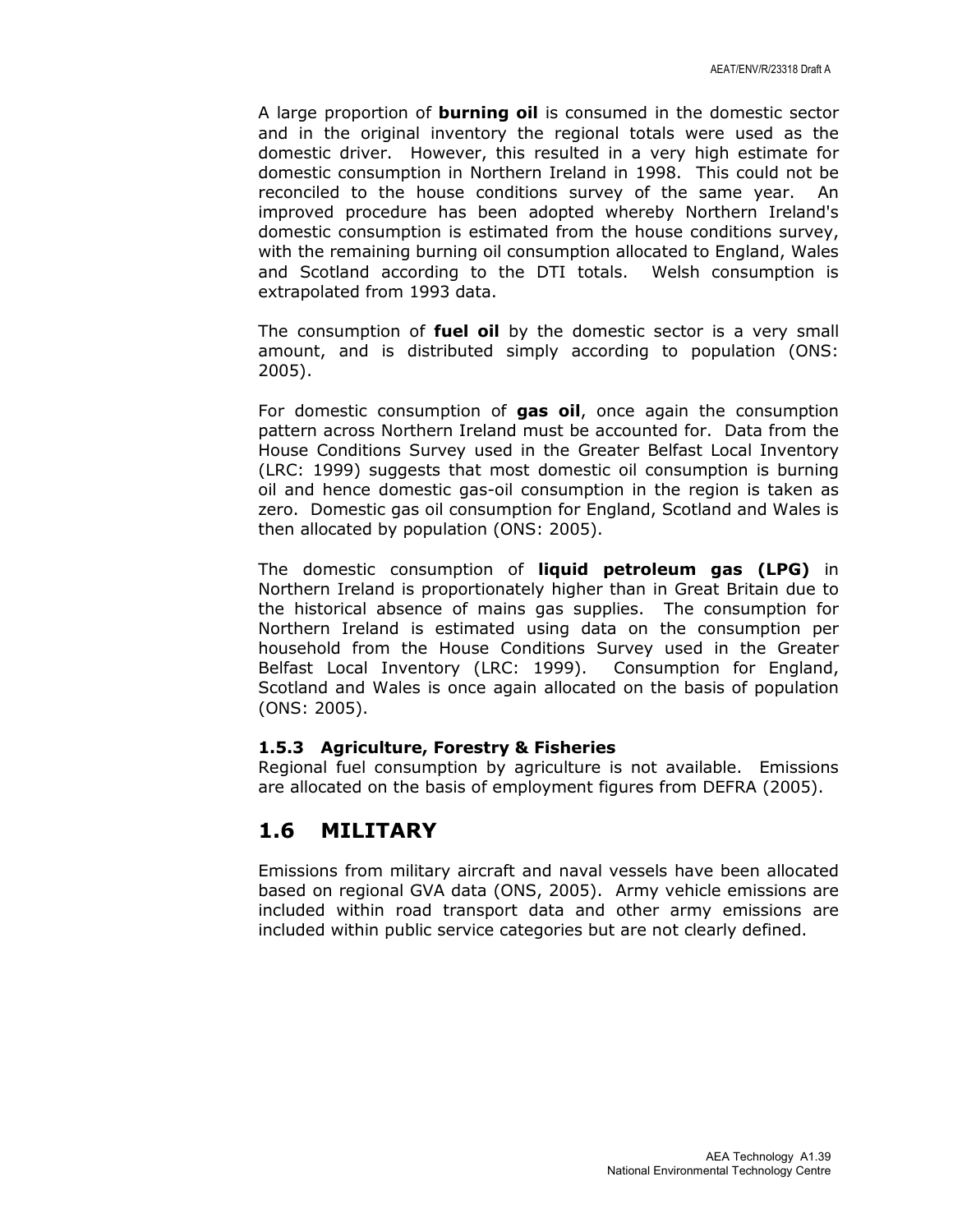### 1.7 FUGITIVE EMISSIONS FROM FUELS

#### 1.7.1 Coal Mining

Methane emissions arise from coal mining activities. Emissions are estimated based on the amounts of deep mined and open cast coal produced. DA inventory estimates are based on regional coal production derived from a number of sources: Coal Authority (2001- 2005), BGS (1991, 1996, 2002-2005), WO (1998), SO (1999), DTI (1996). A small emission occurs from coal storage and transport, which is based on deep mined coal production. Data suggests that only small amounts of coal are transported outside of the region of production and no attempt has been made to allow for this. Hence coal storage and transport emissions are distributed according to deepmined production.

#### 1.7.2 Solid Fuels Transformation

For coke ovens, three fugitive emissions are estimated:

- 1. A 'residual' emission of  $CO<sub>2</sub>$  which reflects the difference between the carbon input to the coke oven and the carbon content of the coke and coke-oven gas produced.
- 2. Emissions from the flaring of coke-oven gas.
- 3. Emissions of methane from the process.

These are disaggregated based on the regional consumption of coking coal discussed in Section 1.2.3.

For solid smokeless fuel (SSF) plant, the only fugitive emissions estimated are the 'residual'  $CO<sub>2</sub>$  emission and some process methane. The driver used is that for regional consumption of coal by SSF plant (see Section 1.2.3). It is known that some petroleum coke is used in SSF production but the amount is uncertain. The same driver is applied to the petroleum coke consumption.

#### 1.7.3 Oil and Natural Gas

All emissions from the offshore industry have been classified as unallocated. However some emissions occur from on-shore oil and gas terminals in England, Wales and Scotland and from a small number of on-shore oil and gas fields.

The estimates of terminal flaring and venting emissions are based on UKOOA (2005) data for 1995, 1998-2004. Data is unavailable for 1990, so these are extrapolated based on flaring volumes for Scottish Terminals and natural gas arrivals to gas terminals in England (DTI: 1991, 1996).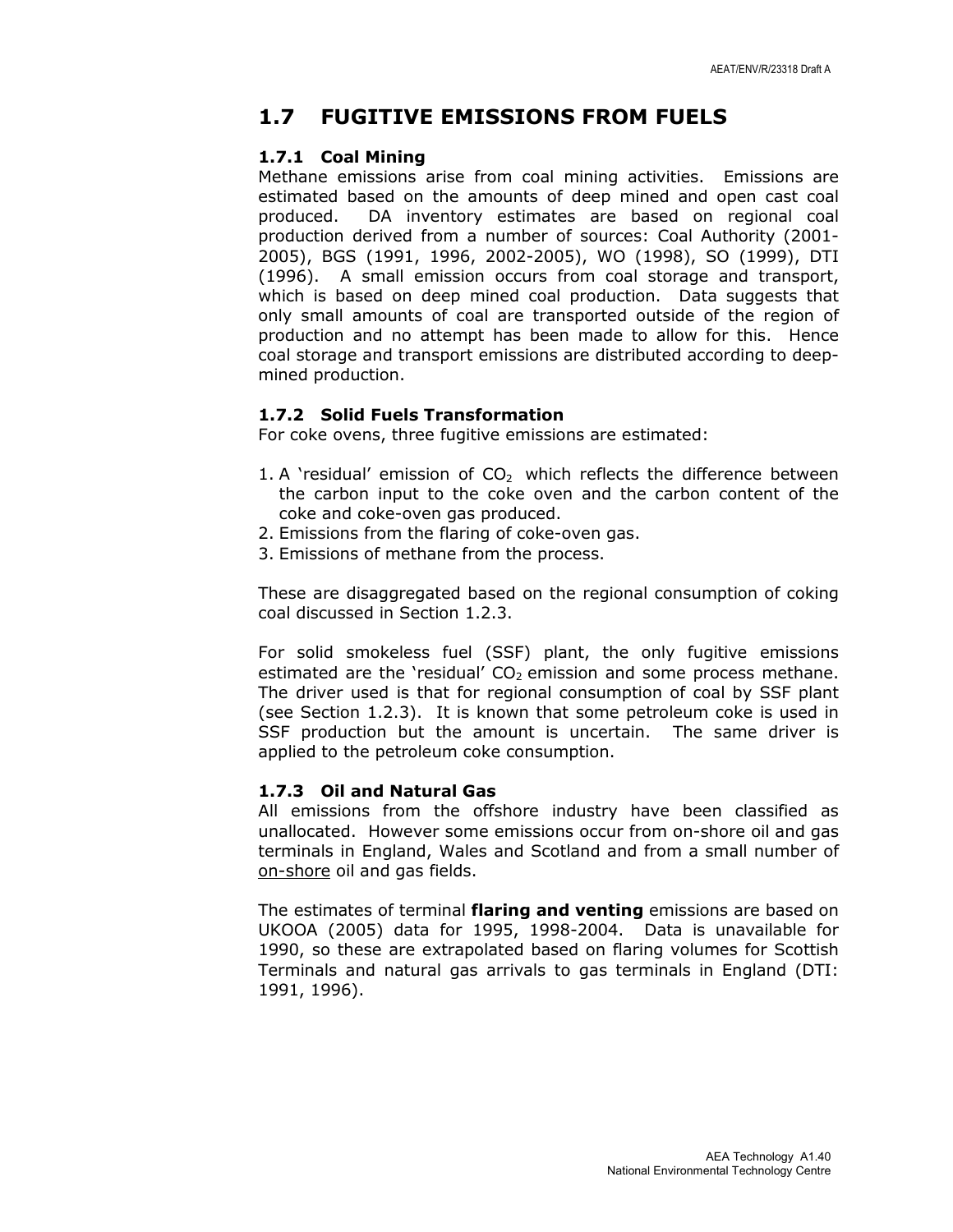The 2000-2004 UK GHG inventories include a correction to account for flaring on onshore oil and gas fields excluded by the UKOOA (offshore) emissions inventory. Onshore flaring volumes are obtained from DTI sources (DTI: 2005b). Their significance in the UK national GHG inventory is minimal, but the data is more significant for the regional inventories. Wytch Farm, which lies a few miles off the south coast of England, was classified as on-shore for this purpose.

The UKOOA inventory data (2005) provides data for **fugitive** emissions of  $CO<sub>2</sub>$  and methane from terminals for 1998-2004. Methane emissions arise from venting, oil storage and tanker loading and unloading, whilst  $CO<sub>2</sub>$  emissions arise from venting and processes. A more aggregated set of data for 1995 has been provided by UKOOA (1999), whilst estimates for 1990 have been calculated by extrapolation of data of oil and gas arrivals in England and Scotland (DTI: 1991, 1996) split across the sources and regions based on the 1995 dataset.

UK inventory estimates of emissions of methane due to **leakage** from the gas transmission system are based on UK National Grid data of specific leakage rates from the mains & services, and data on the stock of mains & services. The baseline estimate is for 1991, with figures for subsequent years based on the upgrading of the system.

Transco have developed a model, which produces regional leakage estimates from the low-pressure transmission system for 1998 to 2004. The 1998 regional split was applied to the estimates of the 'old' model to obtain estimates for 1990 and 1995. Whilst leakage from low-pressure mains and services accounts for most of the emission, there is also a contribution from high-pressure mains, storage and other losses. These additional emissions are allocated using the same regional split as the low-pressure leakage.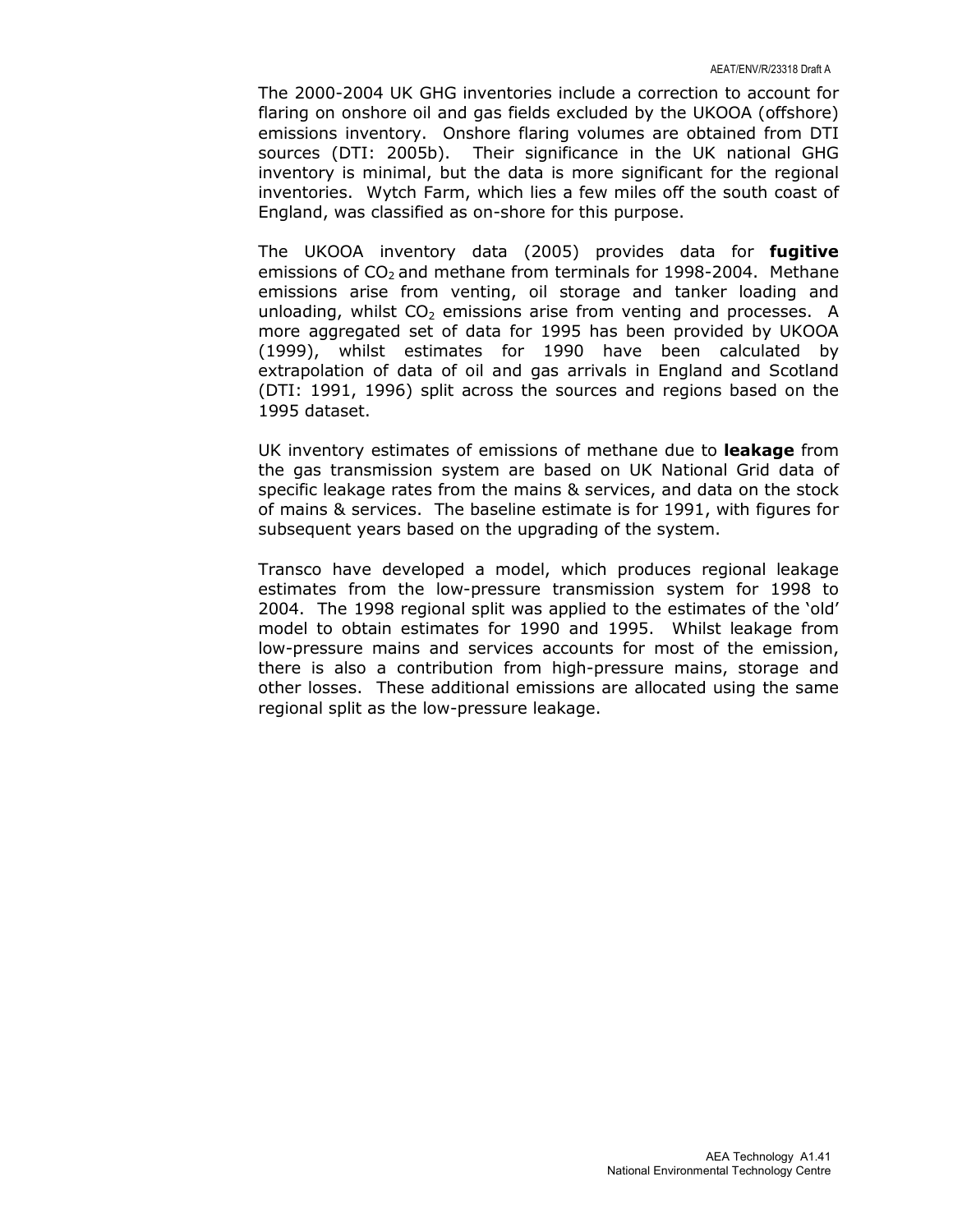# Table A1.7a Fugitive Emissions from Fuels (Base Year - 1990)<sup>1</sup>

| <b>IPCC Category</b> | <b>NAEI Sources</b>                            | <b>Activity: Fuel</b><br><b>Consumption</b> | 1990                                                       |
|----------------------|------------------------------------------------|---------------------------------------------|------------------------------------------------------------|
| Coal Mining          | Deep mined coal<br>Coal storage &<br>transport | Deep mine coal<br>production                | Regional deep mine production, British Coal Authority      |
|                      | Open cast coal                                 | Open cast mine coal<br>production.          | Regional open cast mine production, British Coal Authority |
| Solid Fuel           | Coke production                                | Coke production                             | Coal feed to coke ovens, ISSB, WS, DTI                     |
| transformation       | <b>Flaring</b>                                 | Coke oven gas                               | Coal feed to coke ovens, ISSB, WS, DTI                     |
|                      | SSF production                                 | Coal, Petrocoke                             | Coal feed to SSF plant, DTI, WS                            |
| Oil                  | Offshore Oil & Gas                             | NA.                                         | Fugitive emissions from Terminals (extrapolated from 1995) |
|                      | Oil Terminal Storage                           | NA.                                         | Have used 1998 driver                                      |
|                      | Onshore Loading                                | Oil loaded                                  | Have used 1998 driver                                      |
| Venting &            | Offshore Flaring                               | Volume gas flared                           | Flaring at terminals and onshore fields, UKOOA, DTI        |
| Flaring              | Offshore Venting                               | NA.                                         | Fugitive emissions from Terminals (extrapolated from 1995) |
| Natural Gas          | Gas Leakage                                    | Natural gas leakage                         | Transco estimate for LP mains                              |

1 See Section 1.1.3 for abbreviations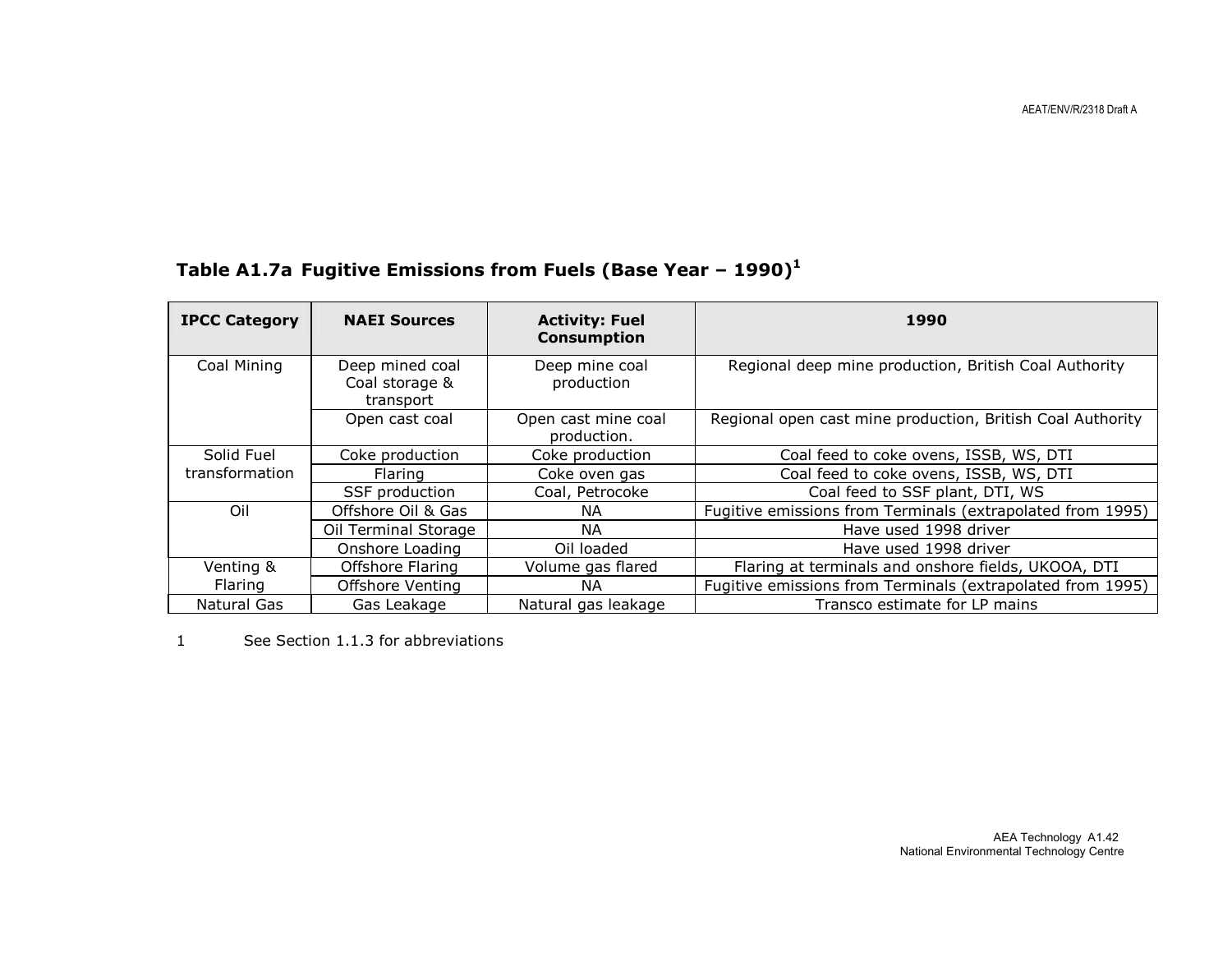AEAT/ENV/R/2318 Draft A

# Table A1.7b Fugitive Emissions from Fuels (1995; 1998 to 2004)

| <b>IPCC Category</b>         | <b>NAEI Sources</b>                            | <b>Activity: Fuel</b><br><b>Consumption</b> | Data Sources / Comments                                         |
|------------------------------|------------------------------------------------|---------------------------------------------|-----------------------------------------------------------------|
| Coal Mining                  | Deep mined coal<br>Coal storage &<br>transport | Deep mine coal<br>production                | Regional deep mine production, British Coal Authority           |
|                              | Open cast coal                                 | Open cast mine coal<br>production.          | Regional open cast mine production, British Coal Authority      |
| Solid Fuel<br>transformation | Coke production                                | Coke production                             | Coal feed to coke ovens, ISSB, WS, DTI and (1999-current)       |
|                              | Flaring                                        | Coke oven gas                               | Coal feed to coke ovens, ISSB, WS, DTI and (1999-current)<br>PI |
|                              | SSF production                                 | Coal, Petrocoke                             | Coal feed to SSF plant, DTI, WS                                 |
| Oil                          | Offshore Oil & Gas                             | NA.                                         | UKOOA Process emissions from Terminals                          |
|                              | Oil Terminal Storage                           | NA.                                         | Data from storage emissions, UKOOA inventory                    |
|                              | Onshore Loading                                | Oil loaded                                  | Data from loading emissions, UKOOA inventory.                   |
| Venting &                    | Offshore Flaring                               | Volume gas flared                           | Flaring at terminals and onshore fields, UKOOA, DTI             |
| <b>Flaring</b>               | Offshore Venting                               | NA.                                         | Data from venting emissions, UKOOA inventory.                   |
| Natural Gas                  | Gas Leakage                                    | Natural gas leakage                         | Transco (now UK National Grid) estimate for LP mains            |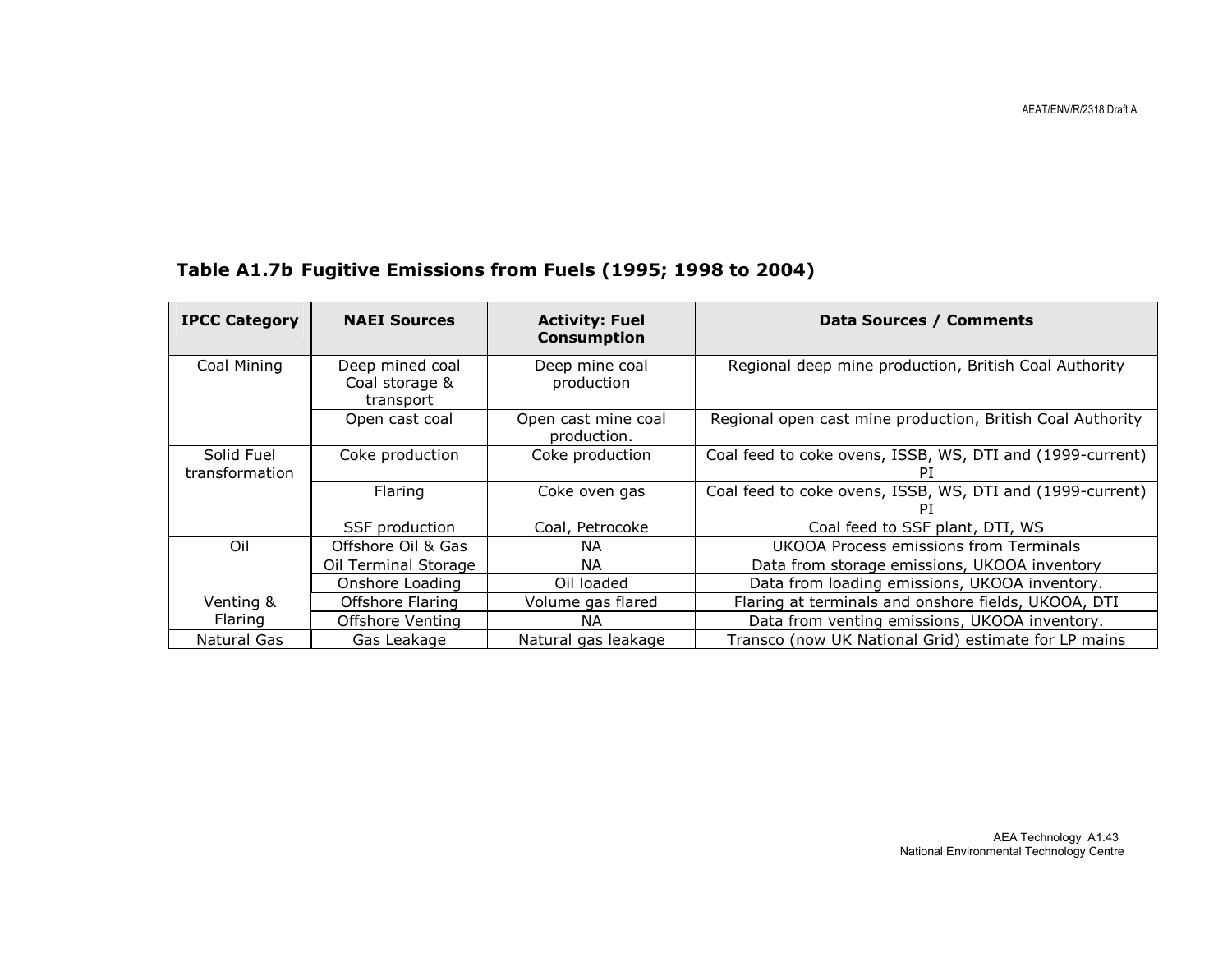## 1.8 INDUSTRIAL PROCESSES

These sources report process and fugitive emissions from industrial processes as opposed to the emissions from fuel combustion used to provide energy to these processes. (Table A1.2 covers combustion emissions.) The drivers used for process and fugitive industrial releases are summarised in Table A1.8.

#### 1.8.1 Minerals Industries

Large emissions of  $CO<sub>2</sub>$  arise from the degradation of limestone used in cement and lime kilns. Cement emissions are estimated from the production of cement clinker, with regional emission estimations based on plant capacity data supplied by the British Cement Association $3$ (2004) for 1990 to 2001. From 2002 onwards, the regional split is based on reported emissions from the PI, EPER and ISR. Through discussions with environmental regulators it has been determined that lime calcination only occurs in England.

Limestone and dolomite are also used in iron and steel production. Corus suggest that it would be impossible to identify all the different uses of limestone and dolomite in iron and steel making. The major use is in blast furnaces, and so emissions have been disaggregated based upon regional iron production figures (ISSB, 2005).

Limestone, dolomite and soda ash are also used in glass production. Emissions were previously disaggregated using plant capacity and  $CO<sub>2</sub>$ emissions data from British Glass for 1990, 1995, 1998 and subsequently extrapolated for 1999 and 2000. However, the improvement of data supplied via the Pollution Inventory (Environment Agency: 2005) has enabled more accurate disaggregation for the years 2000 and 2001. Historic data has therefore been revised where appropriate and the Pollution Inventory data now provides a more accurate methodology for regional disaggregation of UK data.

The 2006 inventory also reports  $CO<sub>2</sub>$  and methane emissions from Fletton brick production, as introduced in 2000. These bricks are made from Fletton clay which contains a significant amount of naturally occurring carbonaceous material and all such production occurs in England.

#### 1.8.2 Chemical Production

 $\overline{a}$ 

The UK Inventory reports emissions of carbon dioxide from **ammonia** production; nitrous oxide from adipic acid production and nitrous oxide from **nitric acid production**. Following the closure of a (nitric acid) fertiliser plant in Belfast in late 2001, all of the nitric acid, ammonia and adipic acid plants are within England. Prior to that, plant

<sup>&</sup>lt;sup>3</sup> Production capacity data are used for cement emissions as the actual annual production data from cement plant are commercially confidential.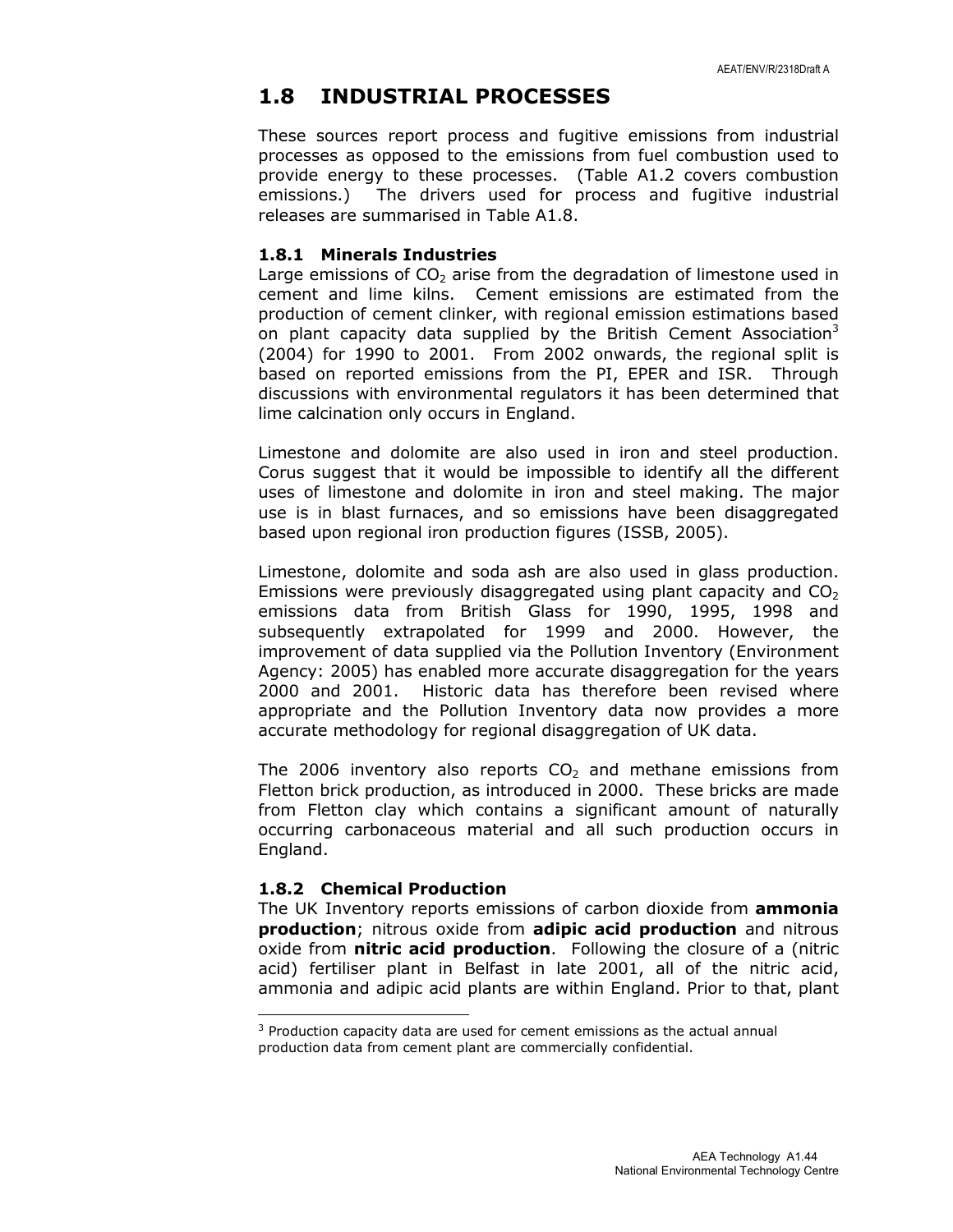capacities for nitric acid production facilities were used to estimate the split in UK chemical production GHG sources.

The UK inventory reports emissions of methane from **methanol** production, ethylene production and the other chemical industry. The methanol plant is located in England, whilst ethylene production occurs in England, Scotland and Wales. These emissions are distributed based on data reported in the Pollution Inventory (Environment Agency, 2005) and plant capacity. Emissions are extrapolated to 1990 and 1995 based on plant capacities.

The emissions from the "other chemical industry" sector are disaggregated to England and Wales based on the site data in the Pollution Inventory. Data on emissions from other chemical processes are not available for Scotland.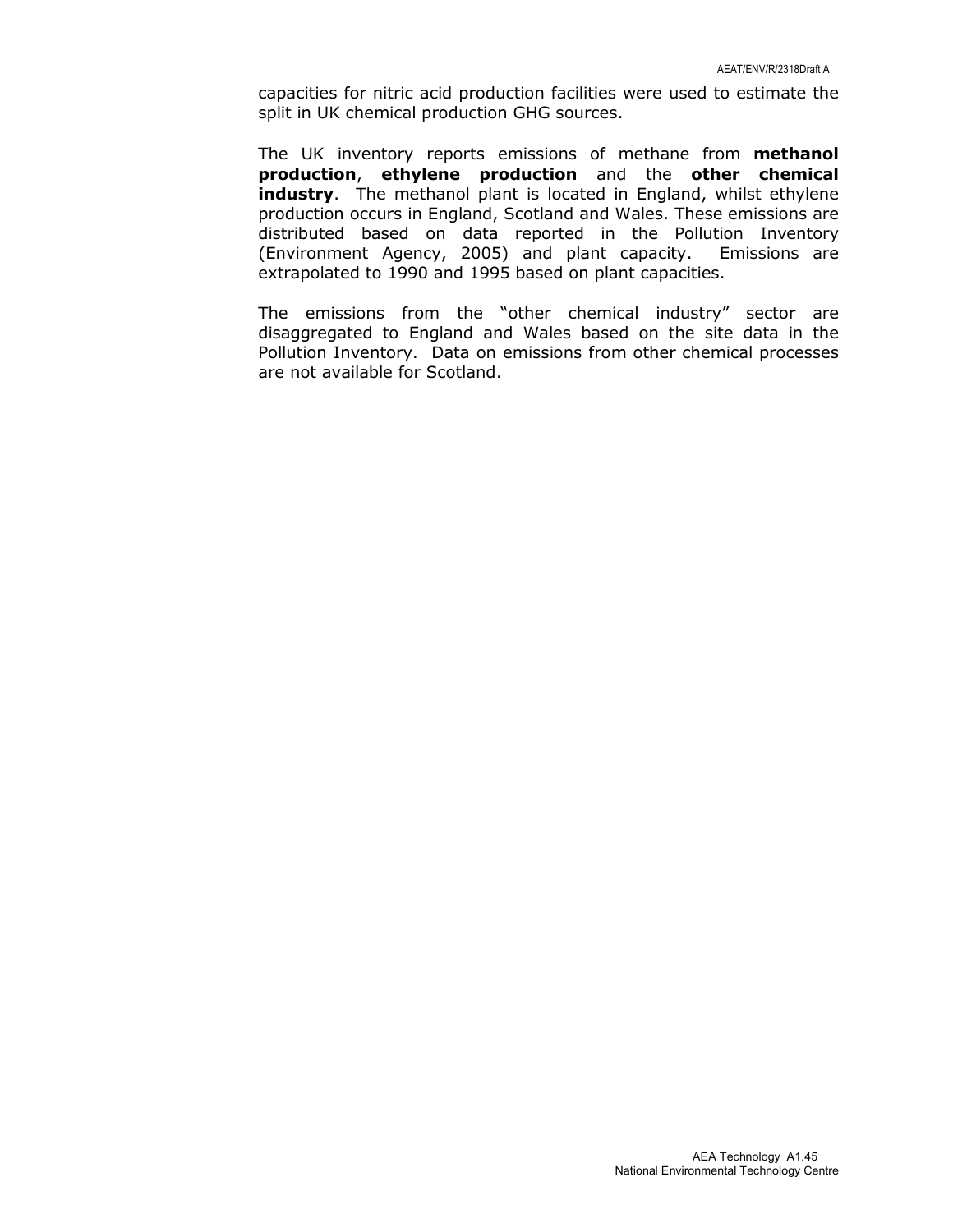# Table A1.8a Industrial Processes (Base Year - 1990)<sup>1</sup>

| <b>IPCC Category</b>                                            | <b>NAEI Sources</b>                | <b>Activity Data</b>                  | 1990                                                          |
|-----------------------------------------------------------------|------------------------------------|---------------------------------------|---------------------------------------------------------------|
| <b>Cement Production</b>                                        | Cement<br>(decarbonizing)          | Clinker production                    | Regional cement capacity, BCA                                 |
| Lime Production                                                 | Lime<br>(decarbonizing)            | Limestone consumption                 | All such plant located in England                             |
| Limestone and Dolomite<br>Use                                   | Glass production                   | Limestone and dolomite<br>consumption | Regional glass production, BGlass                             |
|                                                                 | <b>Blast Furnaces</b>              | Limestone and dolomite<br>consumption | Iron production, ISSB                                         |
| Soda Ash Production<br>and Use                                  | Glass production                   | Soda Ash Consumption                  | Regional glass production, BGlass                             |
| Mineral Products: Other                                         | <b>Fletton Brick</b><br>Production | <b>Fletton Brick Production</b>       | All such plant located in England                             |
| Ammonia Production                                              | Ammonia feedstock                  | Natural gas feedstock                 | All such plant located in England                             |
| Nitric Acid Production                                          | Nitric Acid<br>Production          | Plant capacity                        | Regional plant capacity                                       |
| Adipic Acid Production                                          | Adipic Acid<br>Production          | Adipic acid made                      | All such plant located in England                             |
| Chemical Industry:<br>Other                                     | <b>Methanol Production</b>         | Production of Methanol                | All such plant located in England                             |
| Chemical Industry:<br>Other                                     | <b>Ethylene Production</b>         | Production of Ethylene                | Plant capacities                                              |
| Chemical Industry:<br>Other                                     | Chemical Industry                  | <b>NA</b>                             | Extrapolated from PI data                                     |
| Iron and Steel                                                  | <b>Electric Arc Furnace</b>        | EAF steel production                  | Regional EAF production, ISSB                                 |
|                                                                 | Flaring                            | Blast furnace gas                     | Coke consumed in blast furnaces, ISSB, WO                     |
| Aluminium Production<br>Aluminium<br>production                 |                                    | Primary aluminium<br>produced         | Regional aluminium plant capacity, ALCAN                      |
| SF <sub>6</sub> Used in Aluminium<br>and Magnesium<br>Foundries | SF <sub>6</sub> Cover gas          | <b>NA</b>                             | Regional consumption & sales data, EM industry report<br>1999 |

1 See Section 1.1.3 for abbreviations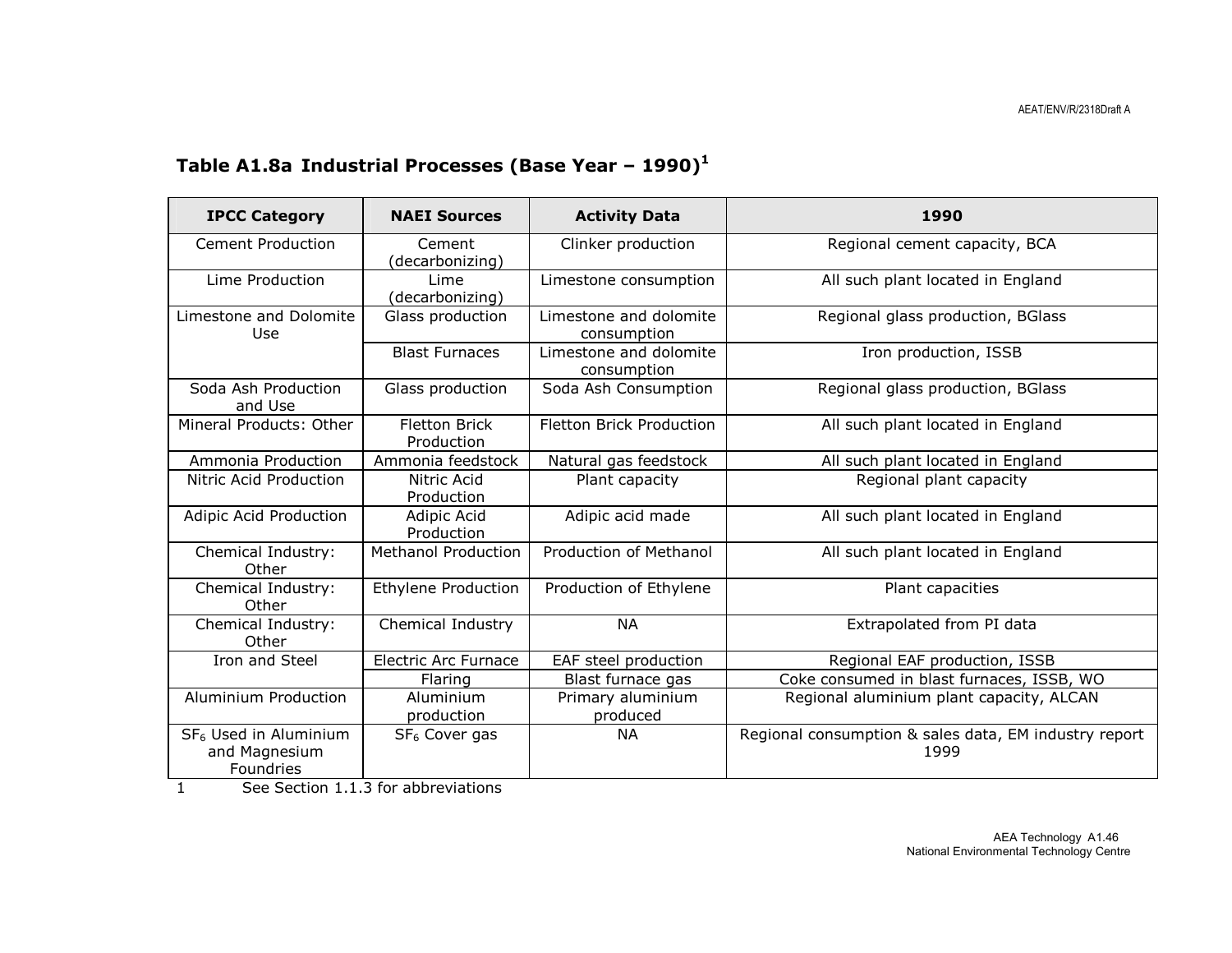| <b>IPCC Category</b>                             | <b>NAEI Sources</b>             | <b>Activity Data</b> | 1990                                                            |
|--------------------------------------------------|---------------------------------|----------------------|-----------------------------------------------------------------|
| Halocarbon & SF6 By-<br><b>Product Emissions</b> | Halocarbon<br>Production        | NА                   | All such plant are located in England.                          |
| Refrigeration and Air                            | Refrigeration                   | NА                   | Regional population, ONS                                        |
| Conditioning                                     | Supermarket<br>Refrigeration    | NA.                  | Regional GDP, ONS                                               |
|                                                  | Mobile Air<br>conditioning      | <b>NA</b>            | Vehicle Registration data, AEAT industry report 2003            |
| Foam Blowing                                     | Foams                           | NА                   | Regional population, ONS                                        |
| Fire Extinguishers                               | Fire fighting                   | NА                   | Regional population, ONS                                        |
| Aerosols                                         | Metered Dose<br><b>Inhalers</b> | NA.                  | Regional population, ONS                                        |
|                                                  | Aerosols<br>(halocarbons)       | <b>NA</b>            | Regional population, ONS                                        |
| Other                                            | Electronics                     | NА                   | Regional electronics plant consumption, EM industry report 1999 |
|                                                  | Training shoes                  | NA.                  | Regional population, ONS                                        |
|                                                  | Electrical Insulation           | ΝA                   | Regional electrical capacity, AEAT industry report 2003         |

### Table A1.8a Industrial Processes (Base Year – 1990) (continued)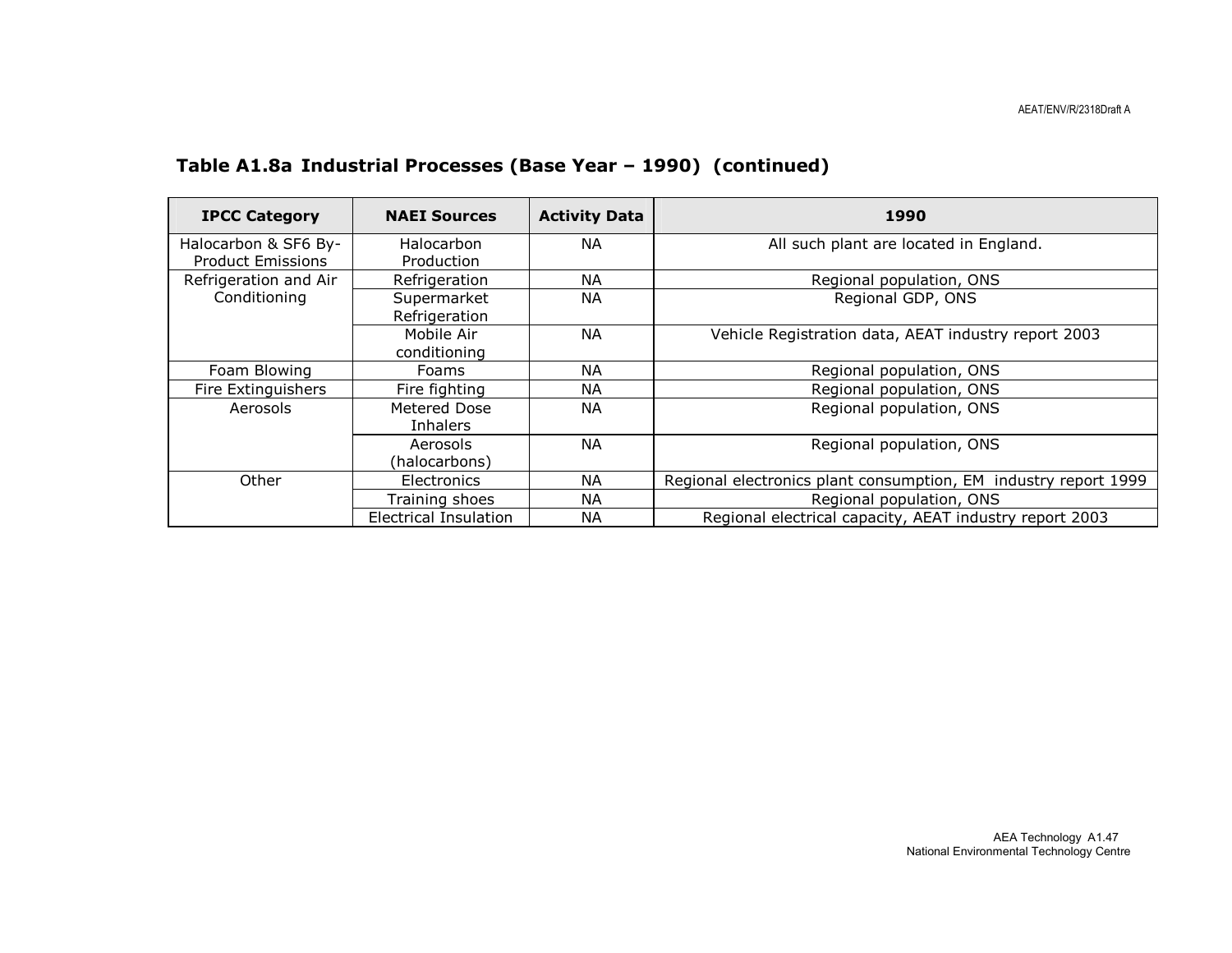# Table A1.8b Industrial Processes (1995; 1998 to 2004)

| <b>IPCC Category</b>                                            | <b>NAEI Sources</b>                             | <b>Activity Data</b>                  | <b>Data Sources / Comments</b>                                                      |  |
|-----------------------------------------------------------------|-------------------------------------------------|---------------------------------------|-------------------------------------------------------------------------------------|--|
| <b>Cement Production</b>                                        | Clinker production<br>Cement<br>(decarbonizing) |                                       | Point source data from PI                                                           |  |
| Lime Production                                                 | Lime<br>(decarbonizing)                         | Limestone consumption                 | All such plant located in England                                                   |  |
| Limestone and Dolomite<br>Use                                   | Glass production                                | Limestone and dolomite<br>consumption | Regional glass production, BGlass                                                   |  |
|                                                                 | <b>Blast Furnaces</b>                           | Limestone and dolomite<br>consumption | Iron production, ISSB                                                               |  |
| Soda Ash Production<br>and Use                                  | Glass production                                | Soda Ash Consumption                  | Regional glass production, BGlass                                                   |  |
| Mineral Products: Other<br><b>Fletton Brick</b><br>Production   |                                                 | <b>Fletton Brick Production</b>       | All such plant located in England                                                   |  |
| Ammonia Production                                              | Ammonia feedstock                               | Natural gas feedstock                 | All such plant located in England                                                   |  |
| Nitric Acid Production                                          | Nitric Acid<br>Production                       | Plant capacity                        | Regional plant capacity, PI.<br>Since 2002, all such plant located in England.      |  |
| Adipic Acid Production                                          | Adipic Acid<br>Production                       | Adipic acid made                      | All such plant located in England                                                   |  |
| Chemical Industry:<br>Other                                     | <b>Methanol Production</b>                      | Production of Methanol                | All such plant located in England                                                   |  |
| Chemical Industry:<br>Other                                     | <b>Ethylene Production</b>                      | Production of Ethylene                | Plant Capacities, PI                                                                |  |
| Chemical Industry:<br>Other                                     | Chemical Industry                               | <b>NA</b>                             | PI data, or extrapolated from PI data                                               |  |
| Iron and Steel                                                  | <b>Electric Arc Furnace</b>                     | EAF steel production                  | Regional EAF production, ISSB                                                       |  |
|                                                                 | Flaring                                         | Blast furnace gas                     | Coke Consumed in blast furnaces, ISSB, WO                                           |  |
| Aluminium Production                                            | Aluminium<br>production                         | Primary aluminium<br>produced         | Regional aluminium plant capacity, ALCAN                                            |  |
| SF <sub>6</sub> Used in Aluminium<br>and Magnesium<br>Foundries | SF <sub>6</sub> Cover gas                       | <b>NA</b>                             | Regional consumption & sales data from industry<br>reports<br>compiled by EM & AEAT |  |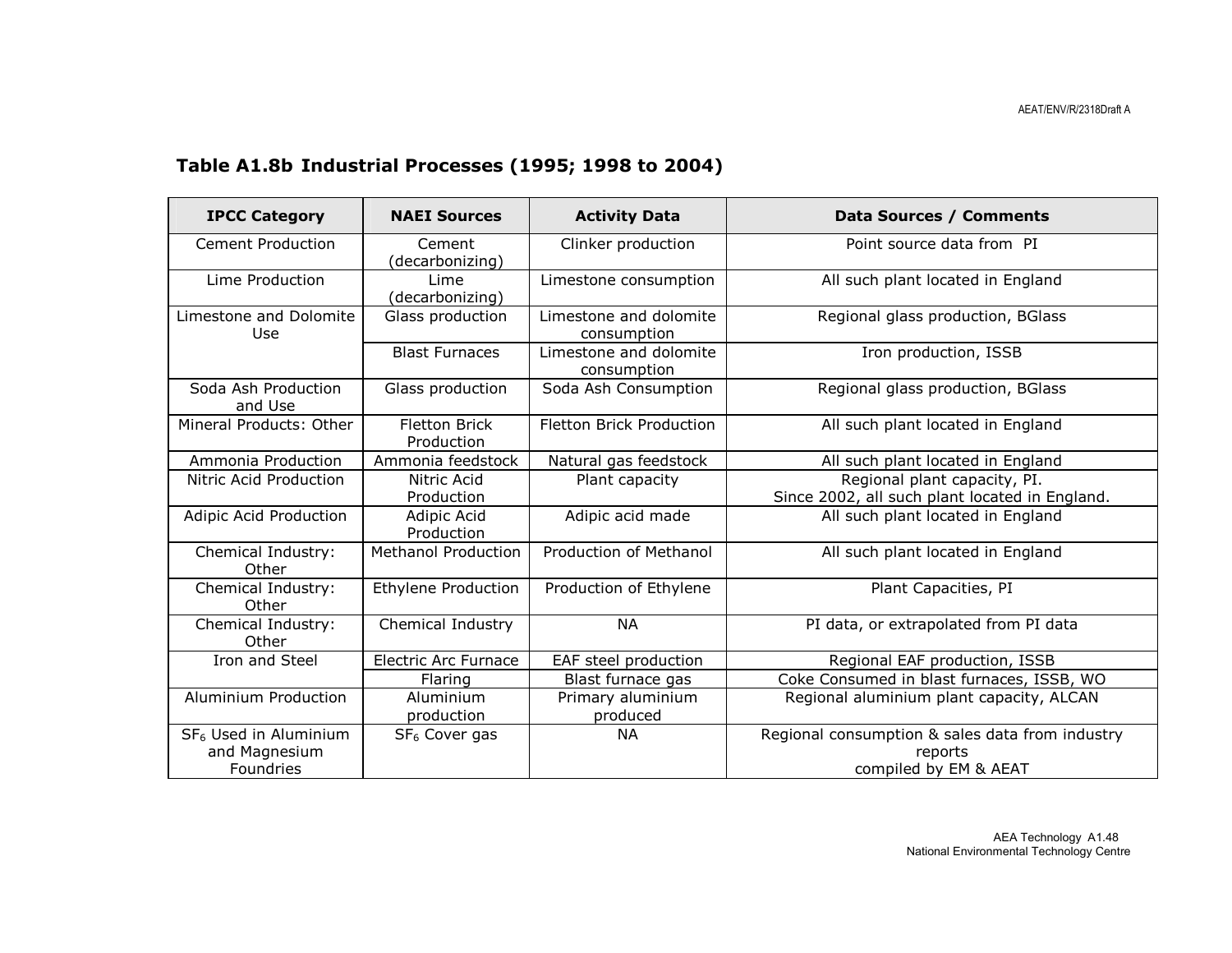| <b>IPCC Category</b>                             | <b>NAEI Sources</b>             | <b>Activity Data</b> | Data Sources / Comments                                                                        |
|--------------------------------------------------|---------------------------------|----------------------|------------------------------------------------------------------------------------------------|
| Halocarbon & SF6 By-<br><b>Product Emissions</b> | Halocarbon<br>Production        | NA.                  | All such plant are located in England.                                                         |
| Refrigeration and Air                            | Refrigeration                   | <b>NA</b>            | Regional population, ONS                                                                       |
| Conditioning                                     | Supermarket<br>Refrigeration    | <b>NA</b>            | Regional GDP, ONS                                                                              |
|                                                  | Mobile Air<br>conditioning      | <b>NA</b>            | Vehicle Registration data, AEAT industry report 2003                                           |
| Foam Blowing                                     | <b>Foams</b>                    | NA.                  | Regional population, ONS                                                                       |
| Fire Extinguishers                               | Fire fighting                   | NА                   | Regional population, ONS                                                                       |
| Aerosols                                         | Metered Dose<br><b>Inhalers</b> | <b>NA</b>            | Regional population, ONS                                                                       |
|                                                  | Aerosols<br>(halocarbons)       | <b>NA</b>            | Regional population, ONS                                                                       |
| Other                                            | <b>Electronics</b>              | NA.                  | Regional electronics plant consumption, EM industry report 1999<br>& AEAT industry report 2003 |
|                                                  | Training shoes                  | NA.                  | Regional population, ONS                                                                       |
|                                                  | Electrical Insulation           | NА                   | Regional electrical capacity, AEAT industry report 2003                                        |

# Table A1.8b Industrial Processes (1995; 1998 to 2004) (continued)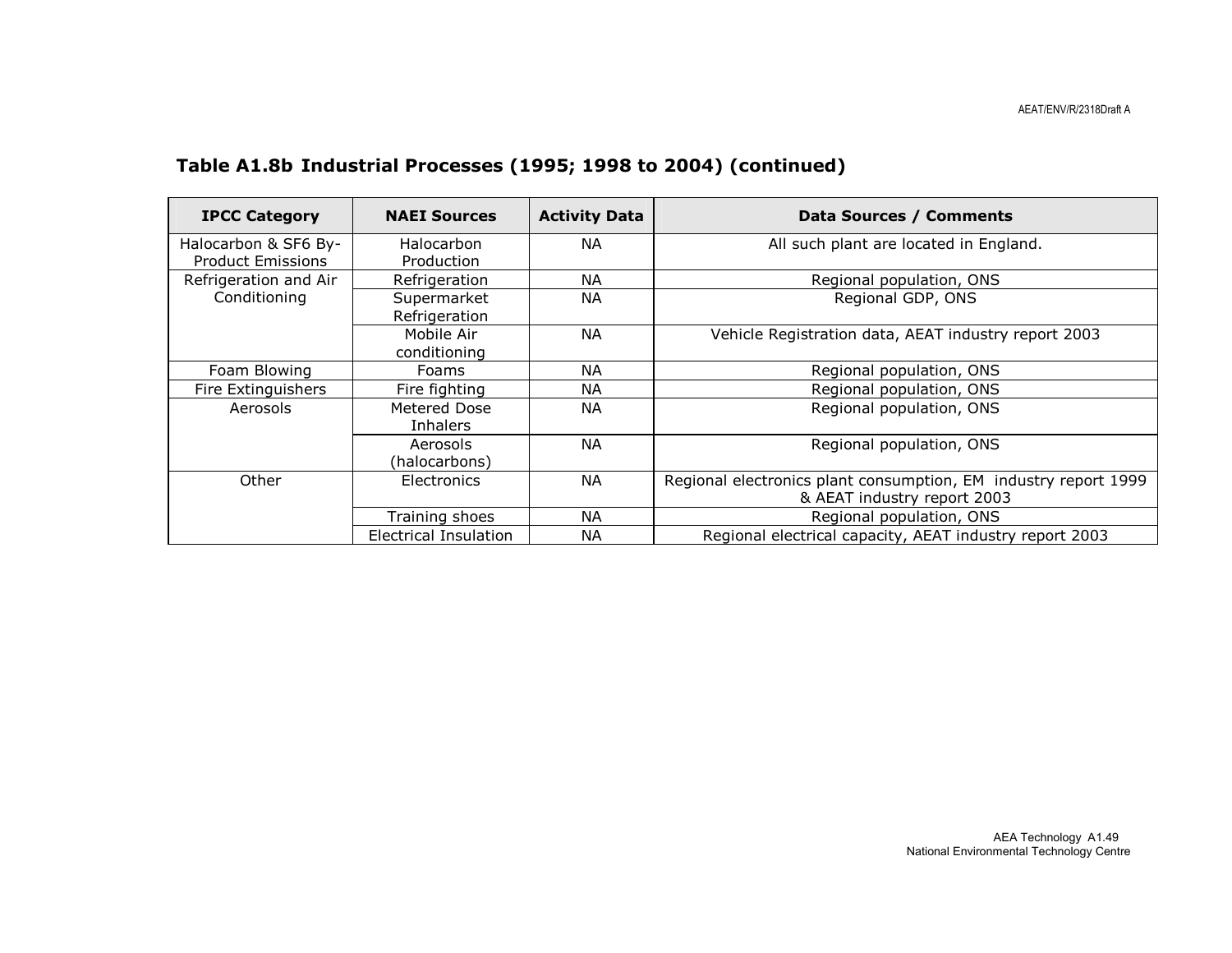#### 1.8.3 Metal Production

In the iron and steel industry, emissions of  $CO<sub>2</sub>$  arise from electric arc furnaces through the consumption of the graphite anodes. Regional data on steel production from electric arc furnaces is used to determine the regional drivers for this activity (ISSB, 2005).

The flaring of waste blast furnace gas is disaggregated according to the distribution of blast furnaces, using the driver derived for coal consumption by blast furnaces (ISSB, 2005).

Emissions of  $CO<sub>2</sub>$  from iron and steel making are estimated from a mass balance on the coke consumed in blast furnaces; the blast furnace gas produced; the pig iron produced; the pig iron used in steel making and the crude steel produced. The emissions are distributed using appropriate drivers for each source and sink taken from ISSB (2005). These include regional data on coke consumed in blast furnaces, pig iron production and crude steel production.

The electrolytic process used to produce aluminium results in a  $CO<sub>2</sub>$ emission as the petroleum coke anode is consumed. Emission estimations are based on plant capacity data provided by Alcan (2004), for years up to 2002. There have been some significant changes in the aluminium industry in recent years, with the closure of the Kinlocheven plant in 2000, and the expansion of the Lynmouth plant, and hence there has been a swing in emissions from this sector from Scotland to England. The regional splits for 2003 and 2004 are based on PI and SPRI data.

The anode baking process within aluminium production also results in emissions of PFCs.

#### 1.8.4 Use of Halocarbons and SF6

The UK emissions of halocarbons and sulphur hexafluoride were based on estimates from a model prepared initially by Enviros March (1999). This model has now been updated by AEAT (Haydock et al, 2003). For some sources, the emission is equal to the consumption of fluid (e.g. aerosols). For other sources the emissions occur during product manufacture, leakage during product lifetime, and at product disposal (e.g. refrigerators). In these cases emissions are estimated from a time dependent model of the bank of fluid held in products, accounting for unit production and disposal.

Data for HFC emissions from metered dose inhalers in the UK are also taken from the EM & AEAT predictive models. The National Asthma Campaign's National Asthma Audit (1999-2000) concluded that:

"There is little variation in asthma prevalence among children or adults throughout Great Britain."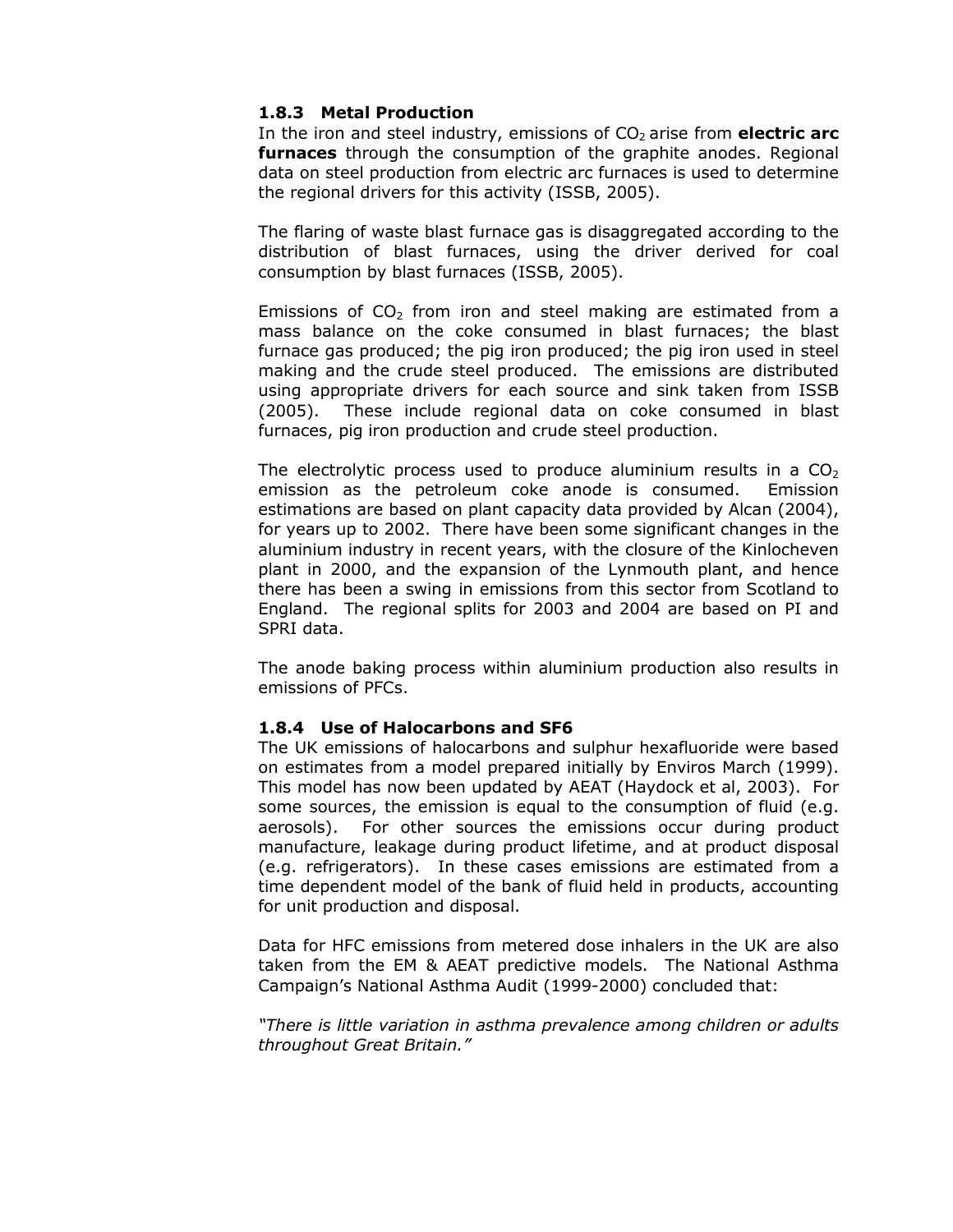Therefore, the regional split of emissions is proportional to population.

Supermarket refrigeration is regarded as sufficiently different from other refrigeration to warrant a separate study. Emissions are based on a market review of the number and size of supermarkets in the regions, combined with discussions with gas manufacturers on the sales into this sector. Discussions with supermarket owners also suggest that regional use could be approximately equated to sales volume, which in turn could be approximated by regional GDP estimates, which have been obtained from ONS (2004).

Air conditioning systems in cars began to use HFC134a from around 1993. Data is supplied by SMMT on regional sales of new cars. Initially, installation of air conditioning was skewed towards company cars, which are broadly distributed according to population.

PFCs and  $SF<sub>6</sub>$  are used to cushion the soles of some training shoes. Data have previously been gathered from discussions with Nike. Sales figures for the devolved regions of the UK were not available, and therefore the regional split is made according to population.

Sulphur hexafluoride is used in electrical switchgear within the electricity transmission system. UK estimates are based on discussions with industry sources and summarised within the EM & AEAT model. Regional estimates are determined through consultation with power supply companies (NIE, Scottish Power & Scottish Electric, National Grid) and the Electricity Association.

For aerosols, the split by region is made on the basis of population, although use of these gases often have industrial applications. Making the split using population has the advantage of making the data directly comparable with the figures for the baseline years of 1990 and 1995.

Other sources such as fire extinguishers are very small and are likely to be distributed with the general population.

Emissions of  $SF_6$  cover gas from magnesium production is based on regional sales and consumption data. This stable market is assessed within the AEAT model (2003), with all production located in England & Wales.

Emissions data for regional emissions from semiconductor wafer manufacture are estimated from manufacturing data and consultation with relevant trade associations, and incorporated within the AEAT model (2003).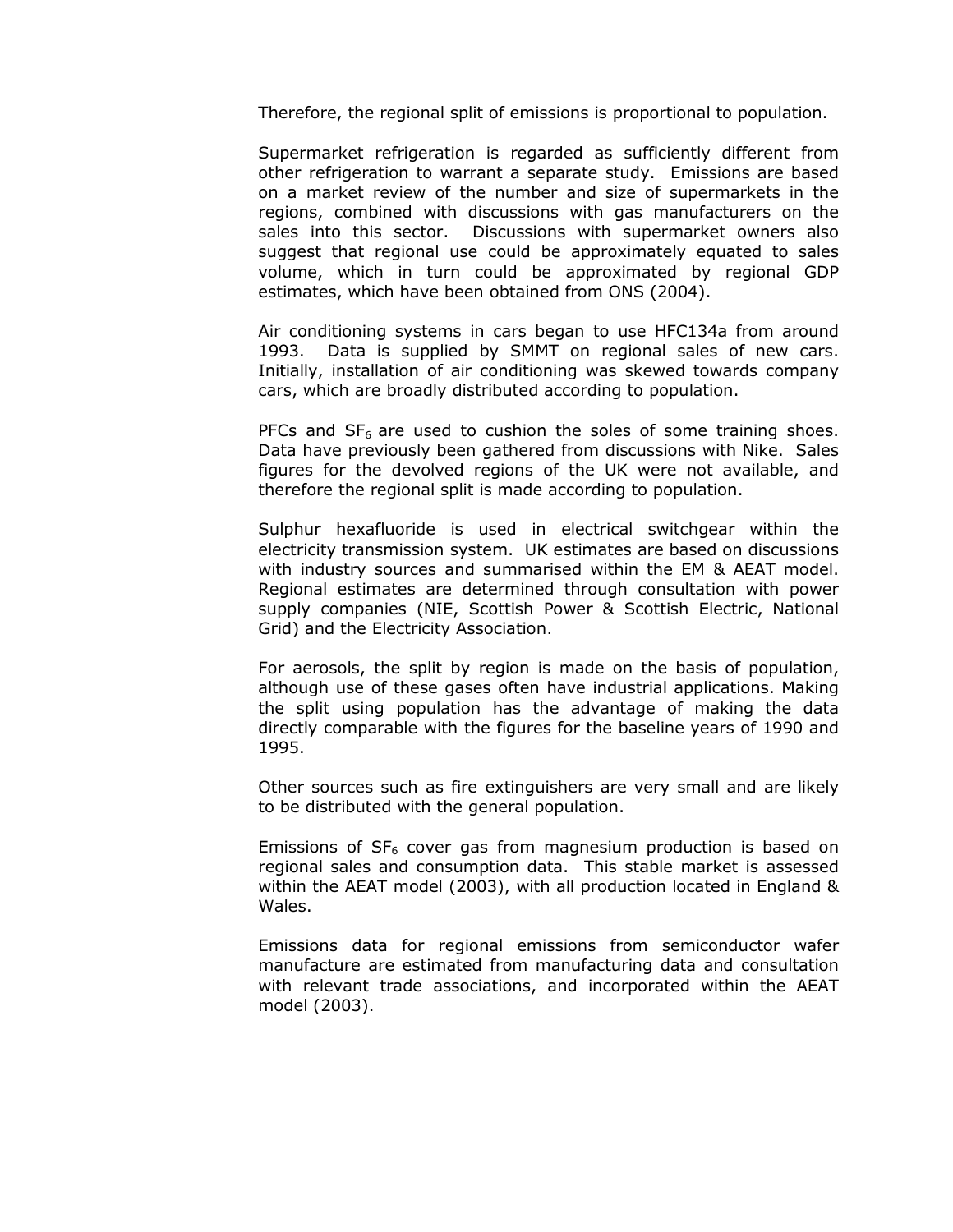# 1.9 AGRICULTURE

All data and information pertaining to agricultural sources within the regional emissions inventories are provided by the Institute of Grassland and Environmental Research.

The UK inventory was disaggregated into England, Scotland, Wales and Northern Ireland. No methodological alterations were made in terms of emissions calculations, with defaults and emission factors carried over from the national inventory.

Regional crop areas were obtained from the Defra (previously MAFF) June Agricultural Census for 1990, 1995, 1998 - 2004 (MAFF: 1991,1996, 1999, 2000; DEFRA: 2001 - 2004), SEERAD (Scottish Office: 1991, 1996, 1999, 2000; SEERAD 2000-2003) and DARDNI (DANI: 1991, 1996, 1998; DARDNI 1999, 2000-2003). Crop production data is taken from Agriculture in the UK and Basic Horticultural Statistics for the UK. The Welsh Assembly Government has also provided crop area data in Wales for this inventory.

Fertiliser applications were derived using regional crop areas and average application rates published in the British Survey of Fertiliser Practice for 1990, 1995, 1998 - 2004 (BSFP, 1991; 1996; 1999; 2000; 2001; 2002; 2004), which presents data for England and Wales, Scotland and Great Britain. Application rates in Northern Ireland were assumed to be the same as Scottish applications. In many cases, the sample size used to estimate fertiliser use in Scotland was considered too small to be sufficiently robust and in these cases, the Great Britain data were used. Where application rates were not available for particular crop types, the crop area was amalgamated with a similar crop with a known fertiliser application rate. Where annual applications were not available, fertiliser application for a different year was used.

Livestock numbers were obtained from the Defra (previously MAFF), SEERAD (previously Scottish Office), the Welsh Assembly and DARDNI (previously DANI) Agricultural Census data for 1990, 1995, 1998 – 2004. Cattle weights have been updated for this inventory based on data supplied by Defra.

As in the national inventory, the area of cultivated histosols (soils of high organic content) was assumed to be equivalent to the area of Eutric Histosols. This was disaggregated according to a percentage split estimated by the Soil Survey and Land Research Centre (personal communication).

In general, the UK totals in the disaggregated inventory match well with those submitted in the national inventory. Any small differences are due to the derivation of disaggregated data that was not readily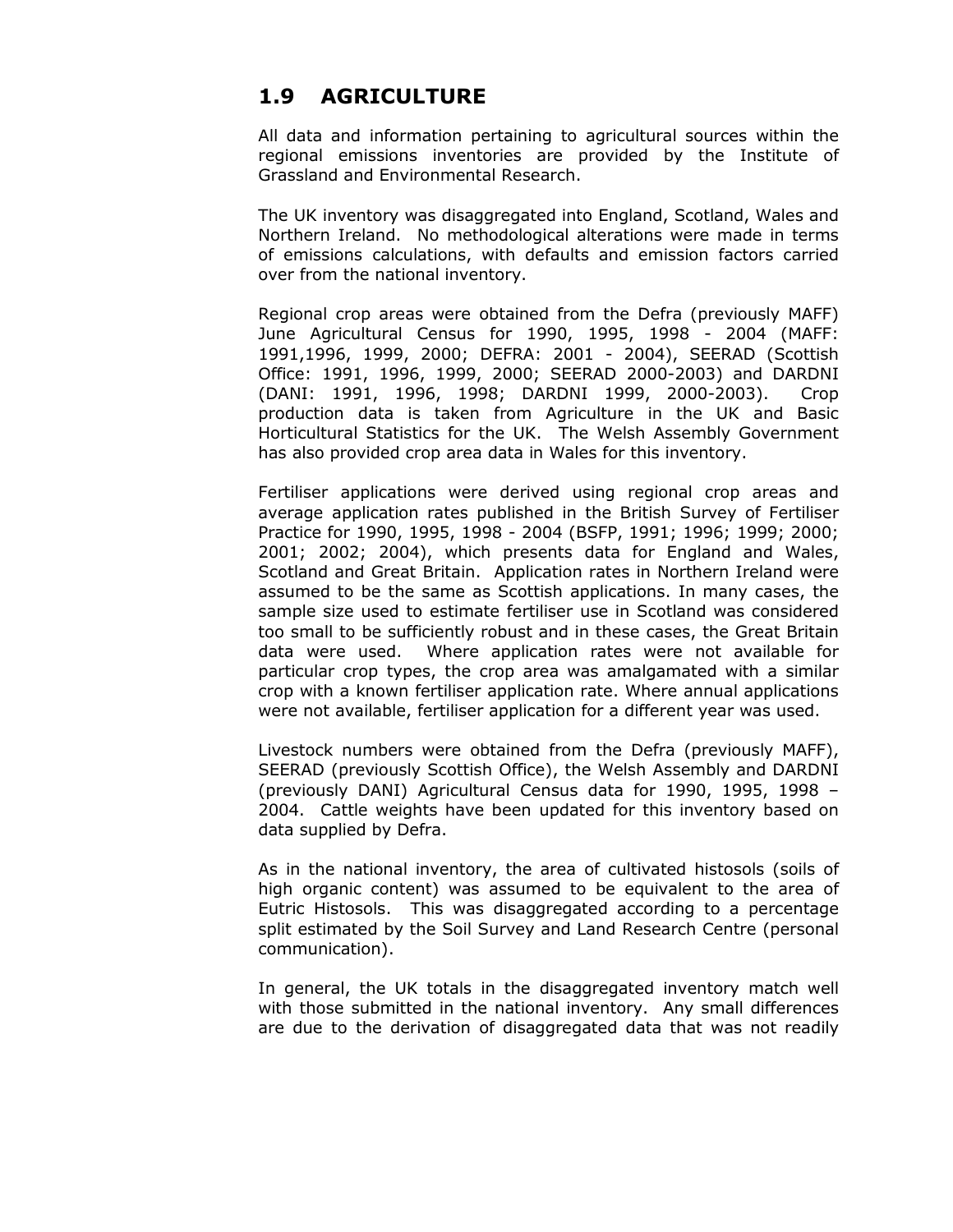available. These small differences have been removed by normalising the regional inventories so that the sum of England, Scotland, Wales and Northern Ireland equals the UK emission. (For details of the normalisation procedure, see Section 1.1.2.) In particular, for census years prior to 2001, the supply of data for the constituent countries from different sources (MAFF, DANI and the Scottish Office) was not concurrent with obtaining the UK data and submitting the UK inventory. This lack of synchronicity was not conducive to ensuring that there was good agreement between the sum of country data and the UK figure, and consequently the UK and disaggregated inventory estimates. This problem was rectified in some recent years by the supply of all required landuse and livestock data directly via DEFRA statistics. As this is no longer possible, the current protocol is to obtain data from constituent countries prior to submission of the UK inventory, altering UK figures where necessary.

## 1.10 LAND USE, LAND USE CHANGE AND **FORESTRY**

Annex 3 of the UK National GHG Inventory for 1990 to 2004 describes the methods for estimating removals and emissions of carbon dioxide due to Land Use, Land Use Change and Forestry (LULUCF) (Baggott et al. 2006).

The estimates for Land Use Change and Forestry are from work carried out by the Centre for Ecology & Hydrology described in the scientific literature (Milne and Brown 1997, Milne et al. 1998, Cannell et al. 1999) and in Contract Reports to Defra (see Milne et al. 2006). The data are now reported under the IPCC 2003 Good Practice Guidelines categories: 5A (Forest Land), 5B (Cropland), 5C (Grassland), 5D (Wetland), 5E (Settlements), 5F (Other Land) and 5G (Other). This format for reporting can be seen as "land based": all land in the country is identified as having remained in one of the five land classes (not including 5G) since a previous survey, or as having changed to a different (identified) class in the period since the last survey. Net fluxes within Categories are used without identification of the constituent emissions and removals. The overall Sector 5 (LULUCF) emissions and removals are the same in both the older IPCC 1996 Guidelines' and the current IPCC 2003 Good Practice Guidance reporting structures. The relationship between the two formats for reporting is shown in the table below.

| <b>IPCC 1996 Guidelines Categories</b> | <b>IPCC 2003 GPG Categories</b>                       |
|----------------------------------------|-------------------------------------------------------|
| 5A2 Temperate Forests                  | 5A2 Land converted to Forest Land (Living<br>biomass) |
| 5A5 Other (Harvested Wood)             | 5G Harvested Wood Products                            |
| 5B2 Temperate Forests                  | 5C2 Land converted to Grassland<br>(Deforestation)    |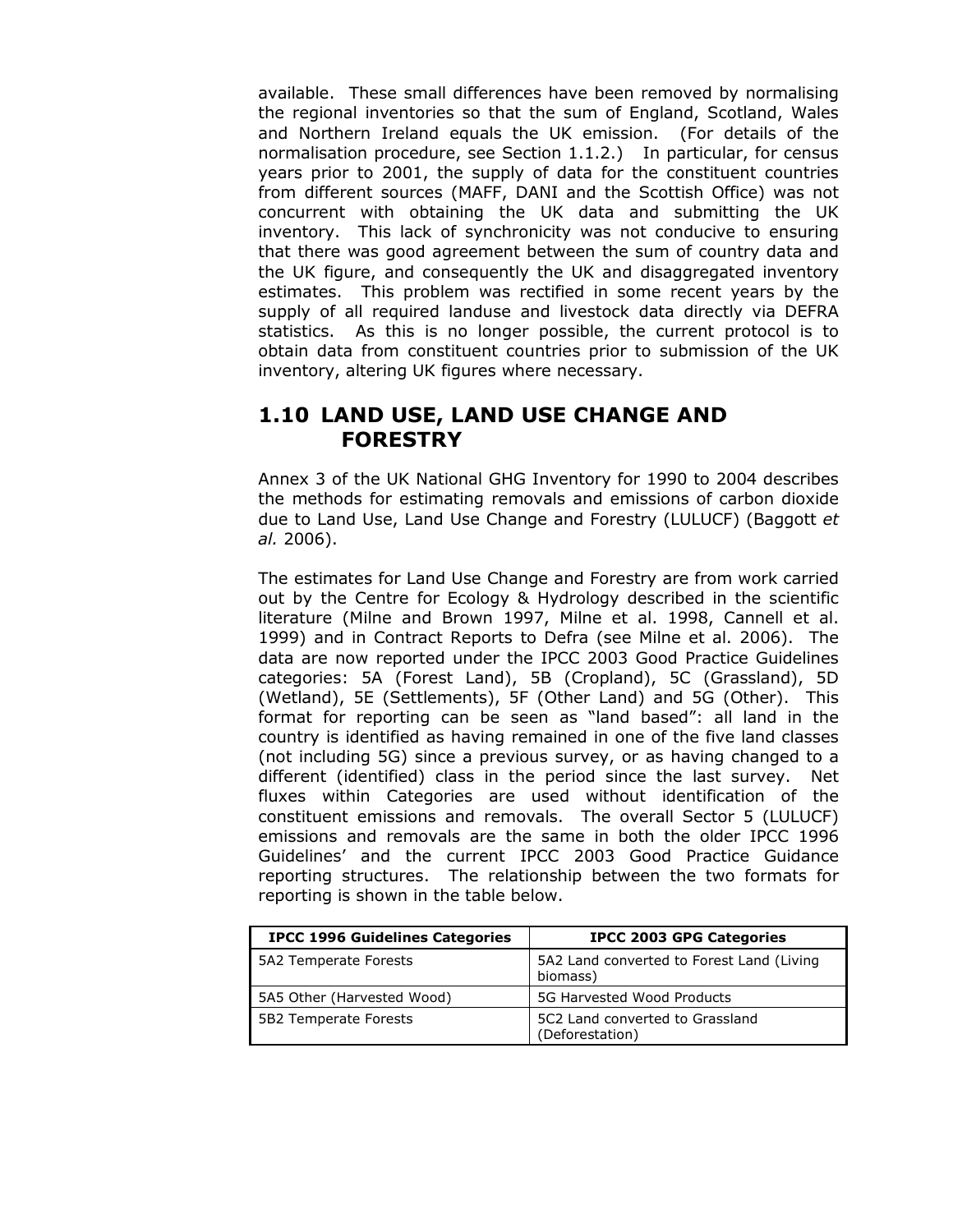| <b>IPCC 1996 Guidelines Categories</b>                         | <b>IPCC 2003 GPG Categories</b>                                   |
|----------------------------------------------------------------|-------------------------------------------------------------------|
| 5B2 Temperate Forests                                          | 5E2 Land converted to Settlements<br>(Deforestation)              |
| 5D Cultivation of Mineral Soils<br>(includes 5D organic soils) | 5B2 Land converted to Cropland (Change in<br>soils due to LUC)    |
| 5D Cultivation of Mineral Soils<br>(includes 5D organic soils) | 5C2 Land converted to Grassland (Change in<br>soils due to LUC)   |
| 5D Cultivation of Mineral Soils<br>(includes 5D organic soils) | 5E2 Land converted to Settlements (Change<br>in soils due to LUC) |
| 5D Forest Soils                                                | 5A2 Land converted to Forest Land (Soils)                         |
| 5D Liming of Agricultural Soils                                | 5B1 Cropland remaining Cropland (Liming)                          |
| 5D Liming of Agricultural Soils                                | 5C1 Grassland remaining Grassland (Liming)                        |
| 5D Lowland Drainage                                            | 5B1 Cropland remaining Cropland (Lowland<br>drainage)             |
| 5E Other (Changes in Non-forest<br>Biomass)                    | 5B1 Cropland remaining Cropland (Yield<br>improvements)           |
| 5E Other (Changes in Non-forest<br>Biomass)                    | 5B2 Land converted to Cropland                                    |
| 5E Other (Changes in Non-forest<br>Biomass)                    | 5C2 Land converted to Grassland                                   |
| 5E Other (Changes in Non-forest<br>Biomass)                    | 5F2 Land converted to Settlements                                 |
| 5E Other (Peat Extraction)                                     | 5C1 Grassland remaining Grassland (Peat<br>extraction)            |

There has been some revision of the data and methods used for the 2004 Inventory, but the picture of net emissions/removals has not changed significantly from the previous Inventory. England is a slightly larger net source of  $CO<sub>2</sub>$  in 1990 (5,736 Gg rather than 5,659 Gg) and is still a net emitter between 1990 and 2004 (although on a downward trend). Scotland and Wales are slightly smaller net sinks in 1990 (- 2,535 Gg rather than -3,049 Gg, and -241 Gg rather than -344 Gg, respectively). Scotland is still a net remover of  $CO<sub>2</sub>$  between 1990 and 2004, with removals increasing over time. Wales is also a net remover but does not have a strong trend over time. Northern Ireland has moved from being a small net source of  $CO<sub>2</sub>$  in 1990 (379 Gg) to a small net sink (-45Gg), and is a net remover between 1990 and 2004 (with removals increasing over time). This change is largely due to emissions from peat extraction for fuel use being moved from the LUCF sector to the Energy sector.

#### 1.10.1 Summary of LUCF revisions

- Minor modification of planting and forest management (5A)
- Increases in non-forest biomass stocks due to yield improvements are now calculated separately from those due to land use change (5B)
- Changes in stocks of non-forest biomass due to land use change now uses same approach as changes in stocks of carbon in nonforest soils (5B, 5C, 5E)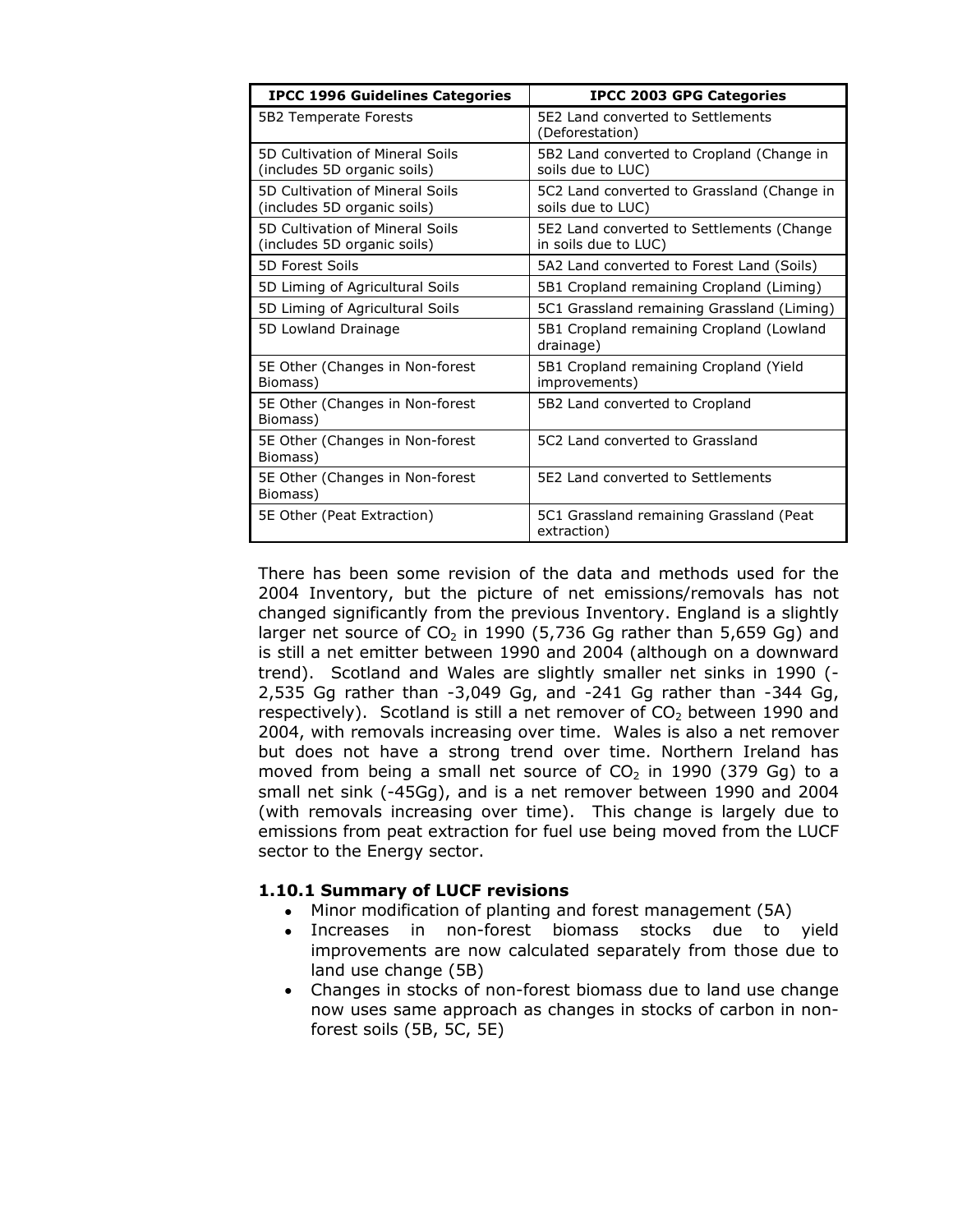- Peat extraction for fuel use has been removed from the Land Use Change and Forestry Sector and is now reported in the Energy Sector (5C)
- Emissions due to biomass burning after deforestation are now split between categories 5E and 5C.
- Scottish soil carbon bulk densities have been updated.

#### 1.10.2 5A Forest Land

The estimates of emissions and removals due to afforestation were updated with planting statistics for 2004. The main revision was an adjustment in the forest planting calculations to take account of the impact of non-standard management practices in conifer forests, which were due to either deliberately shortened harvesting rotations or a response to forest disturbance. This revision affected small areas of forest in England and Wales (8.8 kha in England, 20.0 kha in Wales). In England this change results in reporting of  $-2,733$  Gg CO<sub>2</sub> for 1990, compared to  $-2,632$  Gg CO<sub>2</sub> in the previous inventory, and  $-3,333$  Gg  $CO<sub>2</sub>$  in 2003 (-3,540 Gg CO<sub>2</sub> in 2004), compared to -3,241 Gg CO<sub>2</sub> reported for 2003 in the previous inventory. In Wales this change results in reporting of  $-1,179$  Gg CO<sub>2</sub> for 1990, compared to  $-1,337$  Gg  $CO<sub>2</sub>$  in the previous inventory, and -1,559 Gg  $CO<sub>2</sub>$  in 2003 (-1,584 Gg  $CO<sub>2</sub>$  in 2004), compared to -1,393 Gg  $CO<sub>2</sub>$  reported for 2003 in the previous inventory.

There was a minor revision of the modelling of the emissions due to soil disturbance. This is now estimated within the C-Flow model using a time-step of 0.1 years, rather than as a separate calculation with an annual time-step as used previously.

#### 1.10.3 5B Cropland

There is an annual increase in the biomass of cropland vegetation in the UK that is due to yield improvements (from improved species strains or management, rather than fertilization or nitrogen deposition). There has been a complete revision of the activity data and methodology in this category. The increases in crop yield are now calculated separately from those resulting from land use change. Under category 5.B.1 an annual value is reported for changes in carbon stock, on the assumption that the annual average standing biomass of cereals has increased linearly with increase in yield between 1980 and 2000 (Sylvester-Bradley et al. 2002).

Changes in carbon stocks in non-forest biomass due to land use change are now based on the same area matrices used for estimating changes in carbon stocks in soils. Estimates are made using the Countryside Survey Land Use Change matrix approach, with biomass densities weighted by expert judgment based on the work of Milne and Brown (1997). Five basic land uses were assigned initial biomass carbon densities, then the relative occurrence of these land uses in the four countries of the UK were used to calculate mean biomass carbon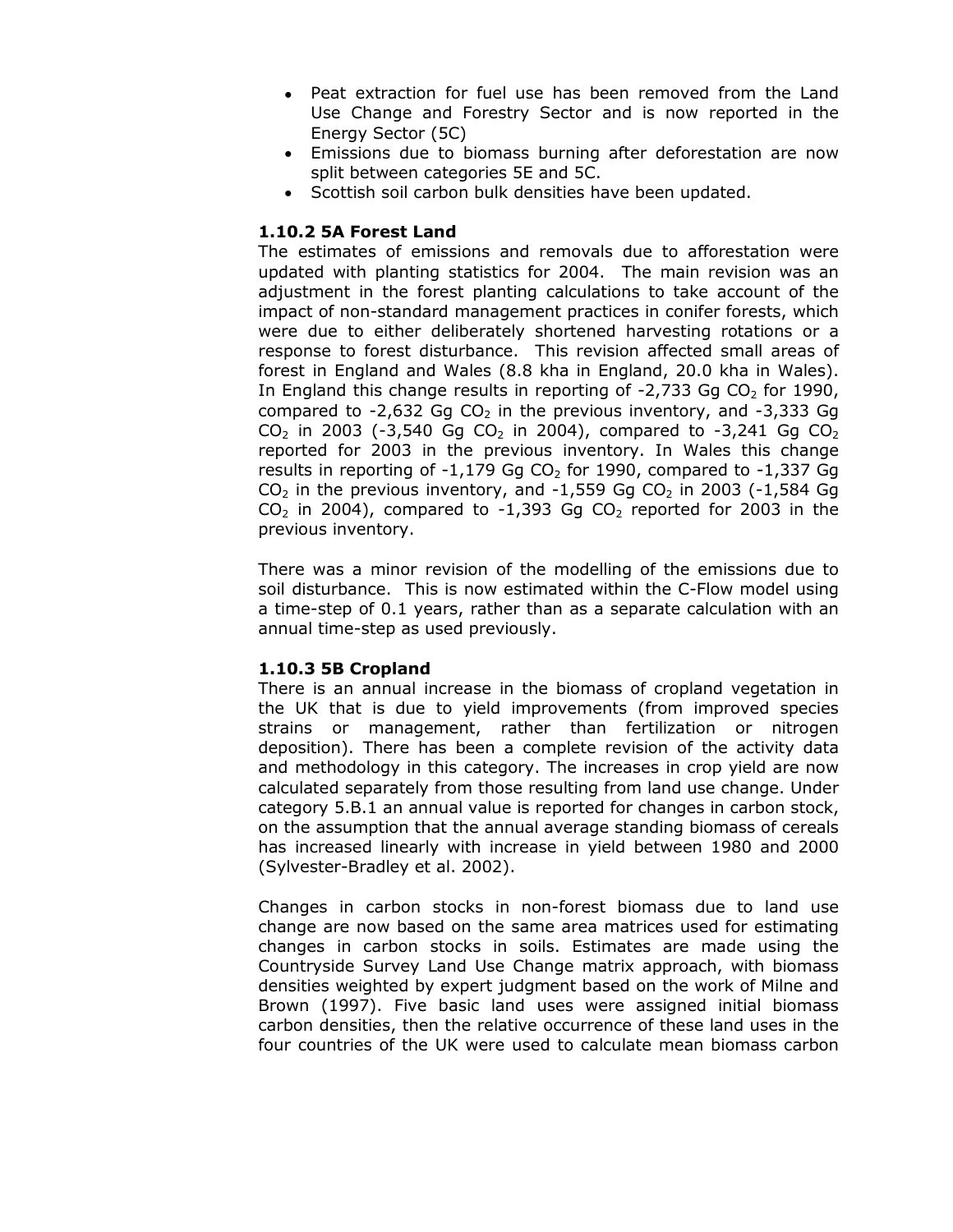densities for each of the IPCC types, Cropland, Grassland and Settlements. Biomass carbon stock changes due to conversions to and from Forest Land are dealt with elsewhere. The mean biomass carbon densities for each land type were then weighted by the relative proportions of change occurring between land types, in the same way as the calculations for changes in soil carbon densities. Changes between these equilibrium biomass carbon densities were assumed to happen in a single year.

In calculating the changes in soil stocks due to land use change the Scottish soil carbon bulk densities have been updated, giving improved information on carbon content and the bulk density of organic rich soils.

#### 1.10.4 5C Grassland

Peat is extracted in the UK for use as either a fuel or in horticulture. Only peat used in horticulture is now reported in this category. Peat used as a fuel is reported in the Energy Sector of the UK Inventory. In England this results in no change as >99% of peat extraction is for horticultural use. In Scotland this change results in reporting of 60 Gg  $CO<sub>2</sub>$  for 1990, compared to 78.8 Gg  $CO<sub>2</sub>$  in the previous inventory, and 151 Gg CO<sub>2</sub> in 2003 (69 Gg CO<sub>2</sub> in 2004), compared to 159 Gg CO<sub>2</sub> reported for 2003 in the previous inventory. In Northern Ireland no new data on use of peat for horticultural use is available, but a recent survey of extraction for fuel use suggested that there is no significant trend for this purpose. Emissions due to peat extraction in Northern Ireland are therefore assumed to be constant at  $102$  Gq CO<sub>2</sub> from 1990 to 2004, compared to a constant of 484 Gg  $CO<sub>2</sub>$  when peat extraction for fuel use is included. Peat extraction is negligible in Wales.

These are emissions of CO<sub>2</sub>, CH<sub>4</sub> and N<sub>2</sub>O resulting from the burning of forest biomass when Forest Land is converted to Grassland. In the 2003 Inventory deforestation was assumed only to be a conversion to Settlements. A revised interpretation of the available data allows the emissions to be disaggregated into deforestation to Grassland and Settlements. Deforestation to Cropland in the UK is negligible.

Methods for estimating changes in non-forest biomass and soils due to land use change have been updated in the manner described under 5B Croplands.

#### 1.10.5 Wetlands (5D)

No data are included for this category as Wetlands will either fall within the Grassland category or open water, which is included in the Other Land category, due to the classifications used in the Countryside Survey.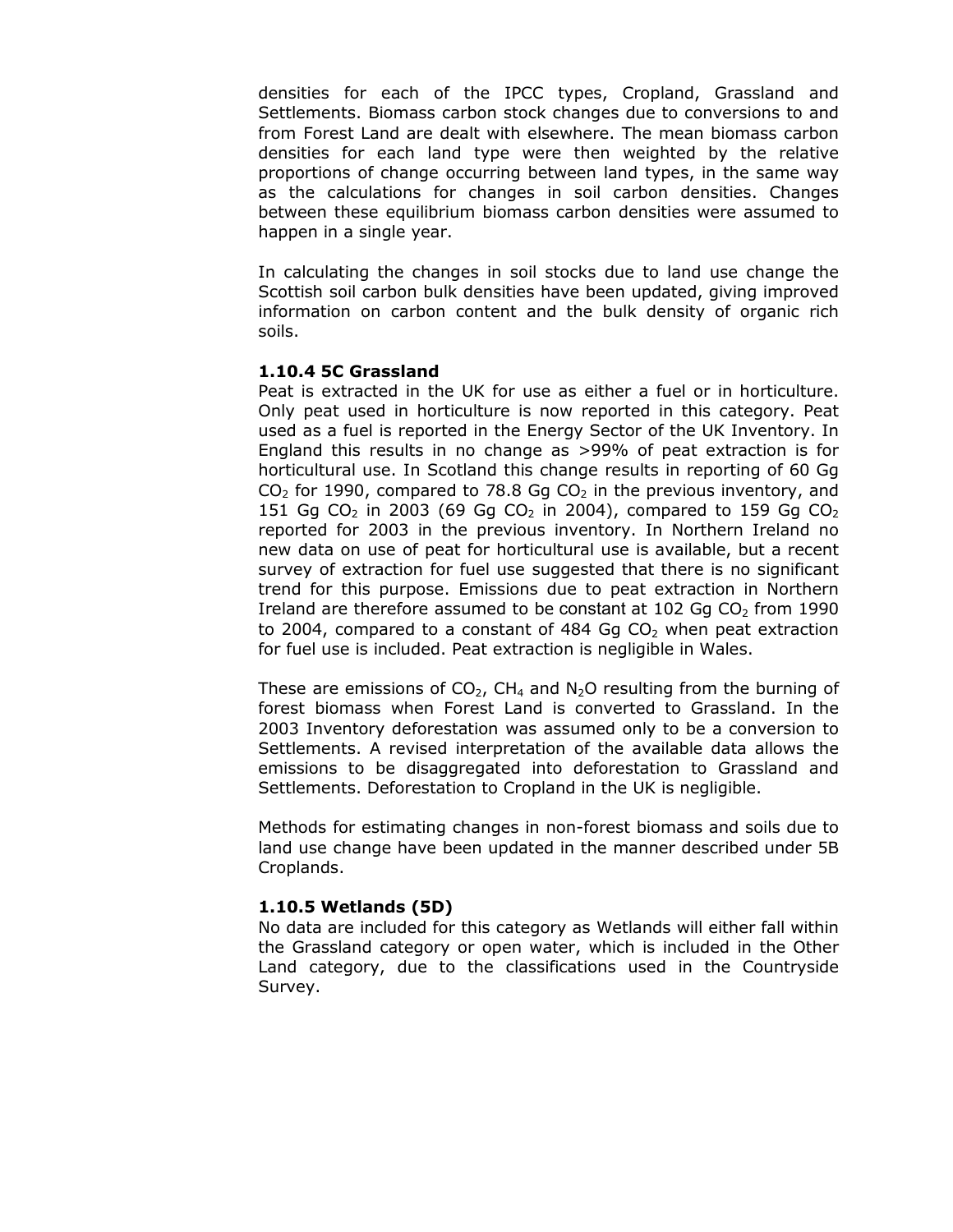#### 1.10.6 Settlements (5E)

Methods for estimating changes in non-forest biomass and soils due to land use change have been updated in the manner described under 5B Croplands. Emissions from biomass burning after the conversion of Forest Land to Settlement are now disaggregated into deforestation to Grassland and Settlements.

#### 1.10.7 Other Land (5F)

No emissions or removals are reported in this category. It is assumed that there are very few areas of land of other types that become bare rock or water bodies, which make up the majority of this type.

#### 1.10.8 Other Activities (5G)

Changes in stocks of carbon in harvested wood products (HWP) are reported here. There has been no change to the methodology for calculating this category in the 2004 Inventory.

### 1.11 WASTE

#### 1.11.1 Solid Waste Disposal on Land

Note: Since the compilation of the 1990-2004 DA inventories, the method for calculation of methane from landfill has been revised. Please see the second edition of the UK NIR (2006), provided on the CD accompanying this report. A comparison of emissions estimates for each of the DAs, calculated using the old and new methodologies is presented below.

#### Table 1.11.1 Comparison of landfill methane emissions using the original, and revised, methodologies (kt  $CO<sub>2</sub>$  Equivalent)

| Methodology | Revised | Original | Revised | Original          | Revised | Original | Revised | Original                     | Revised | Original |
|-------------|---------|----------|---------|-------------------|---------|----------|---------|------------------------------|---------|----------|
| Region      | England | England  |         | Scotland Scotland | Wales   | Wales    | Ireland | Northern Northern<br>Ireland | Total   | Total    |
| 1990        | 43,743  | 33,595   | 2,764   | 2,122             | 2,589   | 1,987    | 614     | 472                          | 49,710  | 38,175   |
| 1995        | 38,662  | 29,718   | 2,582   | 1,983             | 2,295   | 1,763    | 610     | 469                          | 44,149  | 33,933   |
| 1998        | 31,854  | 24,685   | 2,215   | 1,715             | 1,880   | 1,456    | 546     | 423                          | 36,494  | 28,278   |
| 1999        | 28,895  | 20,410   | 2,049   | 1,446             | 1,702   | 1,201    | 515     | 363                          | 33,161  | 23,421   |
| 2000        | 26,898  | 19,499   | 1,956   | 1,417             | 1,598   | 1,158    | 503     | 364                          | 30,955  | 22,438   |
| 2001        | 23,337  | 16,169   | 1,704   | 1,180             | 1,385   | 959      | 440     | 304                          | 26,866  | 18,613   |
| 2002        | 21,253  | 14,800   | 1,510   | 1,051             | 1,266   | 881      | 407     | 283                          | 24,437  | 17,015   |
| 2003        | 18,586  | 13,118   | 1,333   | 940               | 1,111   | 783      | 333     | 235                          | 21,363  | 15,077   |
| 2004        | 17,222  | 12,165   | 1,217   | 860               | 1,051   | 742      | 332     | 234                          | 19,823  | 14,001   |

In the UK Inventory, emissions are estimated based on a model of methane production in landfill sites. The generation of methane is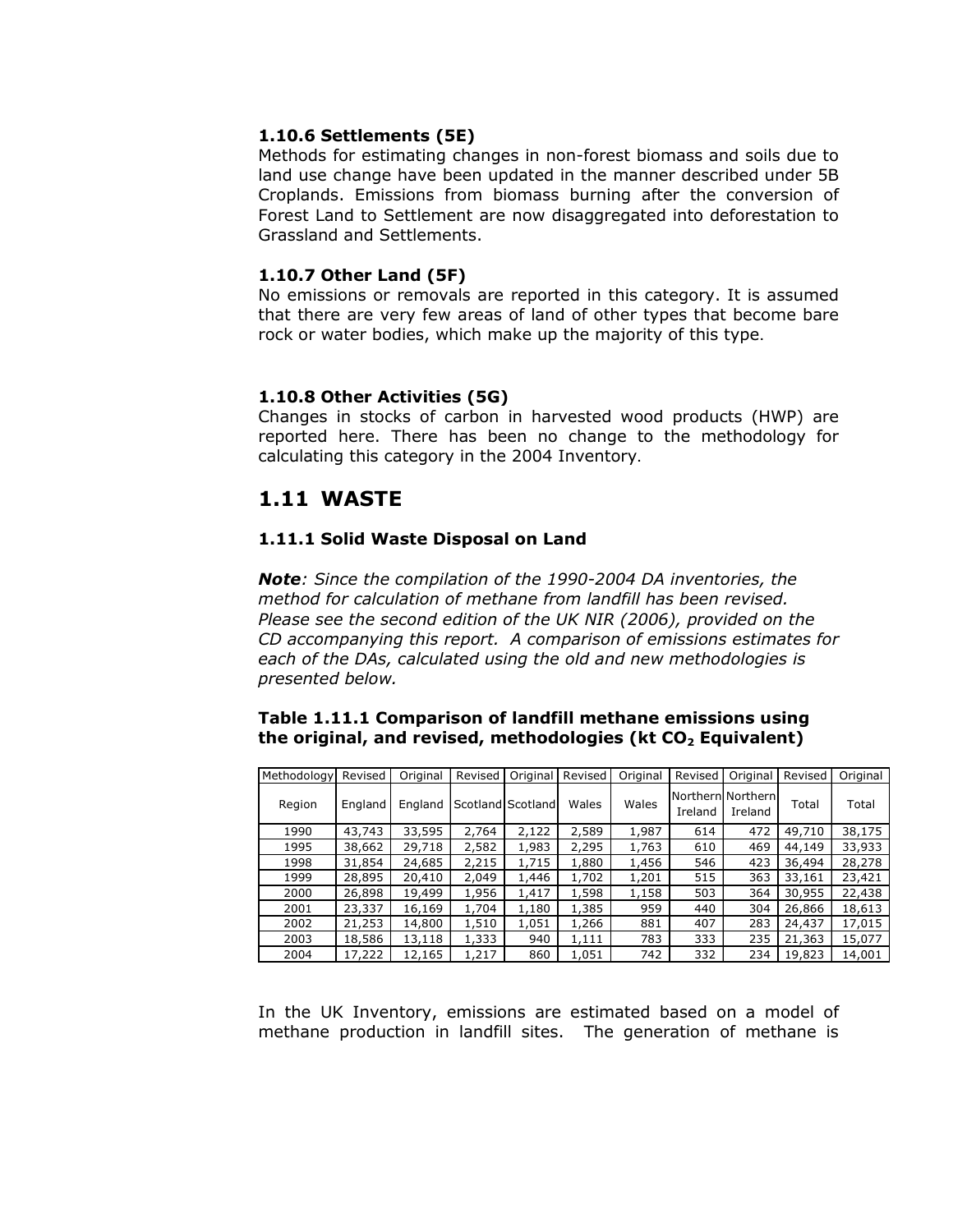assumed to follow a first order model with different decay rates for different types of waste. The model requires data on waste disposals and waste composition from 1945 onwards.

The AEA Technology model of methane generation from landfill sites initially used for  $1996-2000$  data (Brown et al., 1999) has been updated and revised for DEFRA by the consultants Land Quality Management (LQM, 2003) in the provision of data for the 2001 –2003 inventories. The model has been modified again by Golder Associates (Golder, 2005) and incorporated into the 2004 inventory.

The main changes made by LQM are summarised as follows:

- ♦ New waste inventory data for 1995 (MSW) and 1999 (commercial and industrial waste) have been used to revise the estimates of UK waste arisings. Degradable organic carbon (DOC) parameters were revised, resulting in much higher values than those used previously, especially for paper.
- ♦ Instead of using the IPCC default of 10% for the oxidation of methane in the landfill cover, LQM have developed a model to estimate the residual methane oxidation factor based on field and laboratory observations of soil oxidation capacity and expert judgement. Oxidation factors are estimated to be much higher than the IPCC default – up to 90%.
- ♦ The estimates of capture of landfill gas for flaring or utilisation have been increased, based on a survey of installed flare capacity.

The main changes by Golder are summarised as follows:

- Revised MSW arisings from 2001 based on the Local Authority Waste Recycling and Disposal (LAWRRD) model (AEA Technology, 2005).
- C&I arisings have been modified for 2002 (assumed constant thereafter) based on Environment Agency data; years 1999, 2000 and 2001 are scaled values between 1998 and 2002,
- The oxidation factor discussed above has been reassessed, decreasing the amount of methane oxidised. The combination of the fissure fracture and oxidation efficiency parameters give a higher overall methane oxidation factor (25%) compared to the IPCC default of 10%.
- Methane emission predictions are extended to 2050.

The overall effect of the LQM (2003) changes is to predict more methane generation, but also more capture and much more oxidation of methane. The Golder (2005) model has altered methane generation slightly post 1996; the decreased oxidation and increased loss via fractures has increased methane emissions post 1980. The Golder model has increased emissions between 1990 and 1998 by in excess of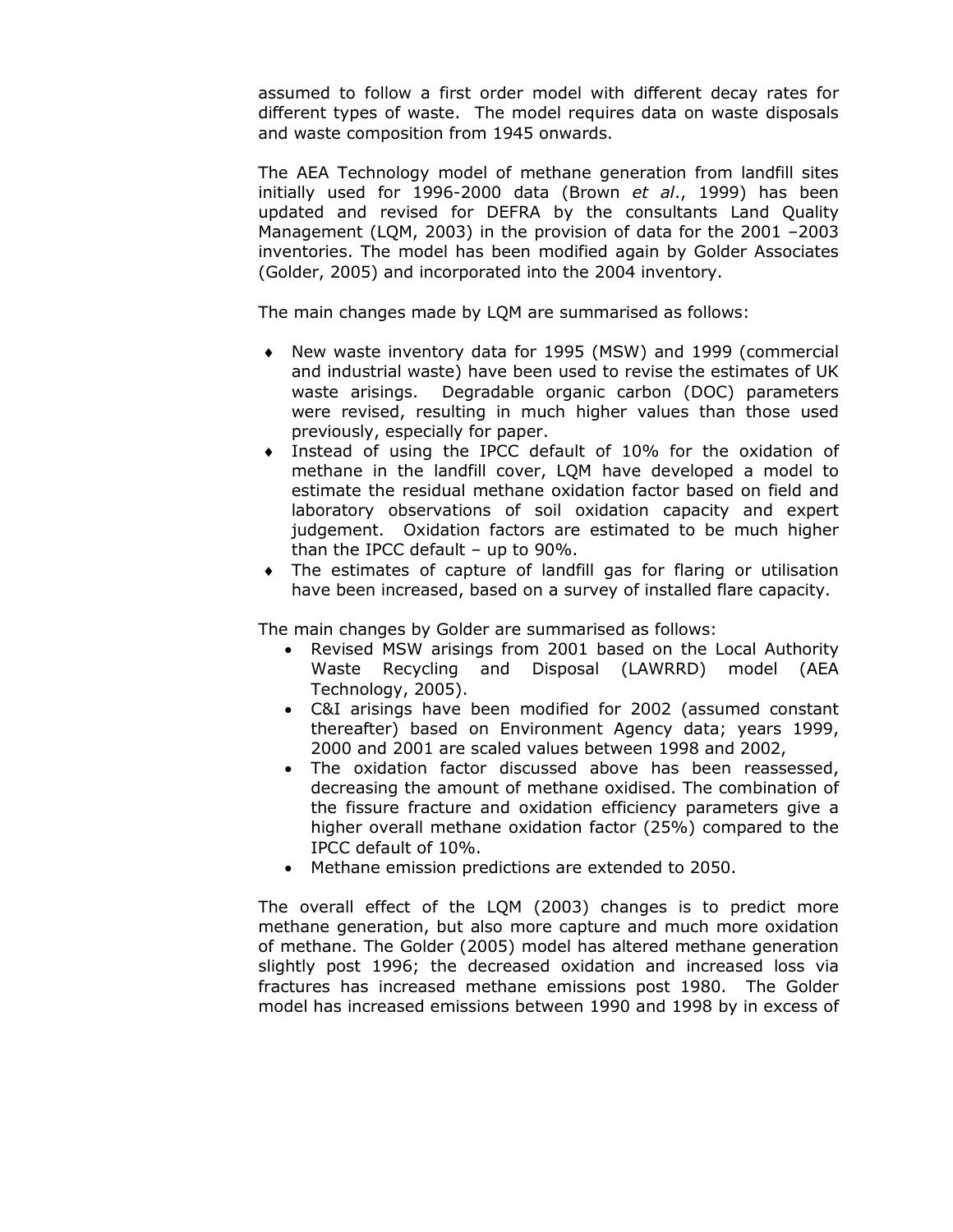600 kt per year. The increase in emissions declines until 2004 onwards where it is in the region of 300 kt per year.

The regional estimates have been calculated based on updated waste arisings data for the regions. Up until 1995, waste arisings data is assumed to be the same as in Brown et al.. (1999). After 1995, data are taken from the England and Wales National Waste Production Survey (Environment Agency, 1999b), the Scottish Waste Data Digest (SEPA: 2001) and the Waste Management Strategy Northern Ireland (DoE NI: 2001). The Golder (2005) model has revised MSW arisings from 2001 based on the Local Authority Waste Recycling and Disposal (LAWRRD) model (AEA Technology, 2005). The LAWRRD model provides arisings for England and so the data has been scaled upwards, assuming England represents 83% of the UK's total. A comparison between the LAWRRD data and actual waste arisings for 2002 and 2003 showed a discrepancy of 2% and 4%, respectively. These differences are considered insignificant and the LAWRRD model data were taken to be representative of the current situation.

The Brown et al. (1999) study adjusted the proportion of waste landfilled for each region to reflect regional data on waste disposals. For Scotland and Northern Ireland, this meant higher percentage disposals to landfill than for England and Wales. However the LQM and Golder approach is based only on the national waste arisings data. There is no adjustment for different proportions of waste disposal to landfill in each region. It is also assumed that the composition of waste in each region is the same, and that the degree of methane recovery is the same in each region.

The LQM study provides regional estimates for Scotland and Northern Ireland but only a total aggregated figure for England and Wales. The aggregated emissions estimate provided by LQM has therefore been split between England and Wales assuming that the same ratio applies as for the 2000 estimates based on the Brown et al. (1999) model (94% England, 6% Wales). The Golder study did not provide a regional split and so it has been assumed that the same regional split for the devolved administrations used by LQM still applies.

#### 1.11.2 Waste Water Handling

Emissions from waste-water handling are based on population statistics for the UK. These are taken from the Office of National Statistics (ONS) and assume the split of sludge treatment options are uniform across the UK.

#### 1.11.3 Waste Incineration

The UK Inventory reports emissions from the incineration of sewage sludge, municipal solid waste and some chemical waste. Regional estimates are based on DEFRA (2004a) which reports data for the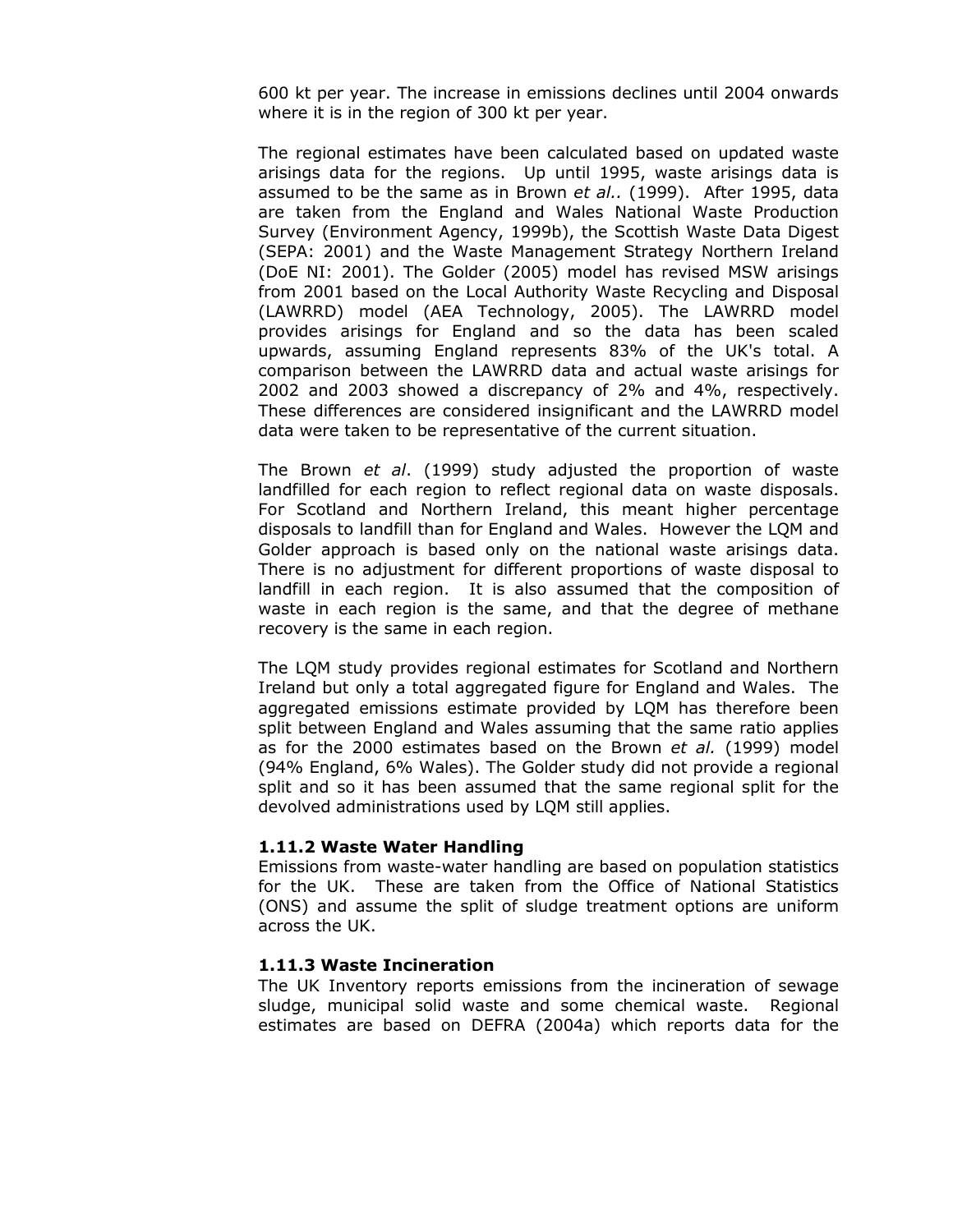amount sewage incinerated for Scotland, Northern Ireland and England & Wales.

Emission drivers from MSW Incinerators for 1990-1995 are based on capacity data for individual incinerators taken from RCEP (1993). It is assumed there were no significant changes between 1990 and 1995. Estimates for recent years are based on plant capacity data (Patel, 2000). All of the larger MSW incinerator plant have been re-fitted during the late 1990s to generate electricity and are therefore reported as power stations in the regional inventories. A handful of smaller waste incinerators (municipal, industrial and clinical) are used for district heating and are reported as commercial or miscellaneous. The disaggregation of these smaller heat-generating plant is based on the same driver as for larger MSW incinerators, as there is no specific source of information that provides a more satisfactory estimation of the regional split. The total consumption of these incinerators is reported within the Digest of UK Energy Statistics (DTI: 2004, 1996, 1991).

Emissions from clinical waste incineration are allocated to the regions based on a set of plant capacity data for 1998. Emissions data from chemical waste incineration are available for England and Wales only, based on data taken from the Pollution Inventory (Environment Agency: 2004), and these data are used for the regional estimates also. Some chemical waste incineration takes place in Scotland but no emissions data are available, and hence the emissions contributed from this source are currently omitted from the Scottish regional figures. No chemical incinerators have been identified in Northern Ireland.

## 1.12 UNCERTAINTIES

#### 1.12.1 Introduction

The uncertainties in the UK Inventory are estimated using a Monte Carlo simulation. Eggleston et al (1998) and Salway et al (2001) describe this in detail. In general this involves estimating the uncertainties in the activity data and the emission factors for all the emission source categories and then using a Monte Carlo simulation package to calculate the uncertainty in the emission totals. In order to apply a similar approach to the regional inventories, it is necessary to estimate uncertainties for the regional activity data (i.e. fuel consumption, production data). The same emission factors are used in the regional inventories as in the UK Inventory, so their uncertainties are known. In the UK Inventory uncertainties in the activity data are estimated on the basis of the statistical differences between fuel supply and demand data reported in the energy statistics. However, such data is not available for the regional data used. Moreover, for some sources, no direct activity data is available at all, and it has been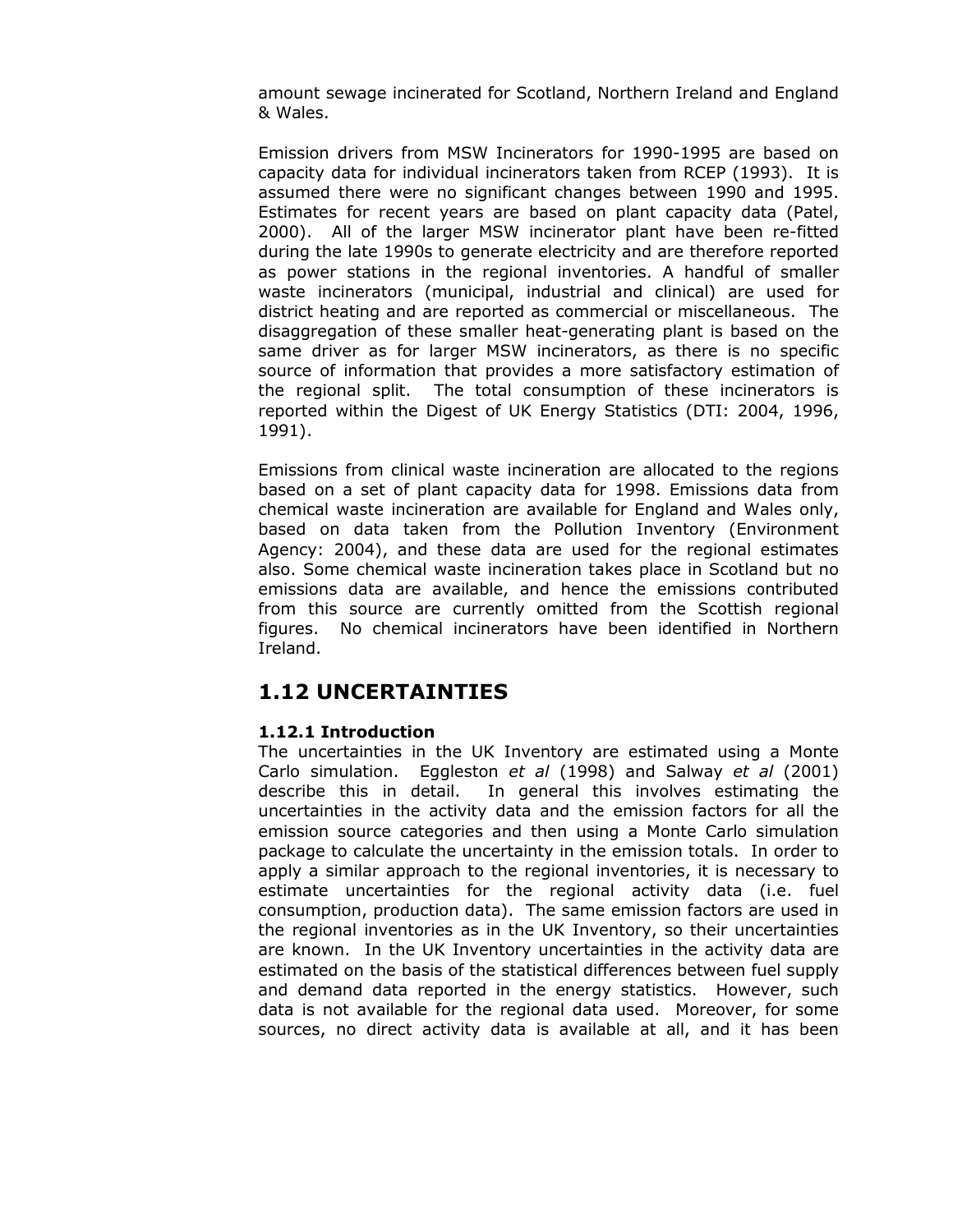necessary to distribute the UK data using surrogate data (e.g. employment statistics). In such cases, it is impossible to say whether the surrogate statistics are an accurate indicator of fuel consumption.

Given the difficulties inherent in estimating the uncertainties in the regional estimates, it is evident that such estimates are likely to be tentative and should be treated as indicative rather than a precise estimate of uncertainties.

#### 1.12.2 Regional Uncertainty Estimation

The uncertainties in the regional inventories are also estimated using a Monte Carlo simulation. In order to simplify the calculations, the source categories are far broader than those used in the UK GHG Inventory simulation. In the regional simulation, the combustion categories are effectively the total consumption of a particular fuel. This contrasts with the UK simulation where there is a further disaggregation into sectoral categories (e.g. power stations, refineries). The rationale for this is that it is far easier to form a view of the uncertainty in the total consumption of a fuel in a region than to attempt to estimate uncertainties in diverse sectors where in some cases surrogates have been used.

For each of the broad source categories, an estimate of the activity uncertainty has been made for Scotland, Wales, Northern Ireland and Unallocated, with the aim of obtaining a factor of a similar scale to the uncertainty within the UK national inventory data.

Example: Sales data from the DTI is used to estimate burning oil consumption in Scotland and Northern Ireland. It is reasonable to assume that the uncertainty of this data is similar to that of the UK burning oil consumption figures.

For England & Wales, sales data is available only as a combined figure, and therefore the estimates for burning oil use in each of England and Wales are calculated using population as a surrogate factor to divide the available data.

This extra calculation step introduces greater uncertainty, and hence it has been estimated that the uncertainty for the Wales and England data are double that for Scotland and Northern Ireland.

It is important to note that the uncertainties in the inventories for the UK, England, Scotland, Wales, Northern Ireland, Unallocated are interdependent, because:-